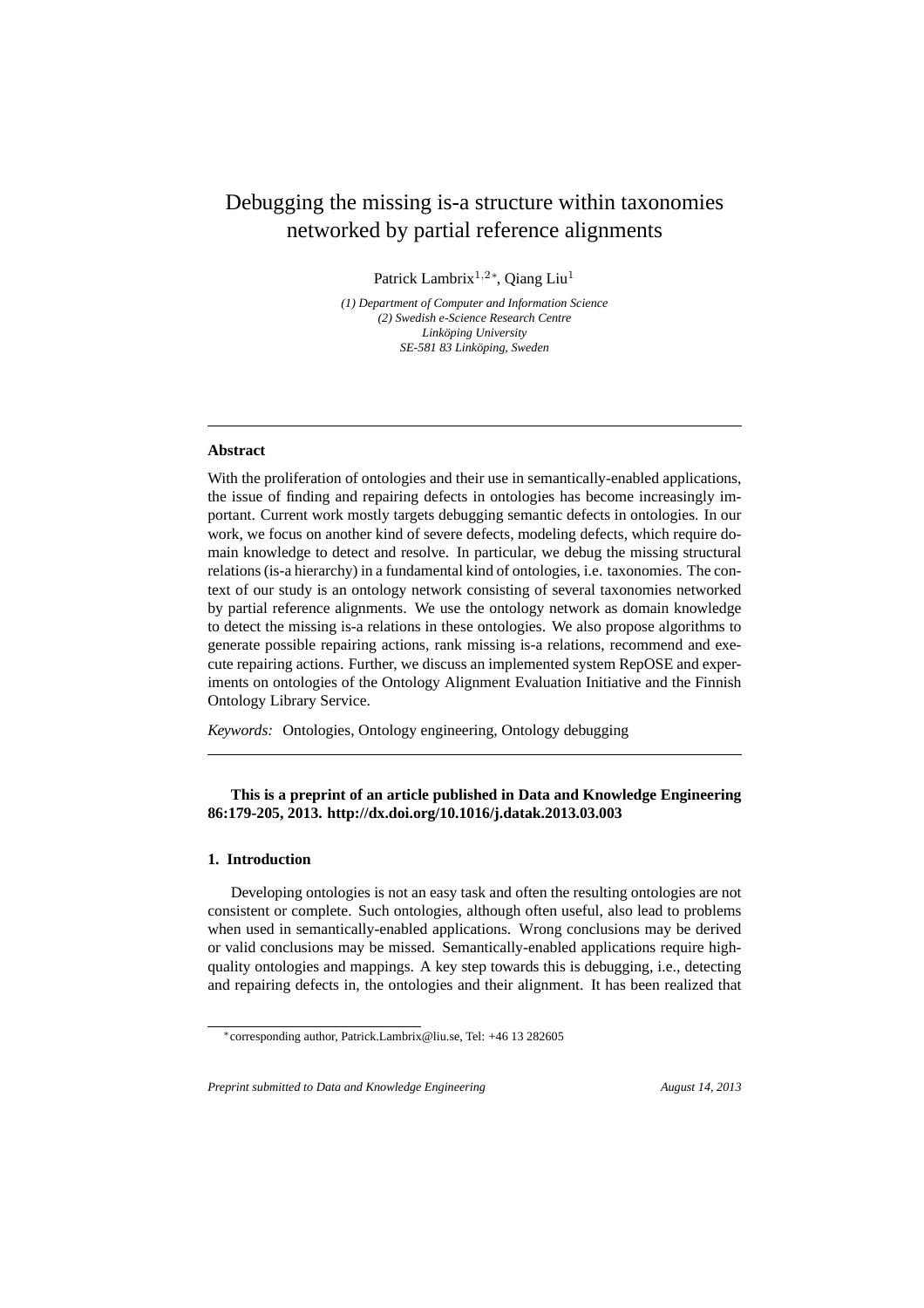this is an important issue and ontology debugging is currently establishing itself as a sub-field of ontology engineering with the first workshop on debugging ontologies and ontology mappings having been held in 2012 [40].

Defects in ontologies can take different forms (e.g. [35]). Syntactic defects are usually easy to find and to resolve. Defects regarding style include such things as unintended redundancy. More interesting and severe defects are the modeling defects which require domain knowledge to detect and resolve, and semantic defects such as unsatisfiable concepts and inconsistent ontologies. Most work up to date has focused on detecting and repairing the semantic defects in an ontology (e.g. [35, 34, 33, 54]). Recent work has also started looking at repairing semantic defects in a set of mapped ontologies [30, 29] or the mappings between ontologies themselves [44, 63, 52]. In this work we tackle the problem of repairing modeling defects and in particular, the repairing of the is-a structure of ontologies.

In addition to its importance for the correct modeling of a domain, the structural information in ontologies is also important in semantically-enabled applications. For instance, the is-a structure is used in ontology-based search and annotation. In ontologybased search, queries are refined and expanded by moving up and down the hierarchy of concepts. Incomplete structure in ontologies influences the quality of the search results. As an example, suppose we want to find articles in the MeSH (Medical Subject Headings [45], controlled vocabulary of the National Library of Medicine, US) Database of PubMed [51] using the term *Scleral Diseases* in MeSH. By default the query will follow the hierarchy of MeSH and include more specific terms for searching, such as *Scleritis*. If the relation between *Scleral Diseases* and *Scleritis* is missing in MeSH, we will miss 738 articles in the search result, which is about 55% of the original result. The structural information is also important information in ontology engineering research. For instance, most current ontology alignment systems use structure-based strategies to find mappings between the terms in different ontologies (e.g. overview in [41]) and the modeling defects in the structure of the ontologies have an important influence on the quality of the ontology alignment results [1].

As the ontologies grow in size, it is difficult to ensure the correctness and completeness of the structure of the ontologies. Some structural relations may be missing or some existing or derivable relations may be unintended. Detecting and resolving these defects requires, in contrast to semantic defects, the use of domain knowledge. One interesting kind of domain knowledge is the other ontologies and information about connections between these ontologies. For instance, in the case of the Anatomy track in the 2008 and 2009 Ontology Alignment Evaluation Initiative (OAEI) two ontologies, Adult Mouse Anatomy Dictionary [3] (MA, 2744 concepts) and the NCI Thesaurus anatomy [46] (NCI-A, 3304 concepts), and a partial reference alignment (PRA, a set of correct mappings between the terms of the ontologies) containing 988 mappings are given. Using one ontology and the mappings as domain knowledge for the other ontology (and vice versa), it was shown in [38] that at least 121 is-a relations in MA and 83 in NCI-A are missing and should be repaired. This is not an uncommon case. It is well-known that people that are not expert in knowledge representation often misuse and confuse equivalence, is-a and part-of (e.g. [10]), which leads to problems in the structure of the ontologies.

Once the missing is-a relations are found, the structure of the ontology can be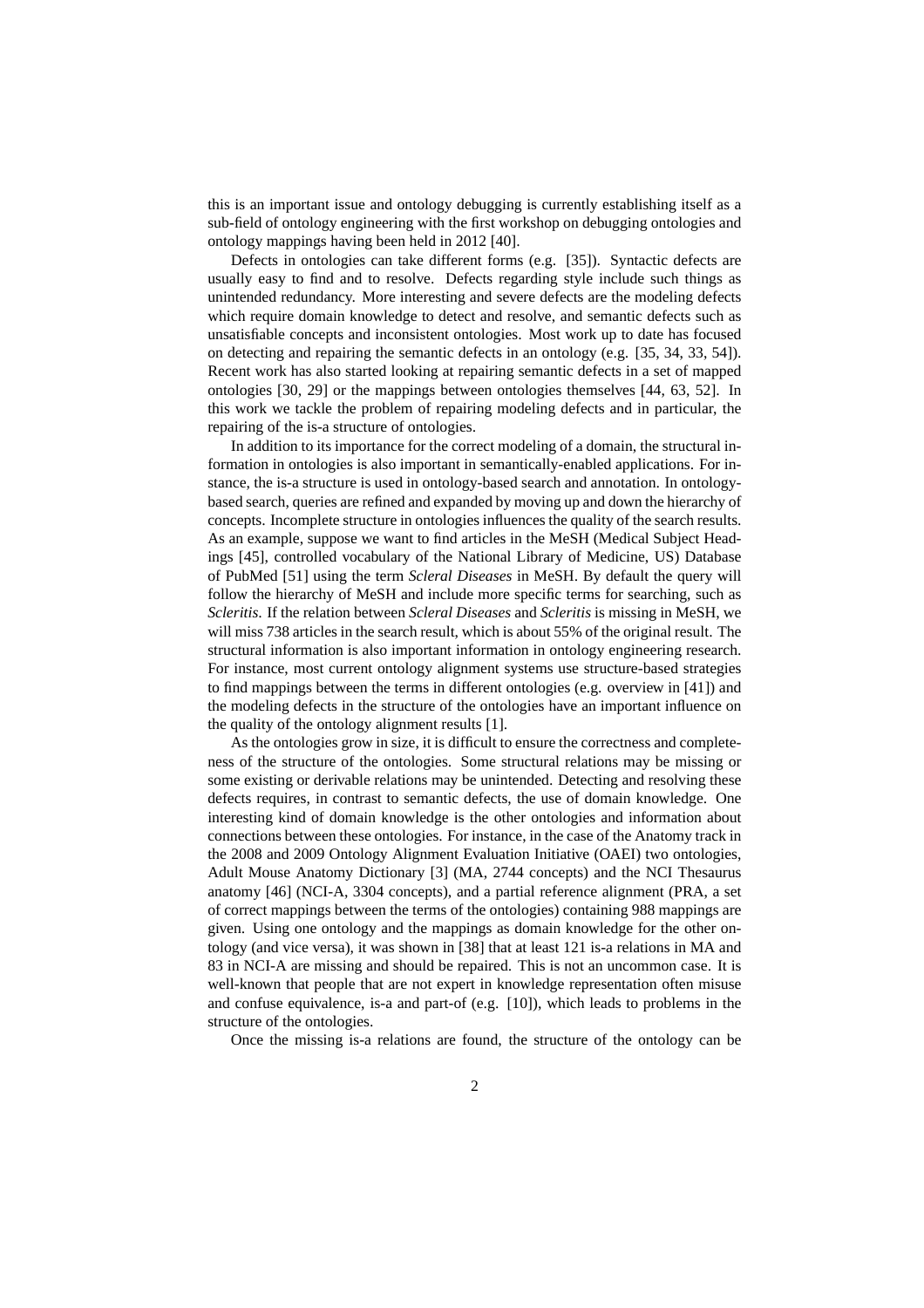

Figure 1: A part of MA concerning the concept *joint*.

repaired by adding the missing is-a relations themselves, but this is not always the most interesting solution for a domain expert. For instance, Figure 1 shows a part of MA regarding the concept *joint* (is-a relations shown with arrows). Using NCI-A and the PRA as domain knowledge, 7 missing is-a relations are found. The ontology could be repaired by adding these missing is-a relations themselves. However, for the missing is-a relation "*wrist joint* is-a *joint*", knowing that there is an is-a relation between *wrist joint* and *limb joint*, a domain expert will most likely prefer to add the is-a relation "*limb joint* is-a *joint*" instead. This is correct from a modeling perspective as well as more informative and would lead to the fact that the missing is-a relation between *wrist joint* and *joint* can be derived. In this particular case, using "*limb joint* is-a *joint*" would actually also lead to the repairing of the other 6 missing is-a relations, as well as others that were not found before (e.g. "*hand joint* is-a *joint*"). In general, such a decision should be made by domain experts.

In this paper, we deal with detecting and repairing the missing is-a structure in ontologies in the context of domain knowledge represented by the ontology network. Assuming that the existing is-a relations in the ontologies are correct, as well as the mappings in the PRAs, we use them as domain knowledge to detect the missing is-a relations in these ontologies. We also develop algorithms to generate and recommend possible ways of repairing, which are relevant for domain experts, as well as algorithms to rank missing is-a relations and execute the repairing. Further, we develop the system RepOSE (*Rep*air of *O*ntological *S*tructure *E*nvironment), which allows a domain expert to debug the missing is-a structure of ontologies in a semi-automatic way.

Before we introduce our work, we note that the 'is-a relation' is still not wellunderstood and/or used. For instance, in [6], an analysis of links in semantic networks, different kinds of is-a were identified including set/superset, generalization/specialization (based on predicates), 'a kind of', and conceptual containment (related to lambdaabstraction). In [31] the authors argue for four kinds of is-a: genus-subsumption, determinable-subsumption, specification and specialization. For the genus-subsumption the classes in the is-a relation have monadic qualities by which they can be characterized (e.g. classification of trees). Determinable-subsumption deals with qualities and characterization is based on similarity relations to other qualities (e.g. scarlet is-a red). Specification covers things such as 'careful painting' is-a 'painting' while specialization covers 'house painting' is-a 'painting'. In this case multiple inheritance does not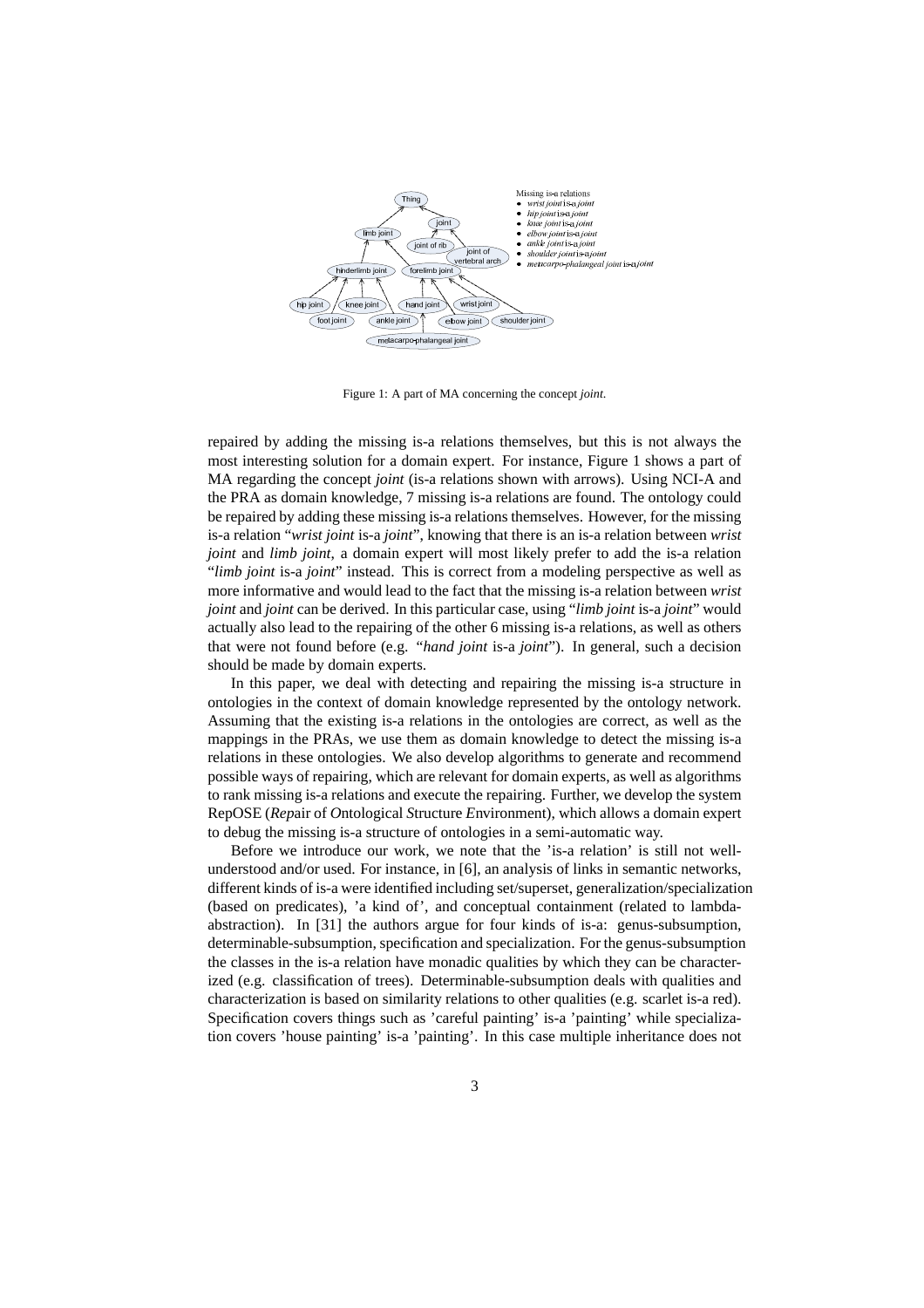make sense for all kinds of is-a relations and in many information systems the different kinds are mixed. The latter is also addressed in [19] where the author discusses the problem of is-a overloading. Based on the notions of identity, rigidity and dependence, it is shown that not all is-a relations in existing ontologies make sense. These difficulties are not always recognized by ontology builders, while some may decide to use one kind of is-a relation. For instance, the Relation Ontology [58] for OBO defined the is-a relation for OBO ontologies, but is now superseded by RO [53] in which no more definition for is-a is given, but instead the subclass construct of OWL is used. The work in this paper is based on logic and we assume that the is-a relation is reflexive, antisymmetric and transitive. The detection and repairing of missing is-a relations in our work is based on logical reasoning on the ontologies and their PRAs. Our debugging tool does not take into account different kinds of is-a relation. Instead, it provides support for detecting and repairing missing structure that logically follows from decisions that were made by the developers of the ontologies and the PRAs.

The remainder of this paper is organized as follows. In Section 2 we present the theory for our debugging approach. The overview of the whole process is given in Section 3. Section 4 introduces the algorithms for the detection process, while Section 5 explains the algorithms for the repairing process which involves generating repairing actions, ranking missing is-a relations, recommending and executing repairing actions. Our system RepOSE and its use are described in Section 6. Further, we describe experiments in Section 7 and discuss lessons learned and advantages and limitations of our approach in Section 8. Related work is presented in Section 9 and the paper concludes in Section 10.

# **2. Theory**

Our approach for debugging missing is-a relations in an ontology network contains two parts, i.e. detecting and repairing. The former deals with the identification of the missing is-a relations in the networked ontologies, while the latter deals with repairing the structure of the ontologies.

#### *2.1. Preliminaries*

The setting that we study is the case where the ontologies are defined using named concepts and subsumption axioms. Most ontologies contain this case and many of the most well-known and used ontologies, e.g. in the life sciences, are covered by this setting.

**Definition 1.** An ontology  $\mathcal{O}$  is represented by a tuple  $(\mathcal{C}, \mathcal{I})$  with  $\mathcal{C}$  its set of named *concepts and*  $\mathcal{I} \subseteq \mathcal{C} \times \mathcal{C}$  *a representation of its is-a structure.* 

A PRA between two ontologies contains a set of correct mappings between the concepts of different ontologies. In this paper we consider *equivalent* (≡), *subsumedby* ( $\rightarrow$ ) and *subsumes* ( $\leftarrow$ ) mappings.<sup>1</sup> We assume that concepts can participate in multiple mappings.

<sup>&</sup>lt;sup>1</sup>We note that for a PRA between  $\mathcal{O}_i$  and  $\mathcal{O}_j$ , there is a corresponding PRA between  $\mathcal{O}_j$  and  $\mathcal{O}_i$ , such that there is a mapping  $c_i r c_j$  in the former iff there is a corresponding mapping  $c_j r^{-1} c_i$  in the latter, where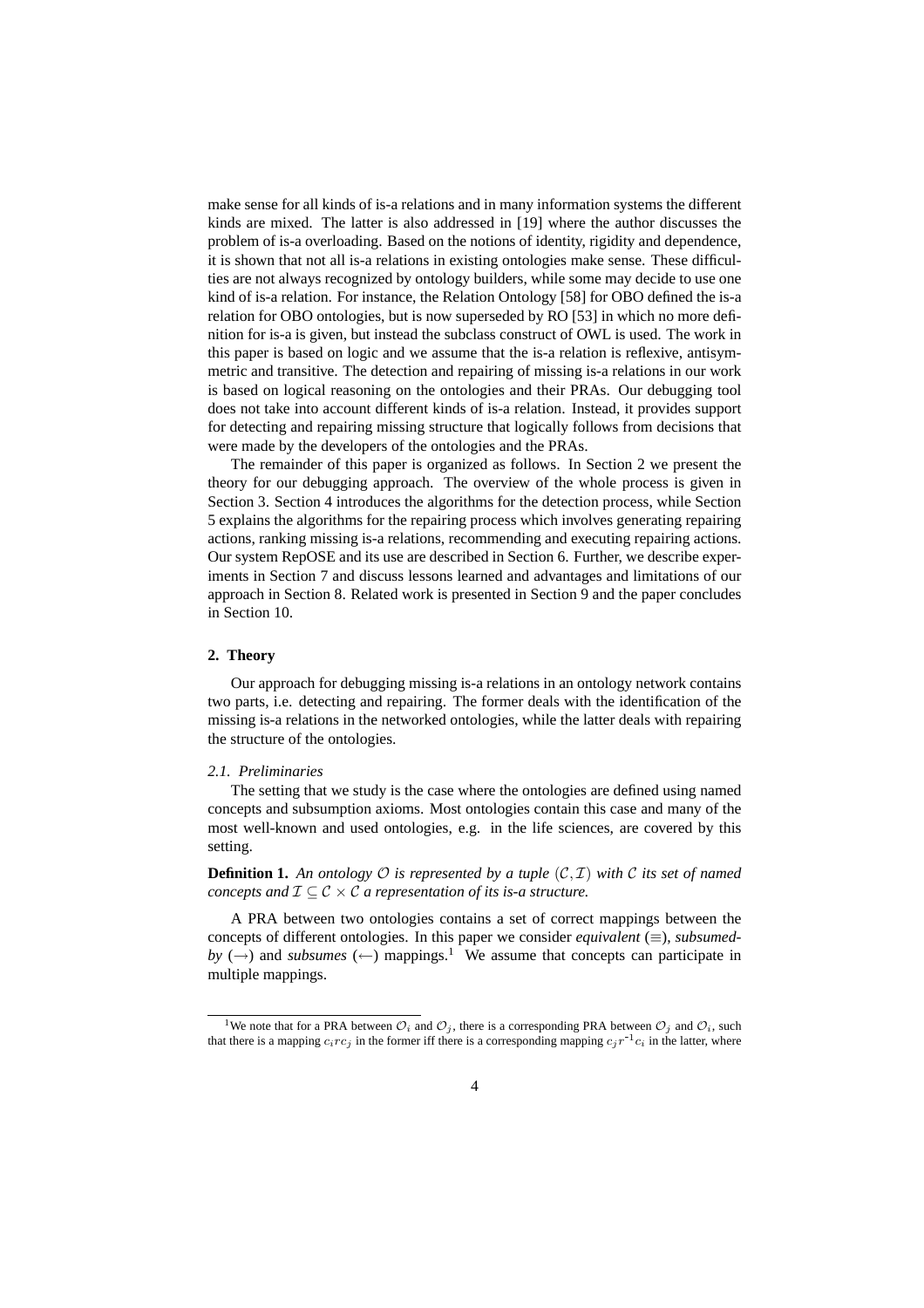**Definition 2.** *A* **Partial Reference Alignment** *(PRA) between*  $O_i$  *and*  $O_j$ *, is represented by a set* Pij *of pairs representing is-a relations, such that for each mapping in the PRA with*  $c_i$  *a concept in*  $\mathcal{O}_i$  *and*  $c_j$  *a concept in*  $\mathcal{O}_j$  *:*  $c_i \rightarrow c_j$  *is represented by*  $(c_i, c_j)$  *in*  $\mathcal{P}_{ij}$ ;  $c_i \leftarrow c_j$  *is represented by*  $(c_j, c_i)$ ; and  $c_i \equiv c_j$  *is represented by both*  $(c_i, c_j)$  *and*  $(c_j, c_i)$ *.* 

An ontology network contains ontologies and PRAs between ontologies. The domain knowledge of an ontology network is represented by its *induced ontology*.

**Definition 3.** An **ontology network** N is a tuple  $(\mathbb{O}, \mathbb{P})$  with  $\mathbb{O} = {\mathcal{O}_k}_{k=1}^n$  where  $\mathcal{O}_k = (\mathcal{C}_k, \mathcal{I}_k)$ , the set of the ontologies in the network (called the networked ontologies) and  $\mathbb{P} = \{ \mathcal{P}_{ij} \}_{i,j=1; i < j}^n$  the set of representations for the PRAs between these *ontologies. Further, the induced ontology*  $\mathcal{O}_N$  *for*  $\mathcal{N}$  *is an ontology*  $\mathcal{O}_N = (\mathcal{C}_N, \mathcal{I}_N)$ such that  $\mathcal{C}_N = \bigcup_{k=1}^n \mathcal{C}_k$  and  $\mathcal{I}_N = \bigcup_{k=1}^n \mathcal{I}_k \cup \bigcup_{i,j=1; i < j}^n \mathcal{P}_{ij}$ .

In the remainder of the paper we assume that the sets of named concepts for the different ontologies in the network are disjoint.

### *2.2. Theory for detecting*

Given an ontology network, assuming that all existing is-a relations in the ontologies are correct, we use the domain knowledge of the ontology network to detect the missing is-a relations in these networked ontologies. For each ontology in the network, the set of missing is-a relations derivable from the ontology network consists of is-a relations between two concepts of the ontology, which can be inferred using logical derivation from the induced ontology of the network, but not from the networked ontology alone.

**Definition 4.** Given an ontology network  $\mathcal{N} = (\mathbb{O}, \mathbb{P})$  where  $\mathbb{O} = {\mathcal{O}_k}_{k=1}^n$  and  $\mathcal{O}_k = (\mathcal{C}_k, \mathcal{I}_k)$ . Then, the set of **missing is-a relations for the networked ontology**  $\mathcal{O}_k$  **derivable from the ontology network** N, denoted by  $\mathcal{M}_k$ , is the set of is-a rela*tions*  $\{(a,b) \in C_k \times C_k | \mathcal{O}_N \models a \rightarrow b \land \mathcal{O}_k \not\models a \rightarrow b\}$ . *Further, the set of missing is-a relations for the networked ontologies* O *derivable from the ontology network*  $\mathcal{N}$ , denoted by  $\mathcal{M}_N$ , is the set of is-a relations  $\cup_{k=1}^n \mathcal{M}_k$ .

As an example, consider the ontology network in Figure 2. It contains two ontologies with their is-a hierarchies (marked by the solid arrows), which are related via 3 mappings with equivalence relations (marked by the dashed lines). According to the definition above, there are two missing is-a relations derivable from the network,  $(ankle\_joint_1,joint_1)$  in ontology 1 and  $(ankle\_joint_2,limb\_joint_2)$  in ontology 2 (marked by the dashed arrows). Domain experts may argue that some is-a relations, such as  $(knee\_joint_1,joint_1)$  and  $(hip\_joint_2,limb\_joint_2)$ , are also missing is-a relations. However, these cannot be found using logical derivation within the network

r -<sup>1</sup> denotes the inverse relation of r. The inverse relation for *equivalent* is *equivalent*, and *subsumes* and *subsumed-by* are each other's inverse relation.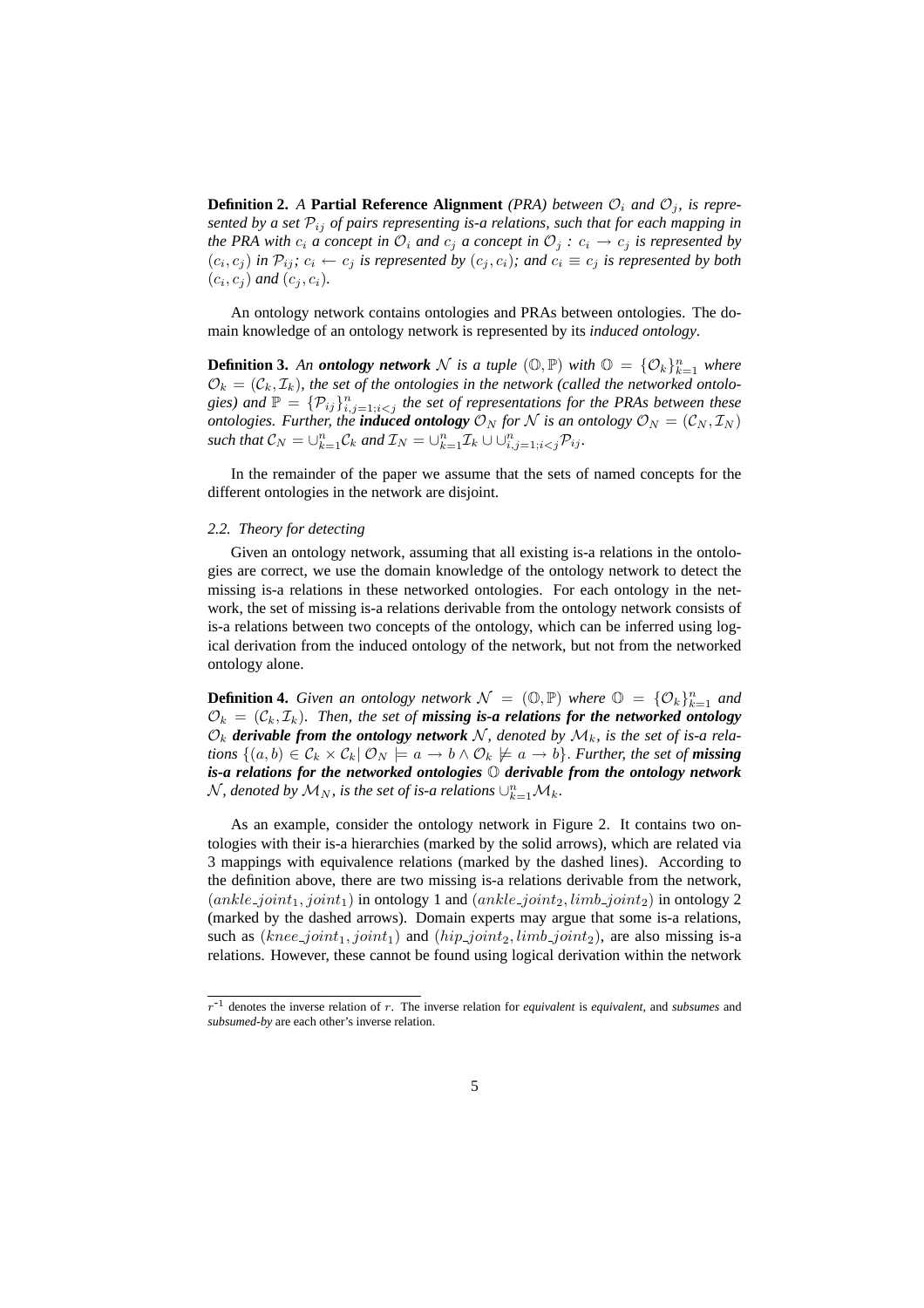and are thus not missing is-a relations *derivable* from the network as defined in Definition 4. From now on in this paper, whenever missing is-a relations are mentioned, we mean the missing is-a relations derivable from the network, unless explicitly stated otherwise.<sup>2</sup>



Figure 2: An example ontology network.

# *2.3. Theory for repairing*

Our goal for repairing is to repair the original ontologies by adding a set of is-a relations, called a *structural repair*, to each ontology such that the missing is-a relations can be derived from the ontology extended with the newly-added is-a relations. Therefore, the structural repair only contains is-a relations between concepts within the same ontology. The elements in a structural repair are called *repairing actions*.

**Definition 5.** Let  $\mathcal{M}_N = \bigcup_{k=1}^n \mathcal{M}_k$  be the set of missing is-a relations for an ontology *network*  $\mathcal{N} = (0, \mathbb{P})$  *where*  $\mathbb{O} = \{ \mathcal{O}_k \}_{k=1}^n$ ,  $\mathcal{O}_k = (\mathcal{C}_k, \mathcal{I}_k)$  *and*  $\mathcal{M}_k$  *the set of missing is-a relations for*  $\mathcal{O}_k$  *derivable from* N. Then, a *structural repair for the networked* **ontology**  $\mathcal{O}_k$  *with respect to*  $\mathcal{M}_k$ *, denoted by*  $\mathcal{R}_k$ *, is a set of is-a relations such that*  $\mathcal{R}_k \subseteq \mathcal{C}_k \times \mathcal{C}_k$  and for each missing is-a relation  $(a,b) \in \mathcal{M}_k$ ,  $(\mathcal{C}_k, \mathcal{I}_k \cup \mathcal{R}_k) \models a \rightarrow$ b. Further, a *structural repair for the networked ontologies*  $\mathbb{O}$  *with respect to*  $M_N$ , *denoted by*  $\mathcal{R}_N$ *, is a set of is-a relations such that*  $\mathcal{R}_N = \bigcup_{k=1}^n \mathcal{R}_k$ *, where*  $\mathcal{R}_k$  *is a structural repair for*  $\mathcal{O}_k$  *with respect to*  $\mathcal{M}_k$ *.* 

An immediate consequence of the definition is that, for the networked ontologies, the set of missing is-a relations is in itself a structural repair. Another consequence is that adding is-a relations between concepts of any single ontology in the network to a structural repair for the networked ontologies also constitutes a structural repair.

As mentioned in Section 1, not all structural repairs are equally useful or interesting for a domain expert. Therefore, we define a number of heuristics and preference relations between structural repairs for the networked ontologies.

Not all repairing actions are always needed in a structural repair. For example, in the case of Figure 2,  $\{(ankle\_joint_1,joint_1),(knee\_joint_1,joint_1),(ankle\_joint_2, \{limb_joint_2\}$  is a structural repair, but repairing action (*knee joint<sub>1</sub>, joint<sub>1</sub>*) is not

 ${}^{2}$ For an overview of the terminology in this paper regarding 'missing is-a relation', see Table 19 in the appendix.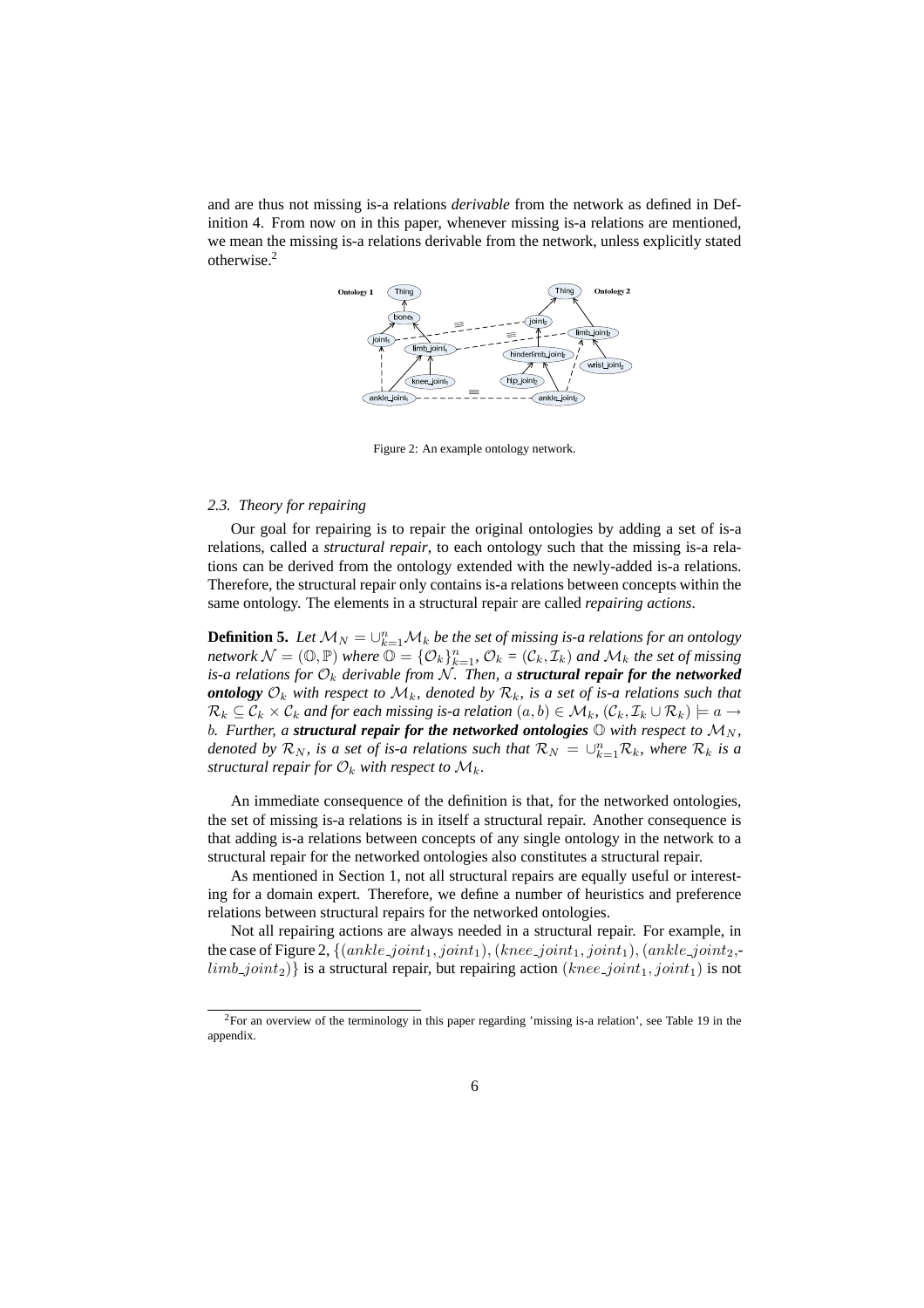needed for repairing the missing is-a relations. Therefore,  $\{(ankle\text{-}joint_1,\text{-}joint_1),$  $(ankle\_joint_2, limb\_joint_2)$ } which is also a structural repair, is preferred to

 $\{(ankle\_joint_1, joint_1), (knee\_joint_1, joint_1), (ankle\_joint_2, limb\_joint_2)\}.$  Further, as we saw before in relation to the example in Figure 1, it may also happen that several missing is-a relations can be repaired by the same repairing action. For instance, for a network including the ontology in Figure 1, a structural repair that includes repairing action  $(limb\_joint,joint)$  would repair both  $(wrist\_joint,joint)$ and  $(knee\_joint,joint)$ . Therefore, in a structural repair that includes both the repairing actions  $(limb\_joint,joint)$  and  $(knee\_joint,joint)$  the latter is redundant although it does repair a missing is-a relation. The first preference relation that we define prefers to use structural repairs where every repairing action is needed within the structural repair. If a subset of a structural repair is also a structural repair, then the subset is preferred to its superset.

**Definition 6.** *Given an ontology network*  $\mathcal{N} = (\mathbb{O}, \mathbb{P})$ *, let*  $\mathcal{R}_N$  *and*  $\mathcal{R}'_N$  *be structural repairs for the networked ontologies*  $\mathbb O$  *with respect to*  $M_N$ *, then*  $\mathcal R_N$  *is axiom-* $\bm{preferred}$  to  $\mathcal{R}'_N$  (notation  $\mathcal{R}_N\ll_A\mathcal{R}'_N$ ) iff  $\mathcal{R}_N\subseteq\mathcal{R}'_N$ .

The set of missing is-a relations is not always the most interesting structural repair for the domain expert. For instance, in the case of Figure 2, the structural repair  $\{(limb_1, joint_1), (ankle_1, oint_2, limb_1, int_2)\}$  is, for a domain expert, a more preferred way to repair the ontologies than the structural repair  $\{(ankle\_joint_1, joint_1),$  $(ankle\_joint_2, limb\_joint_2)$ } which only contains the missing is-a relations. The former also repairs the ontologies, is correct according to the domain and is more informative. We define the notion of 'more informative than' for repairing actions as follows.

**Definition 7.** Let  $(x_1, y_1)$  and  $(x_2, y_2)$  be two different repairing actions for the same *ontology*  $\mathcal{O}$  *(i.e.*  $x_1 \neq x_2$  *or*  $y_1 \neq y_2$ *), then we say that*  $(x_1, y_1)$  *is more informative than*  $(x_2, y_2)$  *iff*  $\mathcal{O} \models x_2 \rightarrow x_1 \land y_1 \rightarrow y_2$ *.* 

This definition implies that if  $(x_1,y_1)$  is more informative than  $(x_2,y_2)$ , then adding  $(x_1,y_1)$  to the ontology will also allow us to derive  $(x_2,y_2)$  (and possibly more). Indeed, when  $(x_1,y_1)$  is added, then we know that in the extended ontology  $x_2 \rightarrow x_1$ (from  $(x_1, y_1)$  is more informative than  $(x_2, y_2)$ ),  $x_1 \rightarrow y_1$  (added) and  $y_1 \rightarrow y_2$  (from  $(x_1, y_1)$  is more informative than  $(x_2, y_2)$ ), and thus  $x_2 \rightarrow y_2$ .

By using more informative repairing actions, we are able to add more (and sometimes within the network previously unknown) knowledge to our ontology. For instance, in the case of Figure 2,  $(limb\_joint_1,joint_1)$  is more informative than  $(ankle\_joint_1,$  $joint_1$ , and by adding  $limb$  joint<sub>1</sub>  $\rightarrow$  joint<sub>1</sub>, we have also introduced ankle joint<sub>1</sub>  $\rightarrow$ *joint*<sub>1</sub> as well as knee-*joint*<sub>1</sub>  $\rightarrow$  *joint*<sub>1</sub> (which was also missing, but could not be derived from the network).

Another example is that  $(hinderlimb.joint_2,wrist.joint_2)$  is more informative than  $(ankle\_joint_2, limb\_joint_2)$ . Indeed, adding  $hinderlimb\_joint_2 \rightarrow wrist\_joint_2^3$ 

 $3$ Note that, although this is a possible repairing action, it is not correct according to the domain. See also our comment immediately after Definition 8.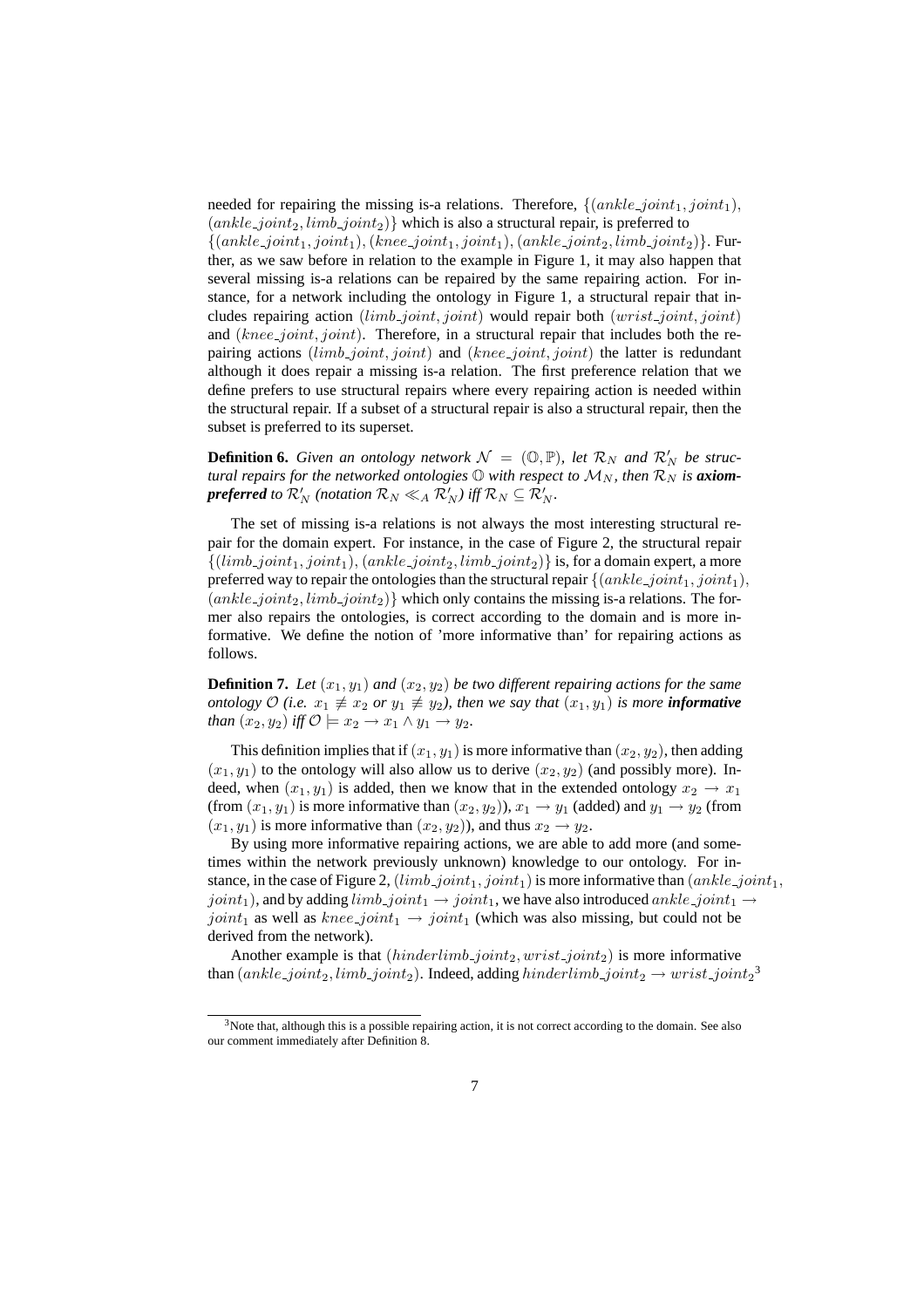to the ontology will lead to the derivation of ankle joint<sub>2</sub>  $\rightarrow$  limb joint<sub>2</sub>. Our second preference relation is based on this notion.

**Definition 8.** *Given an ontology network*  $\mathcal{N} = (\mathbb{O}, \mathbb{P})$ *, let*  $\mathcal{R}_N$  *and*  $\mathcal{R}'_N$  *be structural repairs for the networked ontologies*  $\mathbb{O}$  *with respect to*  $\mathcal{M}_N$ *. Then*  $\mathcal{R}_N$  *is information-* $\vec{p}$  *preferred* to  $\mathcal{R}'_N$  (notation  $\mathcal{R}_N \ll_I \mathcal{R}'_N$ ) iff  $\exists$   $(x_1, y_1) \in \mathcal{R}_N$ ,  $(x_2, y_2) \in \mathcal{R}'_N$ :  $(x_1, y_1)$ *is more informative than*  $(x_2, y_2)$ *.* 

We note, however, that the most preferred structural repairs according to  $\ll_I$  are not necessarily correct according to the domain. For instance,  $\{(ankle\_joint_1, joint_1),\}$  $(hinderlimb.joint_2,wrist.joint_2)$  is more preferred according to  $\ll_I$  than  $\{(ankle -1)$  $joint_1, joint_1$ ,  $(ankle\_joint_2, limb\_joint_2)$ , but the former structural repair contains a repairing action that is not correct according to the domain (i.e. a hinderlimb joint is not a wrist joint). Therefore, in contrast to  $\ll_A$  where minimality is desired,  $\ll_I$  only gives a preference between different structural repairs, but the domain expert will need to decide on the correctness and essentially will choose the most preferred structural repairs among the correct ones.

Further, some structural repairs may introduce equivalence relations between concepts in some ontology which are only connected by an is-a relation in the original ontology. For example, in the case of Figure 2, the structural repair  $\{(bone_1,joint_1),$  $(ankle\_joint_2, limb\_joint_2)$ } will change the original is-a relation  $(joint_1,bone_1)$  in ontology 1 into an equivalence relation. Although such a structural repair may result in a consistent ontology, this is usually not desired from a modeling perspective. The third preference relation prefers not to change is-a relations in an original ontology into equivalence relations.

**Definition 9.** *Given an ontology network*  $\mathcal{N} = (\mathbb{O}, \mathbb{P})$ *, let*  $\mathcal{R}_N = \bigcup_{k=1}^n \mathcal{R}_k$  *and*  $\mathcal{R}'_N =$  $\cup_{k=1}^n$ R'<sub>k</sub> be structural repairs for the networked ontologies  $\mathbb{O} = \{O_k\}_{k=1}^n$  with respect *to*  $M_N$ *, where for every* k,  $\mathcal{O}_k = (\mathcal{C}_k, \mathcal{I}_k)$ *. Then*  $\mathcal{R}_N$  *is strict-hierarchy-preferred to*  $\mathcal{R}'_N$  (notation  $\mathcal{R}_N \ll_{SH} \mathcal{R}'_N$ ) iff  $\exists \mathcal{O}_i \in \mathbb{O}$  and  $(a, b) \in \mathcal{I}_i : \mathcal{O}_i \not\models a \equiv b$  and  $(\mathcal{C}_i, \mathcal{C}_j)$  $\mathcal{I}_i \cup \mathcal{R}_i$ )  $\not\models a \equiv b$  *and*  $(\mathcal{C}_i, \mathcal{I}_i \cup \mathcal{R}'_i) \models a \equiv b$ *.* 

We note that, according to our definitions, it is possible that one structural repair is preferred to a second structural repair, while at the same time the second structural repair is preferred to the first one. For example, in the case of Figure 2, let  $\mathcal{R}_1$  be the structural repair  $\{(\text{limb}_j\text{oint}_1),(\text{ankle}_j\text{oint}_2,\text{limb}_j\text{oint}_2)\}\$  and  $\mathcal{R}_2$  be the structural repair  $\{(ankle\_joint_1, joint_1), (hinderlimb\_joint_2, limb\_joint_2)\}.$  Then  $\mathcal{R}_1 \ll_I \mathcal{R}_2$  and  $\mathcal{R}_2 \ll_I \mathcal{R}_1$ . The first preference is based on the fact that  $(limb\_joint_1,$  $joint_1$ ) is more informative than  $(ankle\_joint_1, joint_1)$ , while the second preference is based on the fact that  $(hinderlimb_joint_2,limb_joint_2)$  is more informative than  $(ankle\_joint_2, limb\_joint_2)$ . In this case it is, however, possible to find a third structural repair, e.g  $\{(\text{limb}_j\text{oint}_1), (\text{hinderlimb}_j\text{oint}_2, \text{limb}_j\text{oint}_2)\},\}$ , that is strictly more information-preferred than both.

As explained in [14],  $\ll_A$  is one way to capture Occam's razor. Another way to introduce a notion of simplicity of the solutions is the following heuristic of *single relations*. We assume that it is more likely that the ontology developers have missed to add single is-a relations, rather than a chain of is-a relations. For instance, it is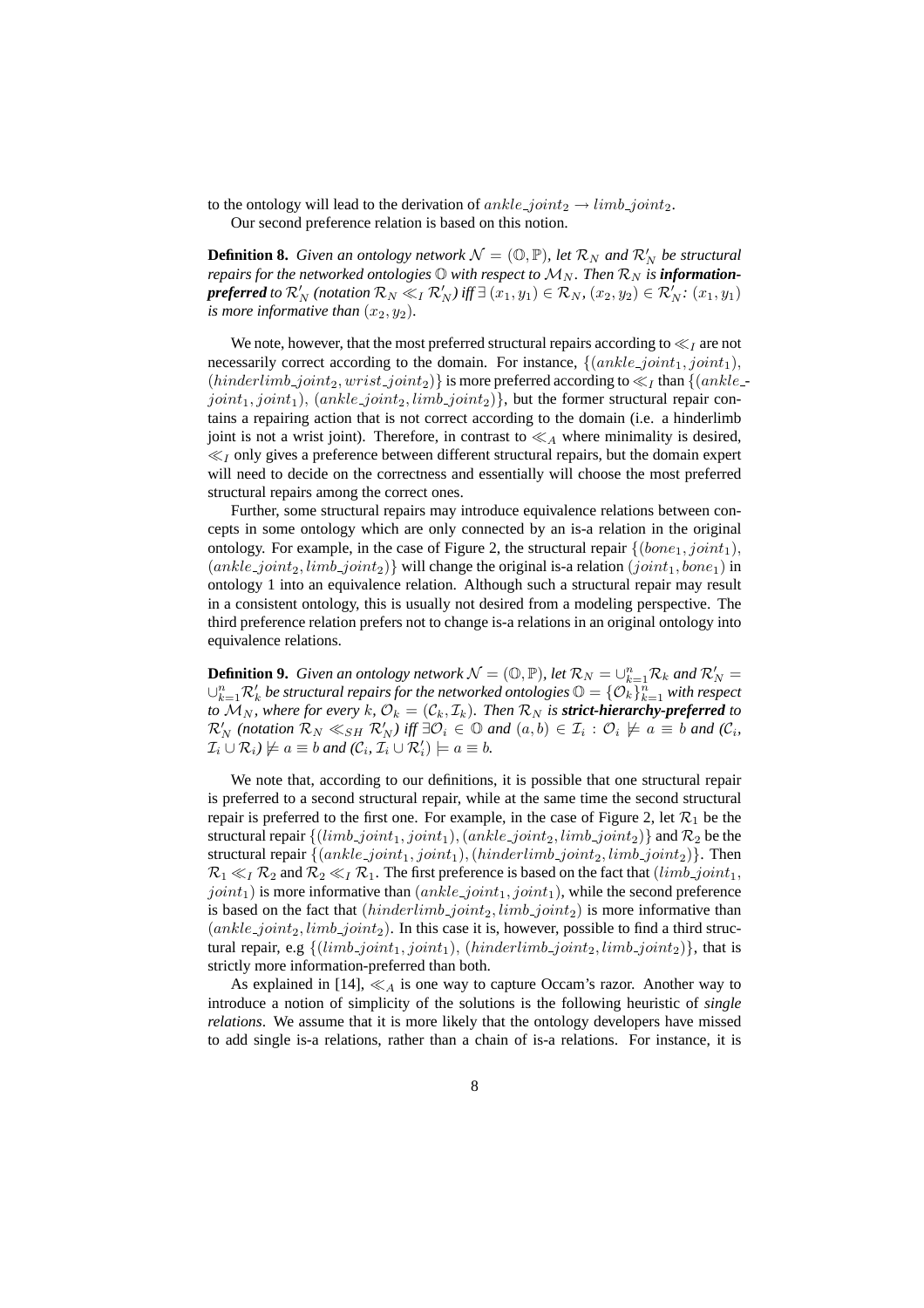more likely that  $(ankle\_joint_2,limb\_joint_2)$  is missing than  $(ankle\_joint_2,x_1)$  and  $(x_1, x_2)$ , and ... and  $(x_k, limb\_joint_2)$ .

# **3. Overview of the approach**



Figure 3: Approach for debugging missing is-a structure in ontologies networked by PRAs.

In this section, we give an overview of our debugging approach. As illustrated in Figure 3, the process consists of 5 phases (of which phases 3 and 4 are optional) and is driven by a domain expert. The input is a set of ontologies networked by a set of PRAs.

The user<sup>4</sup> starts with detecting missing is-a relations for all the networked ontologies **(Phase 1)**. The algorithm for detecting missing is-a relations is described in Section 4.

A naive way of repairing would be to compute all possible structural repairs for the networked ontologies. This is in practice infeasible as it involves all the ontologies and all the missing is-a relations in the network. It is also hard for domain experts to choose between structural repairs containing large sets of repairing actions for all the ontologies at once. Therefore, in our approach, we repair ontologies one at a time. After one ontology is chosen for repairing, we generate a set of possible repairing actions for each missing is-a relation in the chosen ontology **(Phase 2)** so that the user can repair the missing is-a relations one by one. The algorithm for generating possible repairing actions takes into account the preferences defined in Section 2.3. In general, there will be many missing is-a relations that need to be repaired and some of them may be easier to start with such as the ones with fewer repairing actions. Therefore,

<sup>4</sup>As for most ontology engineering tools, our aim is that a domain expert with ontology engineering expertise can use tools based on our approach without much introduction. Otherwise, an ontology engineer may assist a domain expert (or vice versa). The domain expert needs to make the final decisions on the repairing, while the ontology engineer may help with understanding is-a (e.g. as opposed to part-of) and understanding the consequences of the repairing. In work for the Swedish National Food Agency [26] the domain expert had some expertise in ontology engineering and few help from us was needed.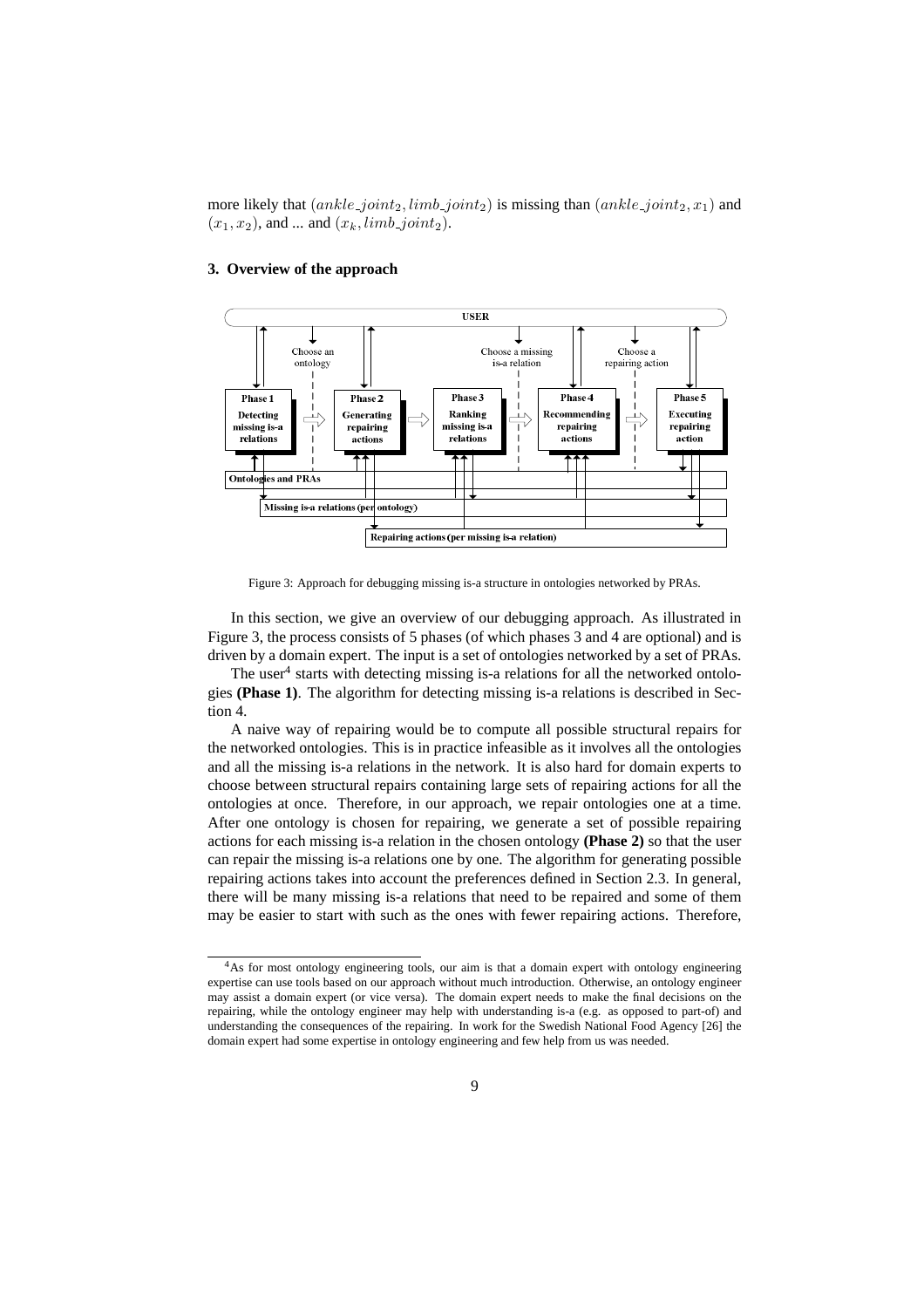as an extra aid, we rank them with respect to the number of possible repairing actions **(Phase 3)**.

After this, the user can select a missing is-a relation to repair and choose between possible repairing actions. As an option, to facilitate this process, the user can ask for recommendations for repairing actions. We developed a method that recommends the most informative repairing actions supported by domain knowledge **(Phase 4)**. Once the user chooses a repairing action to execute, the chosen repairing action is then added to the ontology and the consequences are computed **(Phase 5)**. Some missing is-a relations may be repaired by the executed repairing action. Some missing is-a relations may have their repairing actions changed. Further, some new missing is-a relations may be found.

At any time during the process, the user can switch to another ontology or start earlier phases.

## **4. Detecting the missing is-a relations**

The missing is-a relations derivable from the network could be found by checking the is-a relations between all concepts in every single ontology. If an is-a relation is not derivable from the ontology but derivable from the network, it is a missing is-a relation. However, some of these missing is-a relations are redundant in the sense that they can be repaired by the repairing of other missing is-a relations. It can be shown that only the missing is-a relations whose concepts appear in the mappings of the PRAs are necessary for repairing. (As a shorthand, we call the concepts appearing in the mappings of the PRAs *PRA concepts*.)

**Proposition 1.** *For each missing is-a relation in the network, there must exist a missing is-a relation whose concepts are PRA concepts, such that the repairing of the latter also repairs the former.*

PROOF. Suppose in an ontology network  $N$  as defined in Definition 3, there is a missing is-a relation  $(a, b)$  in an ontology  $O$ . According to Definition 4, the relation  $a \rightarrow b$ is not derivable from  $O$  but derivable from the ontology network. So, there must exist at least one concept from another ontology in the network, for instance  $z$ , such that  $\mathcal{O}_N \models a \rightarrow z \rightarrow b$ . Because concepts a and z reside in different ontologies, the relation  $a \rightarrow z$  must be supported by a mapping between a concept in  $\mathcal{O}$  and a concept in another ontology in the network, for instance  $x \to x'$  (or  $x \equiv x'$ ), satisfying  $\mathcal{O}_N \models a \to x \to x' \to z$ , where x is a PRA concept in ontology  $\mathcal{O}$ . Likewise, for concepts z and b, the relation  $z \rightarrow b$  must also be supported by a mapping between a concept in  $\mathcal O$  and a concept in another ontology in the network, for instance  $y' \to y$  (or  $y' \equiv y$ ), satisfying  $\mathcal{O}_N \models z \rightarrow y' \rightarrow y \rightarrow b$ , where y is a PRA concept in ontology O. We can then deduce that  $x \to y$  is derivable from the ontology network because  $\mathcal{O}_N \models a \rightarrow x \rightarrow x' \rightarrow z \rightarrow y' \rightarrow y \rightarrow b$ . Since  $a \rightarrow b$  is not inferrable from  $\mathcal{O}_n$ , the relation  $x \to y$  can not be inferred from O either. This means that  $(x, y)$  is also a missing is-a relation in the network, and the repairing of missing is-a relation  $(x, y)$ also repairs  $(a, b)$ .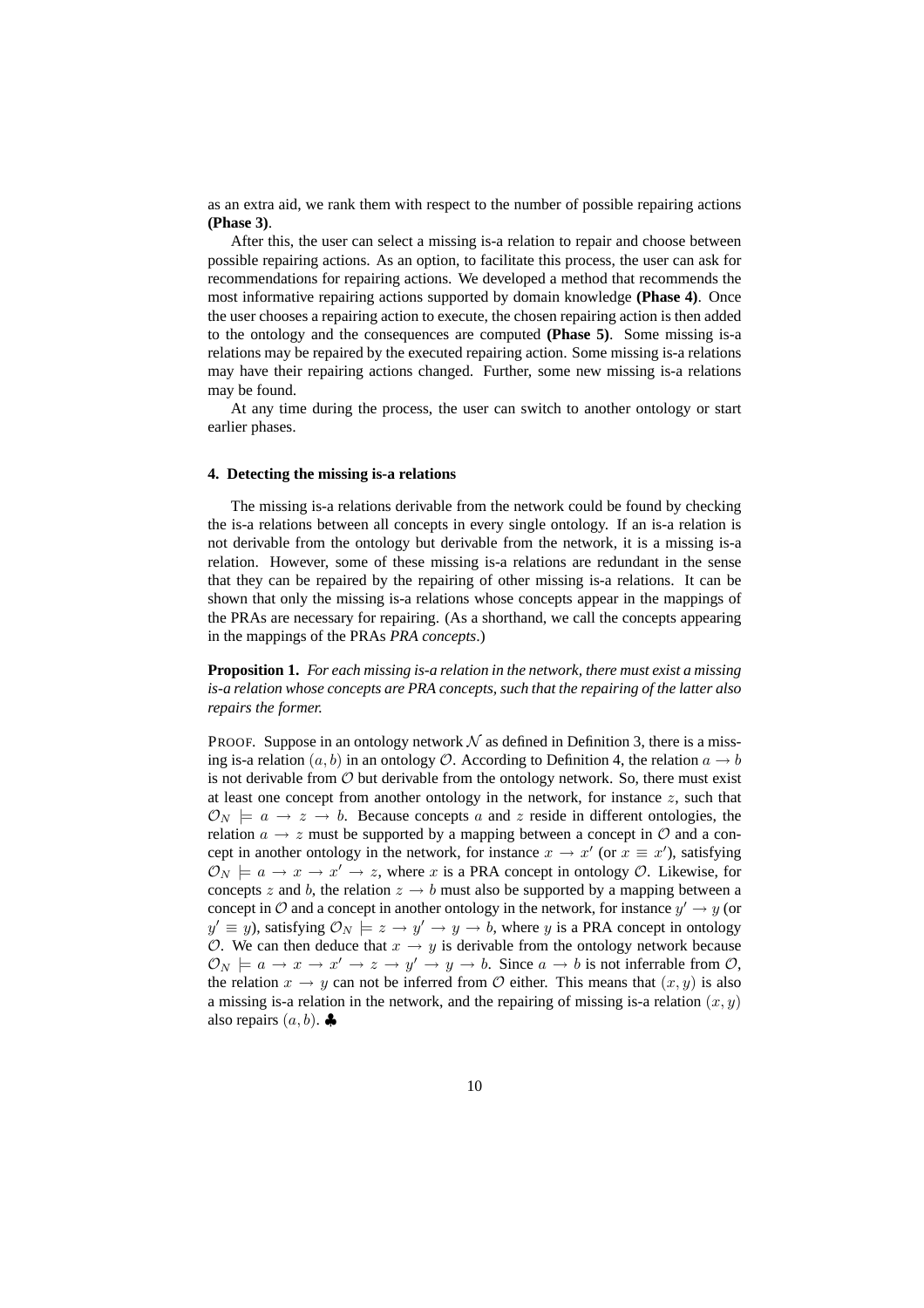Based on Proposition 1, repairing the missing is-a relations between PRA concepts also repairs all other missing is-a relations derivable from the ontology network. Therefore, our algorithm in Figure 4 considers only missing is-a relations between PRA concepts.

| Input                                                                                                            |
|------------------------------------------------------------------------------------------------------------------|
| The ontology network $\mathcal{N} = (\mathbb{O}, \mathbb{P})$ , the induced ontology $\mathcal{O}_N$ ,           |
| the set of missing is-a relations $\mathcal{M}_N$ , the set of is-a relations to check $\mathcal{M}_N^{\star}$ . |
| <i><b>Output</b></i>                                                                                             |
| The updated set of missing is-a relations $\mathcal{M}_N$ ,                                                      |
| the updated set of is-a relations to check $\mathcal{M}_{N}^{\star}$ .                                           |
| <b>Algorithm</b>                                                                                                 |
| For each ontology $\mathcal{O} \in \mathbb{O}$ where $\mathcal{O} = (\mathcal{C}, \mathcal{I})$ :                |
| For every $(a, b) \in \mathcal{M}_N^*$ and $a, b \in \mathcal{C}$ :                                              |
| If $\mathcal{O} \models a \rightarrow b$ then remove $(a, b)$ from $\mathcal{M}_{N}^{\star}$ ;                   |
| If $\mathcal{O} \not\models a \rightarrow b$ and $\mathcal{O}_N \models a \rightarrow b$ then:                   |
| Add $(a, b)$ as a missing is-a relation to $\mathcal{M}_N$ ;                                                     |
| Remove $(a, b)$ from $\mathcal{M}_{N}^*$ .                                                                       |

Figure 4: Algorithm for detecting missing is-a relations.

In the algorithm in Figure 4, the global variable  $\mathcal{M}_N$  represents the set of missing is-a relations. Before the algorithm is run for the first time,  $\mathcal{M}_N$  is initialized to be the empty set. The global variable  $\mathcal{M}^\star_N$  represents the set of is-relations which we need to check to find missing is-a relations in the networked ontologies. Before the algorithm is run for the first time,  $\mathcal{M}_{N}^*$  is initialized to be the set of pairs  $(a, b)$  where a and b are PRA concepts in the same ontology. For each element  $(a, b)$  in  $\mathcal{M}_{N}^{*}$  we then check whether  $a \rightarrow b$  can be derived in the ontology to which a and b belong. If so, then this is not a missing is-a relation and  $(a, b)$  is removed from  $\mathcal{M}_{N}^*$ . Otherwise, we check whether  $a \rightarrow b$  can be derived from the network. If so, then it is a missing is-a relation and we add  $(a, b)$  to  $\mathcal{M}_N$ , and remove it from  $\mathcal{M}_N^*$ . Otherwise,  $a \to b$  can neither be derived from the ontology nor from the network. It then remains in  $\mathcal{M}_N^*$  as it may become derivable later when we have repaired part of the network. As all pairs of PRA concepts are checked, our algorithm ensures that all missing is-a relations between PRA concepts that can be derived from the current network will be found.

After the missing is-a relations are found, they will be repaired in later phases of the debugging process and this will bring changes to the is-a structures of the repaired ontologies and the induced ontology. Therefore, it is possible that some new is-a relations become derivable from the network and thus generate new missing is-a relations. For example, in the case of Figure 2, suppose we repair  $(ankle\text{-}joint_1,joint_1)$  by adding the is-a relation  $(limb\_joint_1,joint_1)$  in ontology 1. Then, when re-running the detection algorithm, we find a new missing is-a relation  $(limb\_joint_2,joint_2)$ , since  $(limb\_joint_2,joint_2)$  has now become inferrable from the induced ontology and it is still not inferrable from ontology 2. Therefore, after executing repairing actions, we need to re-run the detection algorithm to find new missing is-a relations. The initial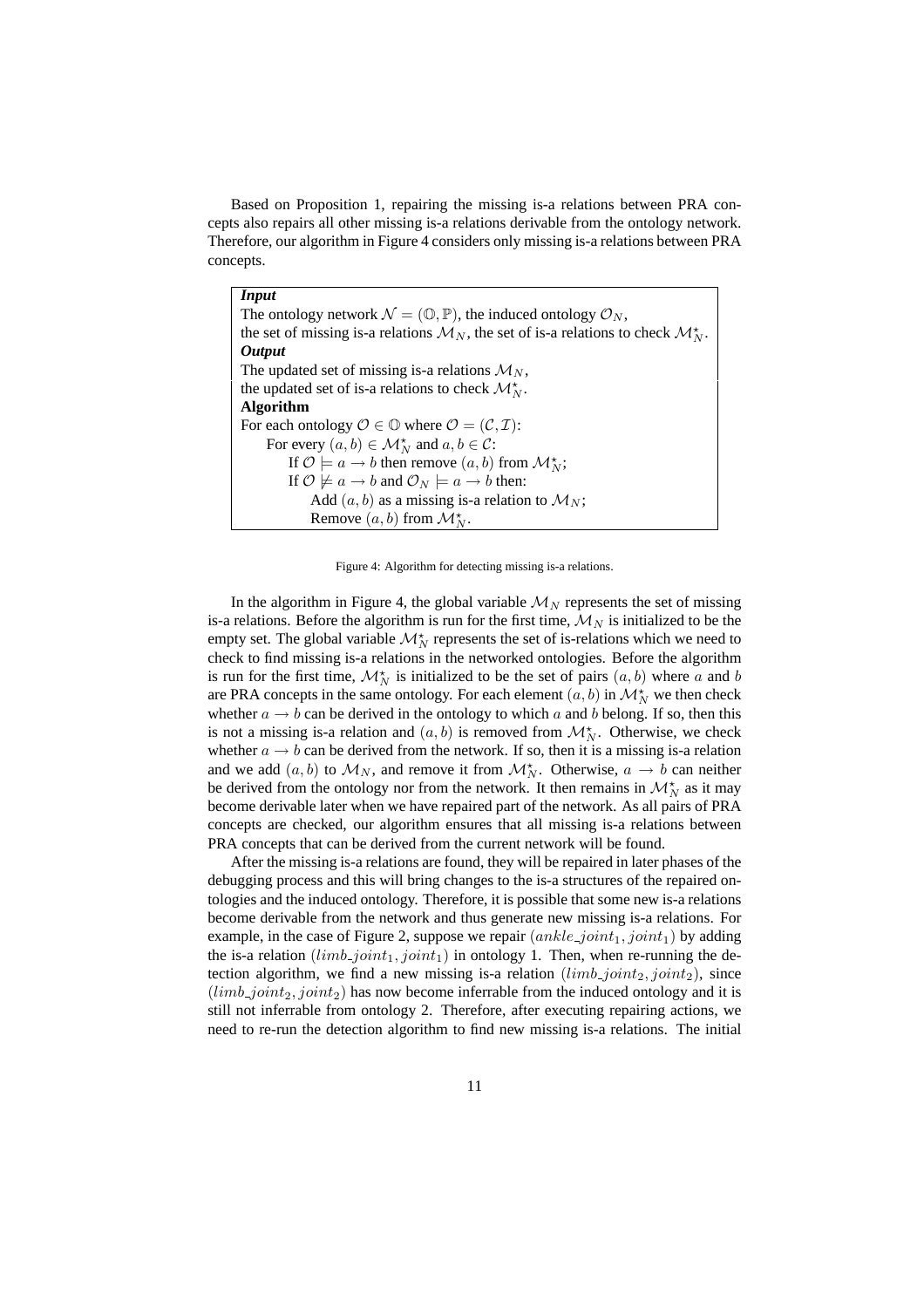value of  $\mathcal{M}_N^*$  when re-running the detection algorithm is the same as the final value of  $\mathcal{M}_{N}^*$  in the previous run. This is because we do not change the mappings between the ontologies when repairing. Therefore, the set of PRA concepts does not change and thus there are no additions to  $\mathcal{M}_N^*$ .

### **5. Repairing the missing is-a relations**

As explained in Section 3, our approach deals with the networked ontologies one at a time. For the ontology under repair, possible repairing actions are generated for all its missing is-a relations. After ranking these missing is-a relations, the user can select a missing is-a relation to repair, and we provide an algorithm that recommends repairing actions. Further, we developed an algorithm that, upon the repairing of a missing is-a relation, detects for which missing is-a relations the set of repairing actions needs to be updated, and updates these.

# *5.1. Generating repairing actions*

# *5.1.1. Basic algorithm*

In our basic algorithm (see Figure 5), when generating repairing actions for a missing is-a relation, we take into consideration that all missing is-a relations will be repaired (least informative repairing action), but we do not take into account the consequences of the actual (possibly more informative) repairing actions that will be performed for other missing is-a relations.

| Input                                                                                                    |
|----------------------------------------------------------------------------------------------------------|
| The ontology under repair $\mathcal{O}$ , its set of missing is-a relations $\mathcal{M}$ .              |
| <i><b>Output</b></i>                                                                                     |
| Repairing actions.                                                                                       |
| <b>Algorithm</b>                                                                                         |
| 1. Initialize KB with ontology;                                                                          |
| 2. For every missing is-a relation $(a, b) \in \mathcal{M}$ : add the axiom $a \rightarrow b$ to the KB; |
| 3. For each $(a, b) \in \mathcal{M}$ :                                                                   |
| $Source(a, b) := super-concepts(a) - super-concepts(b);$                                                 |
| $Target(a, b) := sub-concepts(b) - sub-concepts(a);$                                                     |
| 4. Missing is-a relation $(a, b)$ can be repaired by choosing                                            |
| an element from $Source(a, b) \times Target(a, b)$ .                                                     |

Figure 5: Basic algorithm for generating repairing actions.

In this algorithm, we store the ontology in a knowledge base and add the missing is-a relations. As we know that these missing is-a relations are derivable from the network, adding them will introduce the desired connections. It guarantees that, for the ontology under repair, all inferrable is-a relations between its concepts in the network will also become inferrable from the ontology. Essentially, this conforms to a structural repair containing the least informative repairing actions for each of the missing is-a relations in the ontology. Then, for each missing is-a relation, we generate its possible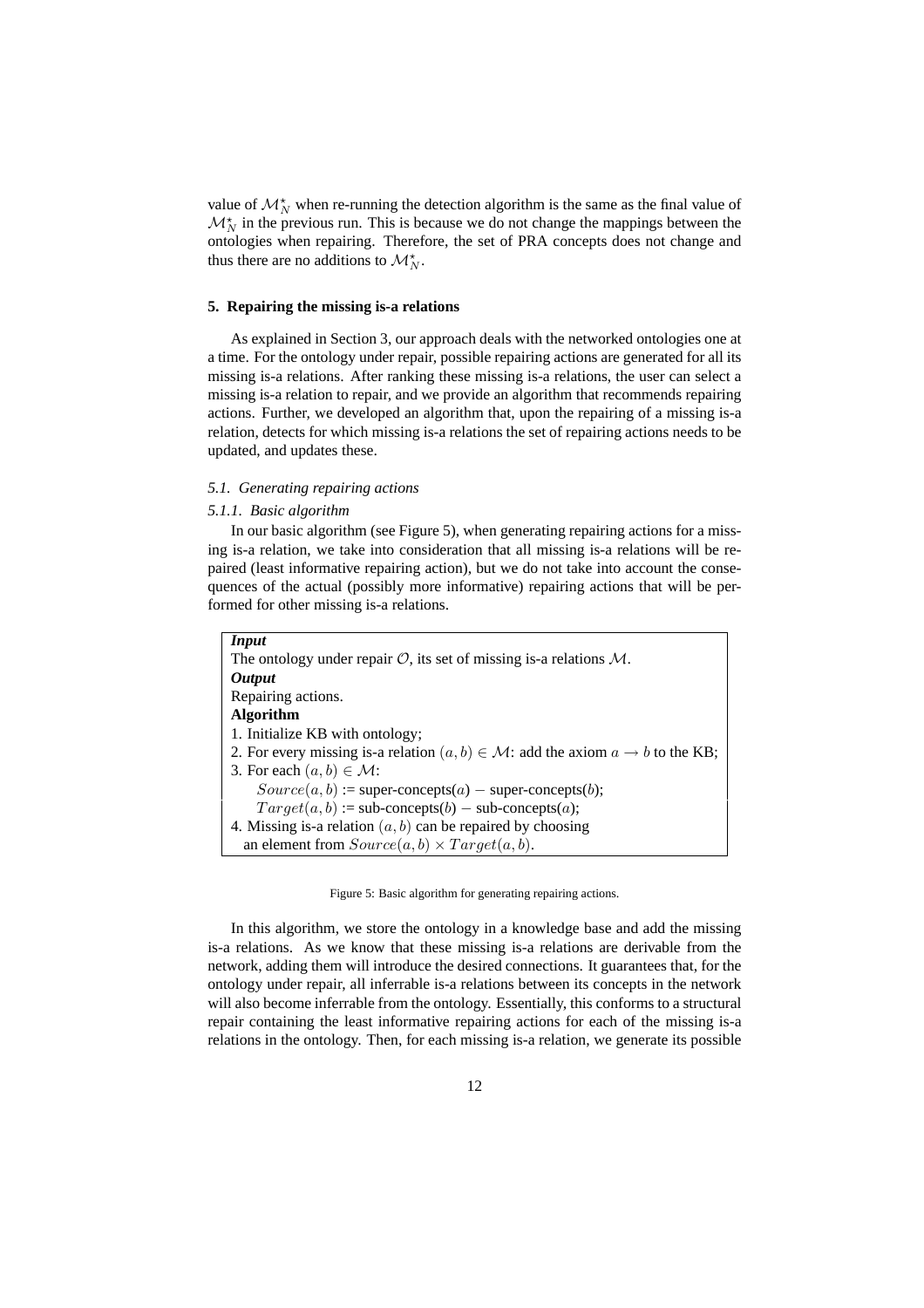repairing actions by computing two sets of concepts, called Source and Target sets. A possible repairing action regarding missing is-a relation  $(a, b)$  is an is-a relation  $(s, t)$ where  $s$  is an element from its Source set and  $t$  is an element from its Target set.

The algorithm computes repairing actions for each of the missing is-a relations. Structural repairs can be constructed by selecting one repairing action per missing is-a relation (and this conforms to the single relation heuristic in Section 2.3). The computation of Source and Target sets ensures that an element from  $Source(a, b) \times$  $Target(a, b)$  repairs missing is-a relation  $(a, b)$ .<sup>5</sup> Therefore, a set consisting of one element from  $Source(a, b) \times Target(a, b)$  for each missing is-a relation  $(a, b)$  is a structural repair. The algorithm terminates as we assume that there are a finite number of concepts in the ontologies and the computation of the Source and Target sets is based on computing super-concepts and sub-concepts in a finite taxonomy.

Further, every repairing action in such a structural repair repairs at least one missing is-a relation (preference  $\ll_A$  in Definition 6). We note, however, that these may not always be the most preferred structural repairs according to  $\ll A$ . It may happen that a repairing action selected for a missing is-a relation also repairs several other missing is-a relations. Therefore, the repairing actions related to these other missing is-a relations are redundant and when these repairing actions are removed from the structural repair, we have a structural repair that is more preferred according to  $\ll A$ than the original structural repair. The algorithm could easily be adapted to construct these most preferred structural repairs by for every structural repair generated by the algorithm, checking whether the subsets are still structural repairs and taking the minimal subsets. This is an expensive step and in our implemented system, we have not implemented this. However, as we repair one missing is-a relation at the time in our implemented system (Section 6), this is not a problem in practice. When a repairing action repairs several missing is-a relations, then all repaired missing is-a relations will be marked as repaired and will not be considered further.

Every possible repairing action  $(s, t)$  computed by the algorithm satisfies  $a \rightarrow s$ and  $t \to b$ . This means that for every missing is-a relation  $(a, b)$  the selected repairing action from  $Source(a,b) \times Target(a,b)$  in the structural repair is  $(a,b)$  itself or a repairing action that is more informative than  $(a, b)$ . Thus, the generated structural repairs are the set of missing is-a relations itself as well as structural repairs that are more preferred according to  $\ll_I$  (Definition 8) than the set of missing is-a relations. We note that the algorithm does not only compute the most preferred structural repairs according to  $\ll_l$ . As explained in Section 2.3, although in general, we prefer more informative repairing actions, these should still be validated by a domain expert. When a domain expert rejects a more informative repairing action for a missing is-a relation, a less informative will still repair the missing is-a relation. For instance, the least informative repairing action that will repair a missing is-a relation is the missing is-a relation itself.

Further, it is guaranteed that for missing is-relation  $(a, b)$  repairing actions of the form  $(a, t)$  or  $(s, b)$  do not introduce new equivalence relations, where in the source

<sup>5</sup>Observe that we consider that all missing is-a relations will be repaired, and it is under this consideration that it is guaranteed that the repairing action repairs the missing is-a relation.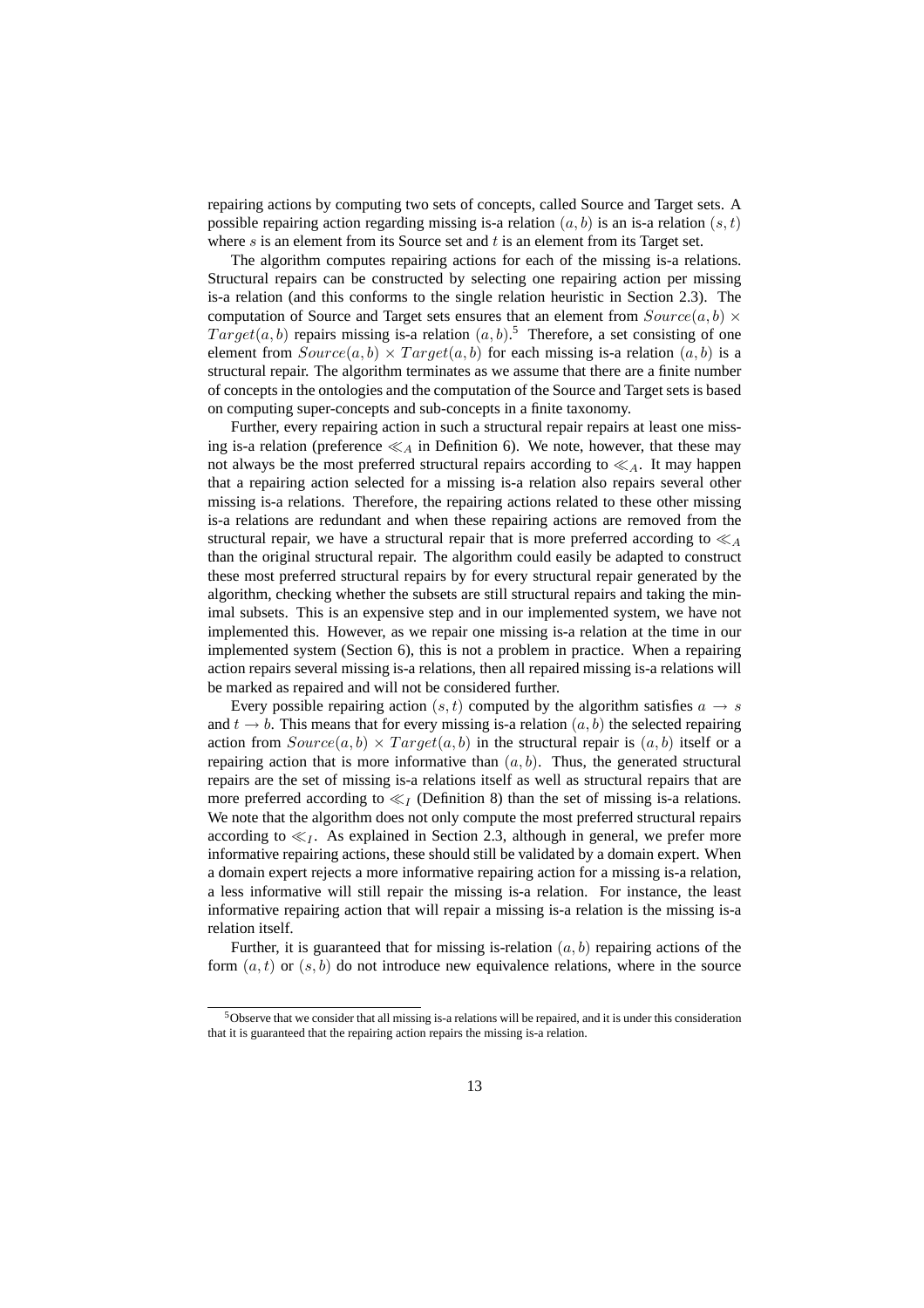ontology<sup>6</sup> we have only is-a relations (preference  $\ll_{SH}$  in Definition 9). Let us prove this for repairing actions of the form  $(a, t)$ . Assume a new equivalence relation has been introduced by  $(a, t)$  where previously there was only an is-a relation. This means that there exist a u and v such that  $u \rightarrow v$  in the source ontology and after adding  $a \to t$ , we now also have  $v \to u$ . As adding  $a \to t$  leads to  $v \to u$ , we have that  $v \to a$ and  $t \to u$  in the source ontology. This would mean that in the source ontology  $t \to u$ ,  $u \to v$  and  $v \to a$ , and thus  $t \to a$ . However, this would make t a sub-concept of a in the source ontology and thus, according to the algorithm,  $t$  could not have been in the Target set for  $(a, b)$ . This yields a contradiction and thus  $(a, t)$  does not introduce new equivalence relations. Similar reasoning leads to the fact that repairing actions of the form  $(s, b)$  do not introduce new equivalence relations. We note, however, that a choice of repairing action  $(s, t)$  where  $t \rightarrow s$  in the source ontology, will lead to the introduction of equivalence relations. It is easy to adapt the algorithm in step 4 to check this for each chosen repairing action. In the implemented system (Section 6) we have not implemented this to make the visualization of *all* generated repairing actions for a missing is-a relation at the same time (using Source and Target sets) as simple as possible. However, when a user selects a repairing action we check whether an equivalence is introduced and in such case a notification is given to the user.



Figure 6: Generating repairing actions - Example 1 - Ontology and missing is-a relations.



Figure 7: Generating repairing actions - Example 1 - Source and Target sets for (5,4) and (3.2).

As an example, consider the case presented in Figure 6, where  $\mathcal{O} = (\mathcal{C}, \mathcal{I})$  is an ontology with concepts  $C = \{1, 2, 3, 4, 5, 6, 7\}$  and is-a relations (shown in full lines in Figure 6)  $\mathcal{I} = \{(7,5), (7,6), (5,3), (2,1), (6,4), (4,1)\}$ . (*I* represents the is-a hierarchy and thus also all is-a relations derived from the elements in  $\mathcal{I}$ .) The set of missing is-a relations (shown in dashed lines in Figure 6) is  $\mathcal{M} = \{(5, 4), (3, 2)\}\.$  The algorithm then generates the following Source and Target sets.

 $Source(5, 4) = \{5, 3, 2, 1, 4\} - \{4, 1\} = \{5, 3, 2\}$ 

<sup>&</sup>lt;sup>6</sup>with missing is-a relations added.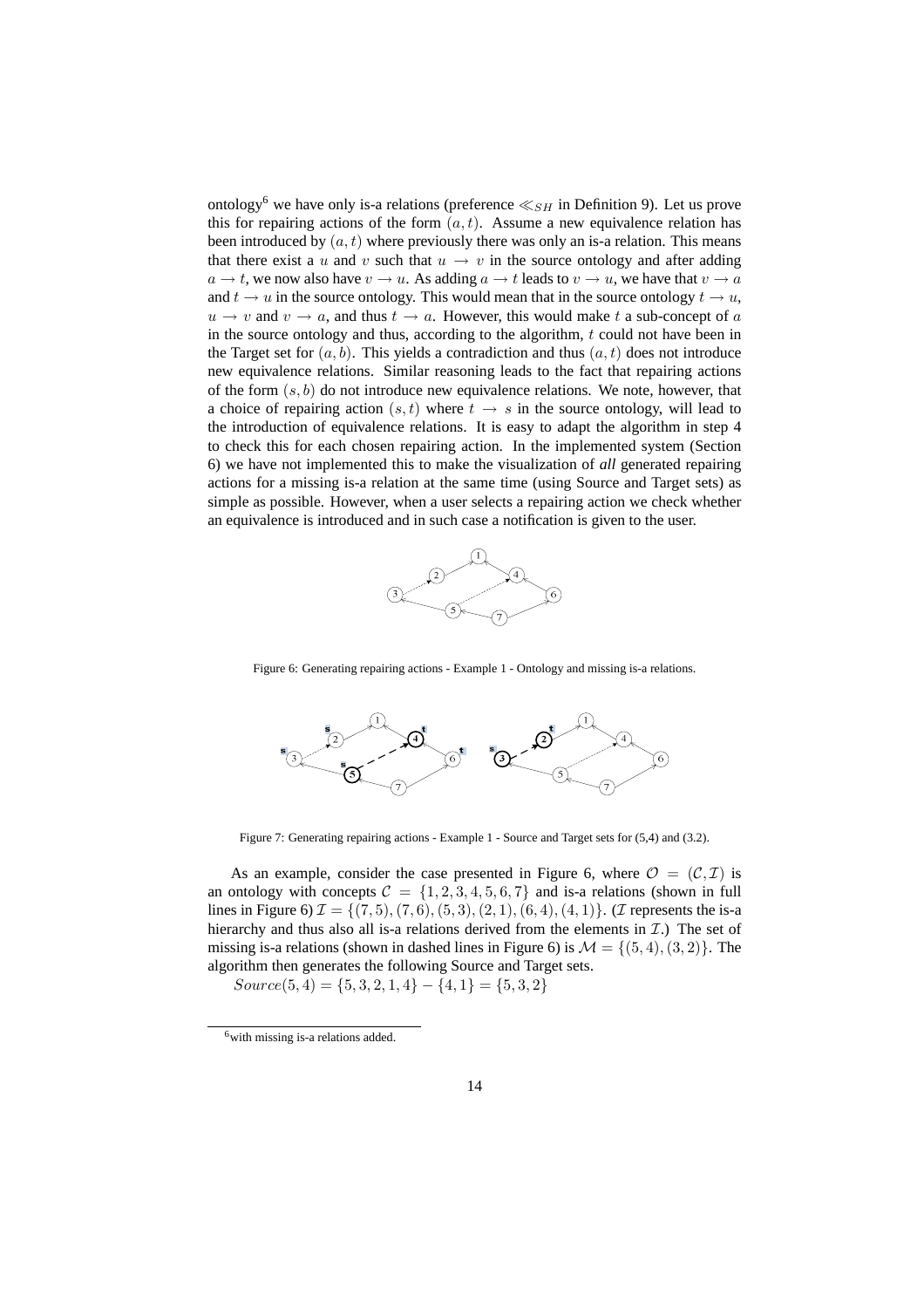$Target(5, 4) = \{4, 6, 7, 5\} - \{5, 7\} = \{4, 6\}$  $Source(3, 2) = \{3, 2, 1\} - \{2, 1\} = \{3\}$  $Target(3, 2) = \{2, 3, 5, 7\} - \{3, 5, 7\} = \{2\}$ 

These sets are visualized in Figure 7. On the left hand side of Figure 7 the Source and Target sets are shown for missing is-a relation (5,4) and on the right hand side we have the Source and Target sets for the missing is-a relation (3,2). The missing is-a relation under consideration is highlighted in bold. Elements in a Source set are annotated with 's', while elements in a Target set are annotated with 't'. For missing is-a relation  $(3, 2)$  the only generated repairing action is  $(3, 2)$ . For missing is-a relation  $(5, 4)$  any of the repairing actions  $(5, 4)$ ,  $(5, 6)$ ,  $(3, 4)$ ,  $(3, 6)$ ,  $(2, 4)$ ,  $(2, 6)$  together with (any of) the generated repairing action(s) for  $(3, 2)$  leads to the derivation of the missing isa relation (5, 4) in the extended ontology. The example also shows the importance of initially adding the missing is-a relations to the knowledge base. The possible repairing action  $(2, 4)$  for missing is-a relation  $(5, 4)$  would not be generated when we do not take into account that missing is-a relation  $(3, 2)$  will be repaired.<sup>7</sup> Further, the example also shows that we do not introduce repairing actions that would turn is-a relations in the original ontology into equivalence relations. For instance, adding (1, 4) would lead to the fact that missing is-a relation (5, 4) would be derivable in the extended ontology, but also leads to making 1 and 4 equivalent.

# *Input*

Figure 8: Extended algorithm for generating repairing actions.

 $7$ So this means that repairing one is-a relation may influence the repairing actions for other missing is-a relations. However, when *generating* repairing actions in the algorithm in Figure 5 the only influence that is taken into consideration is the fact that missing is-a relations are or will be repaired (least informative repairing action), but not the actual (possibly more informative) repairing actions that will be performed.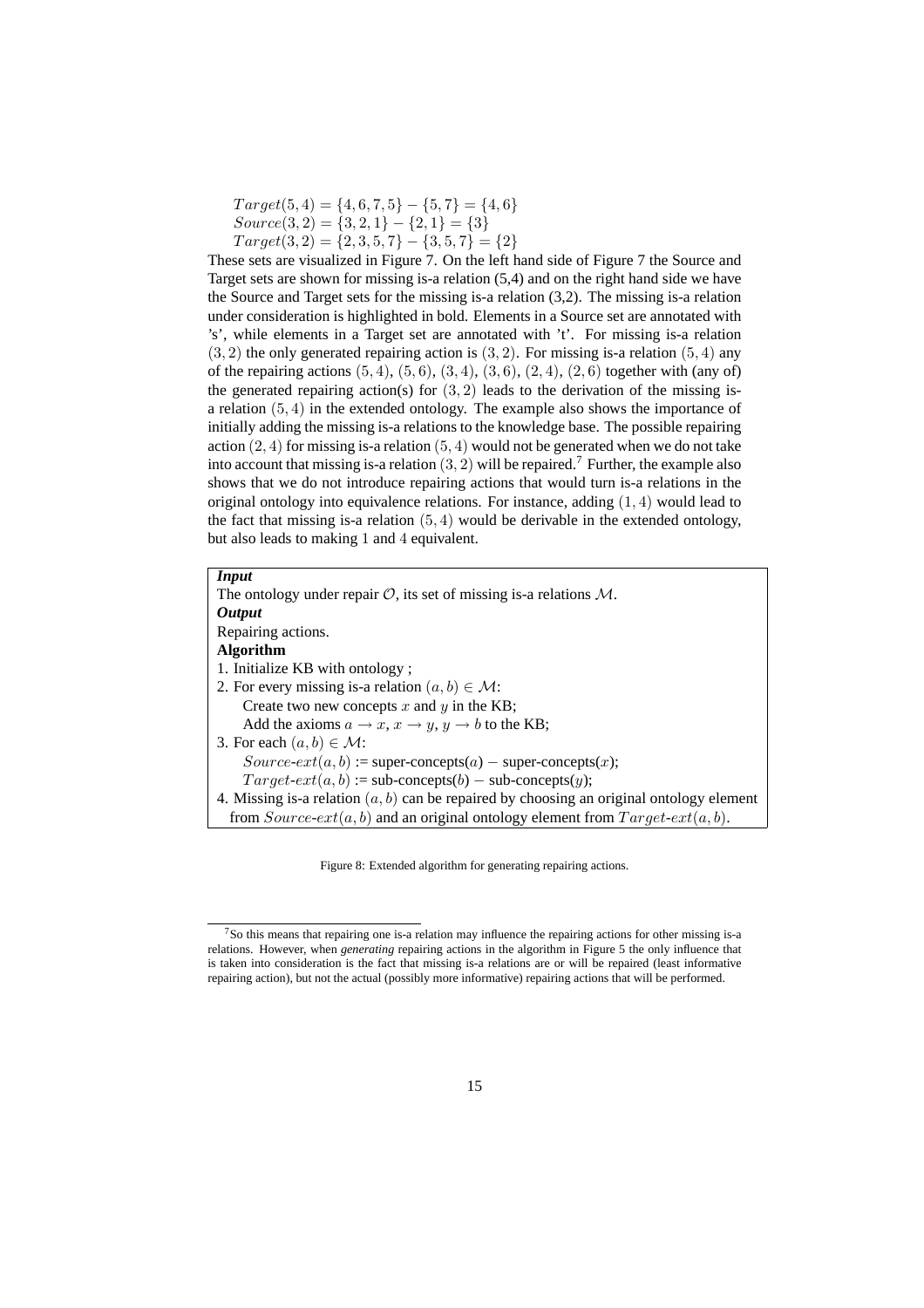#### *5.1.2. Extended algorithm*

Our extended algorithm (see Figure 8) for finding repairing actions for a particular missing is-a relation takes into account influences of other missing is-a relations that are valid for all possible choices for repairing actions for the other missing is-a relations. Before computing the Source and Target sets, we introduce two new concepts  $x$  and  $y$ for each missing is-a relation  $(a, b)$  in the knowledge base as well as the axioms  $a \rightarrow x$ ,  $x \to y$ ,  $y \to b$ .  $(x, y)$  satisfies the requirements that each possible repairing action for  $(a, b)$  should satisfy. As they are new concepts in the knowledge base, the properties and relations of  $x$ , respectively  $y$ , to other concepts in the knowledge base represent the properties and relations that are common to the Source concepts, respectively Target concepts, of the possible repairing actions for  $(a, b)$ . The Source and Target sets are now computed relative to the  $x$  and  $y$ .

Consider the case presented in Figure 9, where  $\mathcal{O} = (\mathcal{C}, \mathcal{I})$  is an ontology with concepts  $C = \{1, 2, 3, 4, 5, 6, 7, 8, 9, 10\}$  and is-a relations (shown in full lines in Figure 9)  $\mathcal{I} = \{(7,6), (6,5), (5,2), (2,1), (7,4), (10,4), (10,9), (9,8), (8, 3), (3,1), (4,1)\}.$ (As before,  $I$  represents the is-a hierarchy and thus also all is-a relations derived from the elements in  $\mathcal{I}$ .) The set of missing is-a relations (shown in dashed lines in Figure 9) is  $\mathcal{M} = \{(5, 4), (8, 4)\}.$ 



Figure 9: Generating repairing actions - Example 2 - Ontology and missing is-a relations.



Figure 10: Generating repairing actions - Example 2 - Source and Target sets for (5,4) and (8,4).

The basic algorithm in Figure 5 generates the following Source and Target sets.  $Source(5, 4) = \{5, 4, 1, 2\} - \{4, 1\} = \{5, 2\}$  $Target(5,4) = \{4, 8, 9, 10, 5, 6, 7\} - \{\overline{5}, 6, 7\} = \{4, 8, 9, 10\}$  $Source(8, 4) = \{8, 4, 1, 3\} - \{4, 1\} = \{8, 3\}$  $Target(8, 4) = \{4, 8, 9, 10, 5, 6, 7\} - \{8, 9, 10\} = \{4, 5, 6, 7\}$ 

The extended algorithm in Figure 8 adds the concepts  $x_1, y_1, x_2, y_2$  and the is-a rela-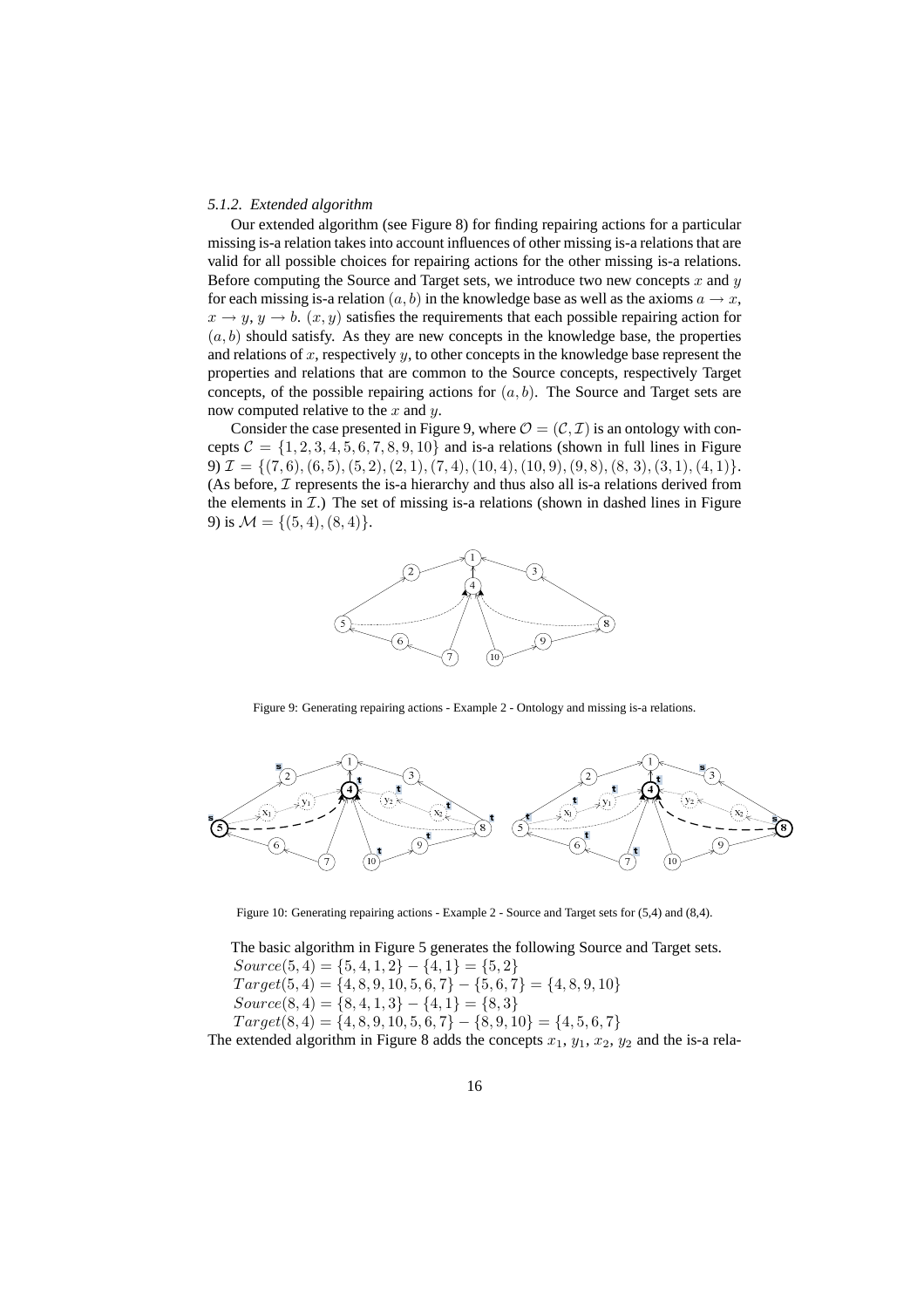tions  $5 \rightarrow x_1, x_1 \rightarrow y_1, y_1 \rightarrow 4, 8 \rightarrow x_2, x_2 \rightarrow y_2$  and  $y_2 \rightarrow 4$  (shown in dotted lines in Figure 9) in the knowledge base. It then generates the following Source and Target sets (Figure 10).

Source-
$$
ext(5, 4) = \{5, 4, 1, 2, x_1, y_1\} - \{4, 1, x_1, y_1\} = \{5, 2\}
$$
  
\nTarget- $ext(5, 4) = \{4, 8, 9, 10, 5, 6, 7, x_1, y_1, x_2, y_2\} - \{5, 6, 7, x_1, y_1\}$   
\n $= \{4, 8, 9, 10, x_2, y_2\}$   
\nSource- $ext(8, 4) = \{8, 4, 1, 3, x_2, y_2\} - \{4, 1, x_2, y_2\} = \{8, 3\}$   
\nTarget- $ext(8, 4) = \{4, 8, 9, 10, 5, 6, 7, x_1, y_1, x_2, y_2\} - \{8, 9, 10, x_2, y_2\}$   
\n $= \{4, 5, 6, 7, x_1, y_1\}$ 

The sets generated by the extended algorithm indicate that there is an influence between the two missing is-a relations. Indeed, when a choice is made for repairing the first missing is-a relation, we have essentially added equivalence relations between  $x_1$ , respectively  $y_1$ , and concepts in the ontology. The appearance of  $x_1$  and  $y_1$  in the Target-ext set for the second missing is-a relation indicates that the concept chosen to be equivalent to  $x_1$  (and all concepts between this concept and 5) are now also candidates for the Target-ext for the second missing is-a relation. For example, when choosing  $(2, 4)$  as a repairing action for missing is-a relation  $(5, 4)$  then  $(3, 2)$  is a possible repairing action for missing is-a relation (8, 4).

Similarly to the basic algorithm, the proposed repairing actions for a missing is-a relation  $(a, b)$  all lead to the derivation of  $(a, b)$  in the extended ontology. In general, a user may repair the ontology by choosing for each missing is-a relation  $(a, b)$  and original ontology element from  $Source\text{-}ext(a, b)$  and an original ontology element from  $Target\text{-}ext(a, b)$ . However, as the algorithm only takes into account influences that are common to all possible choices for repairing actions, a user may want to repair one missing is-a relation and recompute repairing actions for the other missing is-a relations.

# *5.2. Ranking repairing actions*

In general, there may be many missing is-a relations that need to be repaired. Although it is possible to repair the missing is-a relations in any order, some orders may be more important or make it easier for the user. For instance, it may be important to first repair is-a structure in the top level of the ontology, or it may be easiest to deal with the missing is-a relations with the fewest repairing choices. In this paper we use a ranking algorithm that allows the user to start with the is-a relations where there are the fewest choices. These are usually easiest to visualize and resolve. Therefore, our ranking algorithm ranks the missing is-a relations according to the number of their possible repairing actions. For a missing is-a relation, this is calculated as the product of the Source set size and Target set size for the basic algorithm. For the extended algorithm, it is calculated in the same manner but without counting the extra-added new concepts. The user can choose to use the ranking or ignore it.

### *5.3. Recommending repairing actions*

For a missing is-a relation under repair, there may be many possible repairing actions to choose from. Therefore, as an option, the user can ask for recommendations for repairing actions. We developed an algorithm that recommends the most informative repairing actions (see Definition 7) that are supported by some external domain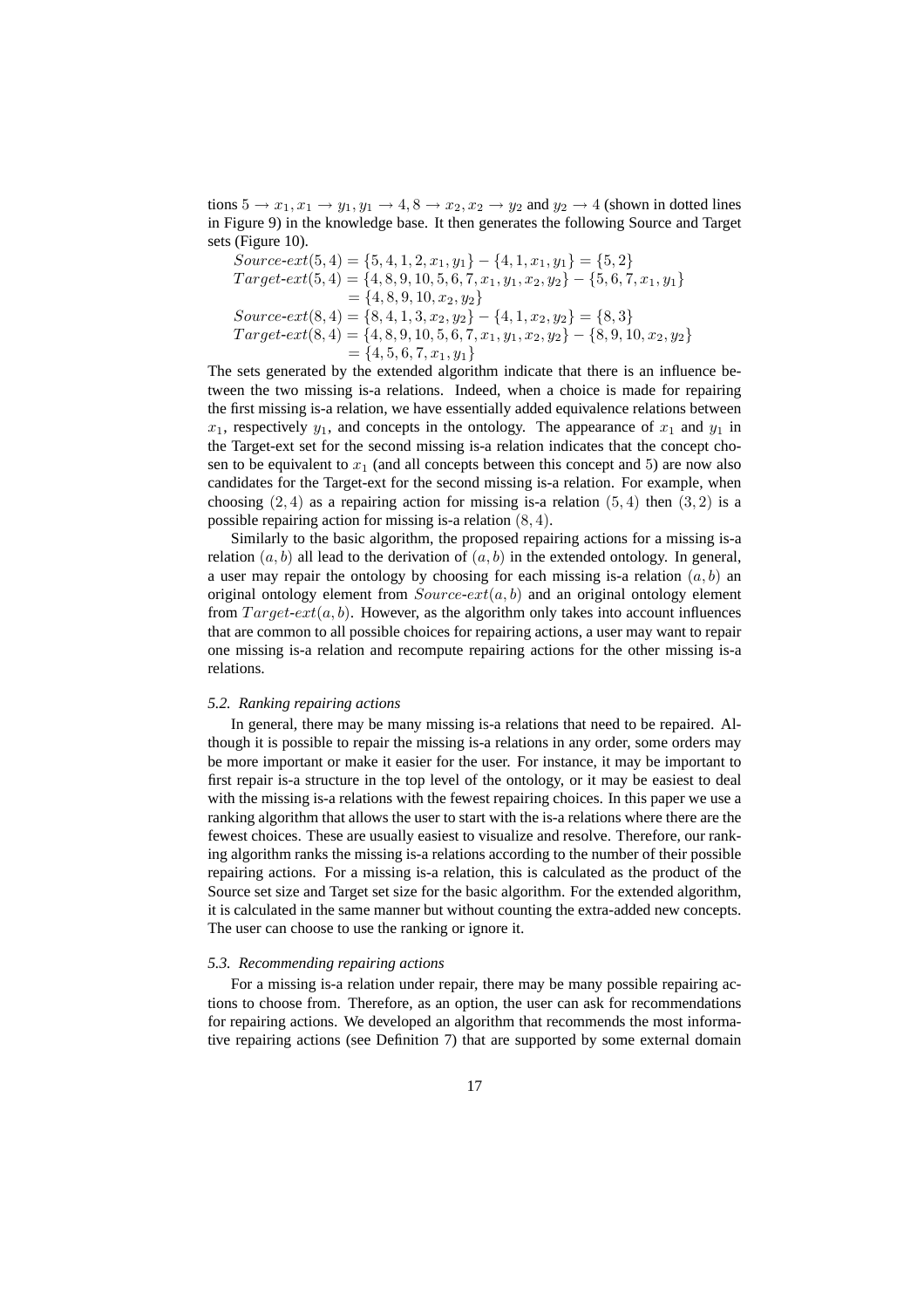*Input*: The ontology  $O$  and the missing is-a relation  $(a, b)$  under repair,  $Source(a, b)$  and  $Target(a, b)$  computed by the basic algorithm. *Output* Recommended repairing actions. **Algorithm** *Global Variable* visited: stores already processed repairing actions. *Global Variable* recommended: stores recommended repairing actions. 1. Set visited =  $\{(a,b)\}$ ; 2. Set  $recommended = \{(a,b)\};$ 3. Set  $X_e = \{x_e : x_e \in Source(a, b) \land \forall x \in Source(a, b)$ : if  $x_e \rightarrow x$  then  $x = x_e\};$ 4. Set  $Y_e = \{y_e : y_e \in Target(a, b) \land \forall y \in Target(a, b)$ : if  $y \rightarrow y_e$  then  $y = y_e\};$ 5. For each pair  $(x_e, y_e) \in X_e \times Y_e$ : call FindRec $(x_e, y_e)$ ; 6. Return recommended; **Function** FindRec(concept x, concept y) i. If  $(x, y) \in visited$  then return; ii. Add  $(x, y)$  to *visited*; iii. If ∃  $(x_r, y_r)$  ∈ *recommended*:  $x \rightarrow x_r \land y_r \rightarrow y$  then return; iv. If  $x$  is a sub-concept of  $y$  according to the domain knowledge, then Remove all  $(x_r, y_r)$  from recommended for which  $x_r \to x$  and  $y \to y_r$ ; Add  $(x, y)$  to recommended; else Let  $Y_{sup}$  be the set of direct super-concepts of y; For each  $y_s \in Y_{sup} \cap Target(a, b)$ : call FindRec $(x, y_s)$ ; Let  $X_{sub}$  be the set of direct sub-concepts of x; For each  $x_s \in X_{sub} \cap Source(a, b)$ : call FindRec $(x_s, y)$ ;

Figure 11: Algorithm for recommending repairing actions.

knowledge. We assume that there is domain knowledge which we can query regarding subsumption between concepts. There are several such sources such as general thesauri (e.g. WordNet) or specialized domain-specific sources (e.g. the Unified Medical Language System).

Essentially, the recommendation algorithm selects, among the structural repairs computed by the algorithm that generates repairing actions (Section 5.1), the structural repairs that contain the most informative repairing actions (preference  $\ll_I$  in Definition 8) that are also supported by domain knowledge. The user can choose to accept the recommendations or not.

In our algorithm (see Figure 11) we generate recommended repairing actions for a missing is-a relation starting from the Source and Target sets generated by the algorithm in Figure  $5<sup>8</sup>$ . The algorithm selects the most informative repairing actions that are

 $8$ We have also extended the algorithm in Figure 11 to deal with Source-ext and Target-ext sets derived by the algorithm in Figure 8.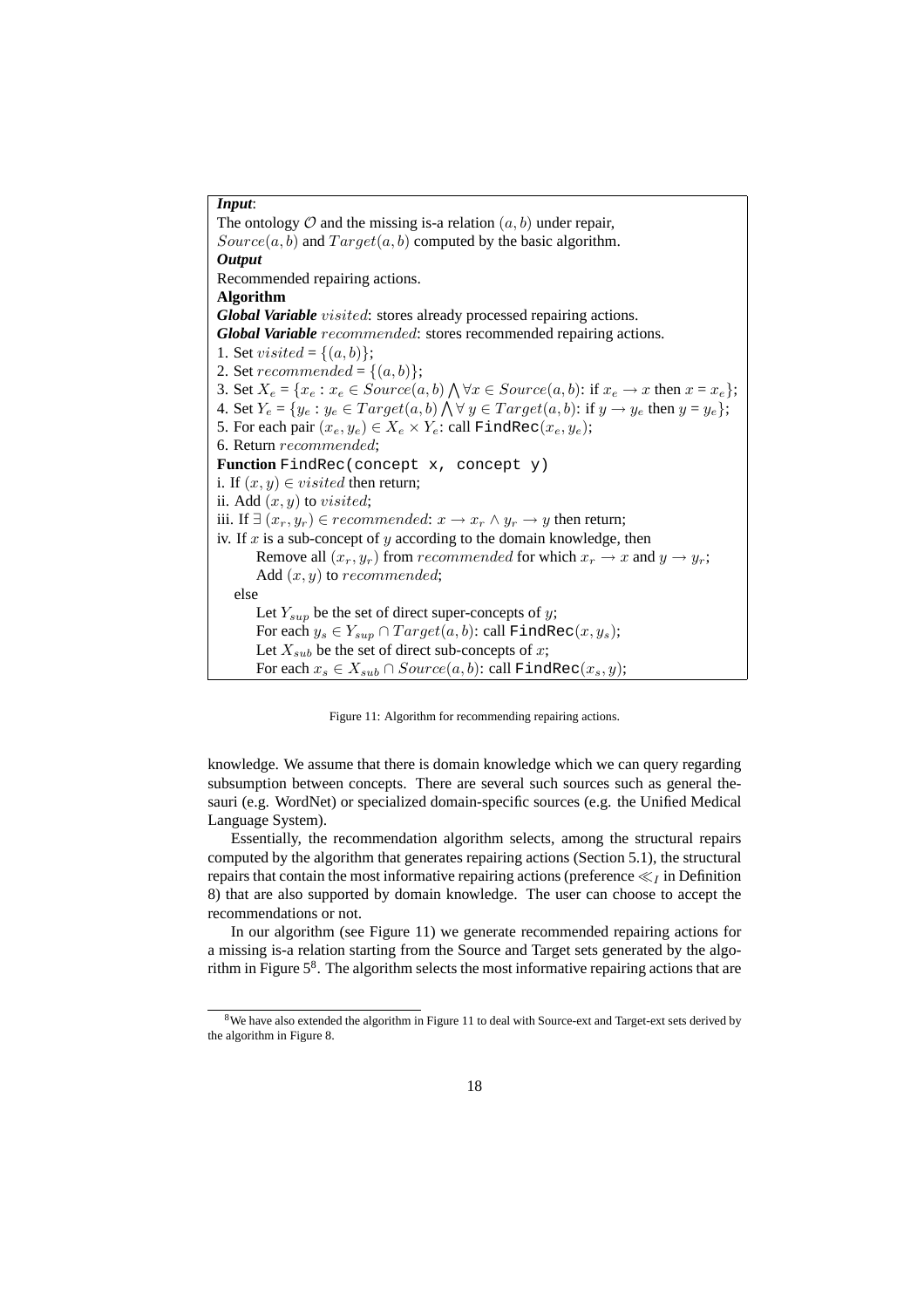supported by evidence in the domain knowledge. The variable *visited* keeps track of already processed repairing actions. The variable recommended stores recommended repairing actions at each step and its final value is returned as output. It is initialized with the repairing action from the missing is-a relation itself. This is the least informative repairing action which is ensured to be correct. Steps 3 and 4 compute the set  $X_e$ of maximal elements with respect to the is-a relation in the Source set and the set  $Y_e$  of minimal elements with respect to the is-a relation in the Target set. The elements from  $X_e \times Y_e$  are then the most informative repairing actions. For each of these elements  $(x, y)$  we check whether there is support in the domain knowledge in step 5. Steps i and ii in the function FindRec do bookkeeping regarding the already processed repairing actions. Step iii assures that we do not recommend is-a relations that are less informative than others already recommended. In step iv we check whether there is support in the domain knowledge for the repairing action. If so, then the repairing action is recommended and all less informative repairing actions are removed from the recommendation set. If not, then we check whether there is support in the domain knowledge for the repairing actions that are less informative than  $(x, y)$ . Among these we start with the most informative repairing actions.

# *5.4. Executing repairing actions*

For a missing is-a relation under repair, the user selects from the generated repairing actions, possibly based on a recommendation, a repairing action to repair the missing is-a relation. We note that, whenever the user selects a more informative repairing action than the missing is-a relation itself, we have actually also detected a missing is-a relation (i.e. the more informative repairing action) that could not be derived from the ontology network. When a user executes a repairing action for a particular missing is-a relation, it may influence the set of possible repairing actions for other missing is-a relations. Therefore, the repairing actions for the other missing is-a relations need to be recomputed based on the ontology extended with the chosen repairing action.



Figure 12: Updating repairing actions - Example 2 - Ontology, missing is-a relations and Source and Target sets for (8,4); before and after repairing missing is-a relation (5,4) using repairing action (2,9).

For instance, Figure 12 shows on the left hand side the original situation of the example in Figure 9, and on the right hand side the new situation after having repaired missing is-a relation  $(5, 4)$  using repairing action  $(2, 9)$  (shown in thick line). In this case the Source and Target sets for missing is-a relation  $(8, 4)$  become the following for the basic algorithm:

 $Source(8, 4) = \{8, 4, 1, 3\} - \{4, 1\} = \{8, 3\}$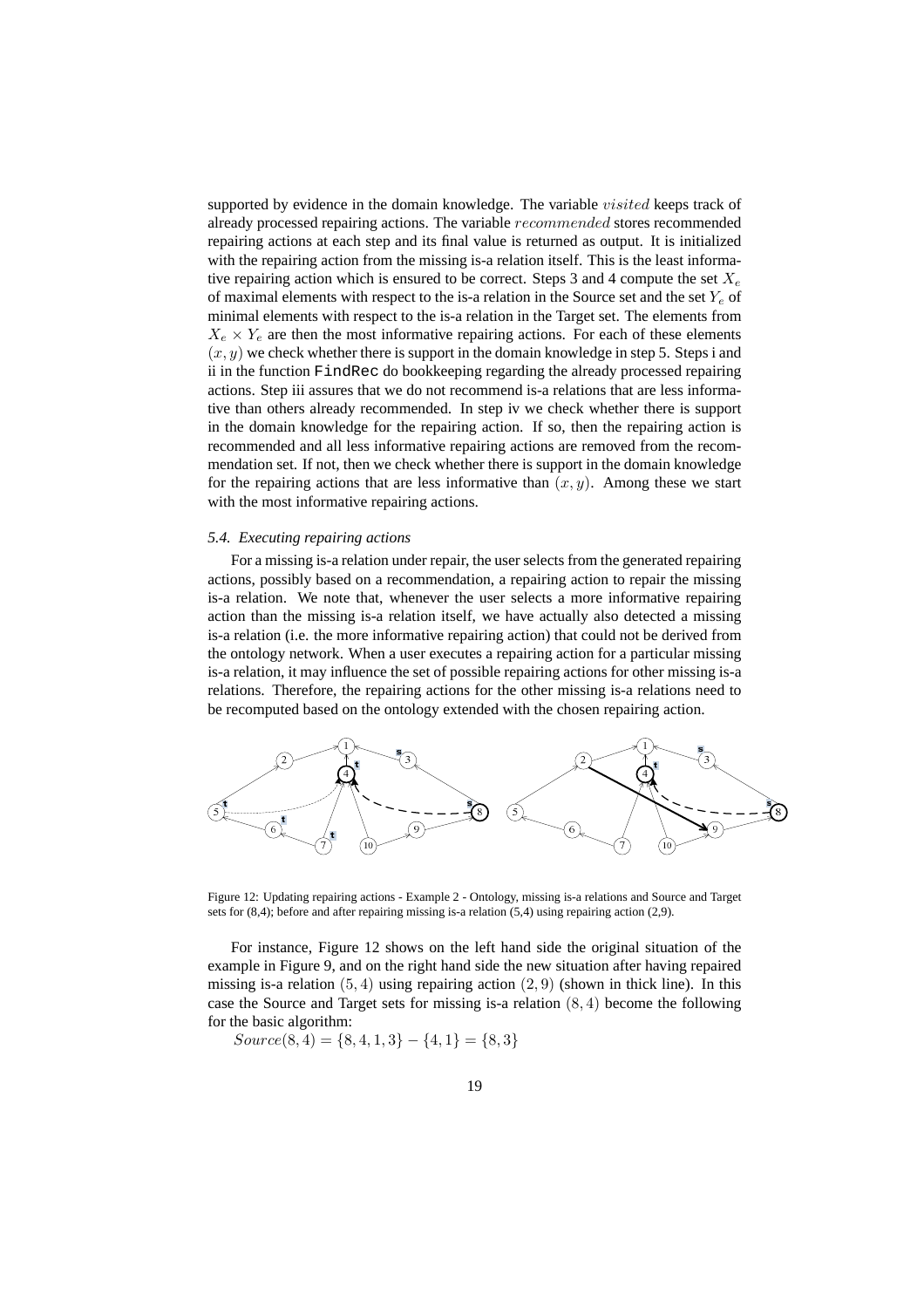$Target(8, 4) = \{4, 8, 9, 10, 2, 5, 6, 7\} - \{8, 9, 10, 2, 5, 6, 7\} = \{4\}$ and the following for the extended algorithm:

Source-ext(8, 4) = {8, 4, 1, 3,  $x_2, y_2$ } - {4, 1,  $x_2, y_2$ } = {8, 3}  $Target\text{-}ext(8, 4) = \{4, 8, 9, 10, 2, 5, 6, 7, x_2, y_2\} - \{8, 9, 10, 2, 5, 6, 7, x_2, y_2\}$  $= \{4\}$ 

When we compare the computed repairing actions after the choice of  $(2, 9)$  for repairing  $(5, 4)$  with the repairing actions computed before the choice (see Section 5.1), we note that the repairing actions that introduce equivalence relations (e.g.  $(3, 5)$ ,  $(3, 6)$ ,  $(3, 7)$ ,  $(8, 5)$ ,  $(8, 6)$  and  $(8, 7)$  for the basic algorithm) are removed after the choice of  $(2, 9)$  (preference  $\ll_{SH}$  in Definition 9). However, before  $(2, 9)$  is chosen these repairing actions do not necessarily introduce equivalence relations. For instance, we could have repaired (8, 4) first using one of these repairing actions, and afterwards repaired  $(5, 4)$ .

# *Input*

The ontology under repair  $\mathcal{O}$ , the repaired missing is-a relation  $(a_r, b_r)$ , the repairing action  $(x_r, y_r)$  taken for  $(a_r, b_r)$ , the set of non-repaired missing relations  $\mathcal{M}_r$ . *Output* Updated Source and Target sets. **Algorithm** 1. Add  $(x_r, y_r)$  to the KB; 2. For each missing is-a relation  $(a, b) \in \mathcal{M}_r$ : If  $a \rightarrow x_r$  then recompute super-concepts(a); If  $b \rightarrow x_r$  then recompute super-concepts(b); If  $a \rightarrow x_r$  or  $b \rightarrow x_r$  then  $Source(a, b) := super-concepts(a) - super-concepts(b);$ If  $y_r \to a$  then recompute sub-concepts(a); If  $y_r \to b$  then recompute sub-concepts(b); If  $y_r \to a$  or  $y_r \to b$  then  $Target(a, b) := sub-concepts(b) - sub-concepts(a);$ 

### Figure 13: Algorithm for updating Source and Target sets.

For small ontologies, computing the repairing actions does not take much time and the approach is feasible in a real setting. For large ontologies the computation time may not be small enough to guarantee immediate updates in an implemented tool for repairing. Therefore, in the algorithm<sup>9</sup> in Figure 13 we introduced a way to keep track of the influences between different missing is-a relations. The missing is-a relations for which the Source or Target sets can change are the missing is-a relations for which at least one of the concepts is a sub-concept or super-concept of at least one of the concepts in the chosen repairing action for the repaired missing is-a relation. We only update the Source and Target sets for these missing is-a relations. In addition, we also remove the other missing is-a relations that have been repaired by the current repairing action. This is essentially updating the global variable  $\mathcal{M}_N$  as described in

 $9$ Like the algorithm in Figure 11, this algorithm is applicable for cases using the basic algorithm. We also have a version with similar strategy for when we use the extended algorithm.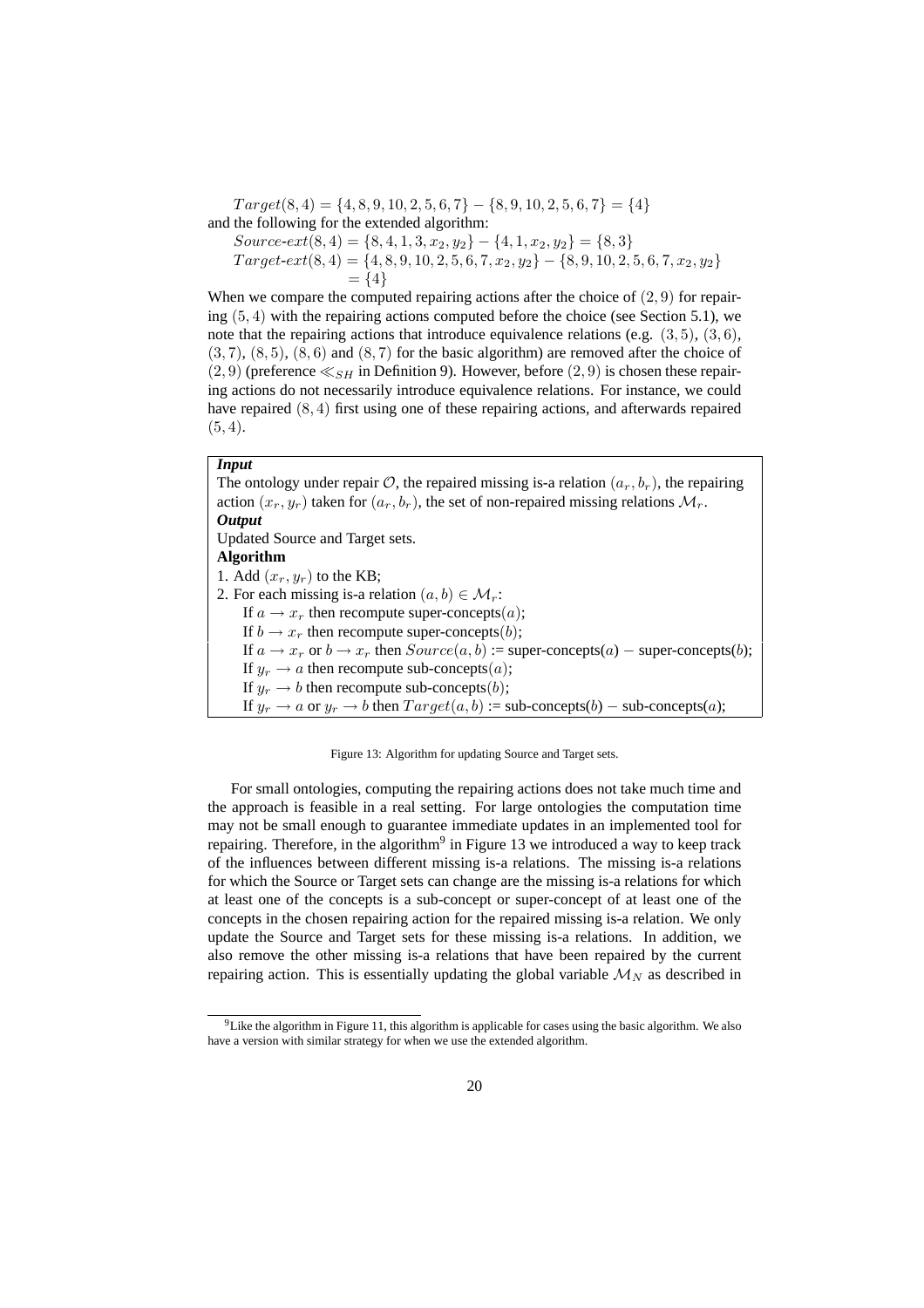the detection algorithm in Figure 4.

# **6. Implemented System**

We implemented a system RepOSE (*Rep*air of *O*ntological *S*tructure *E*nvironment) in Java based on our approach described in the previous section. We use a framework and reasoner provided by Jena (version 2.5.7) [28]. Here, we show its use using pieces of MA and NCI-A regarding the concept *joint*, as well as a PRA with 8 equivalence mappings.

| RepOSE                                                                                           |                                            |                                                                                                                                                                                                                                                                                                                                                                                                |                                                                                                                          |
|--------------------------------------------------------------------------------------------------|--------------------------------------------|------------------------------------------------------------------------------------------------------------------------------------------------------------------------------------------------------------------------------------------------------------------------------------------------------------------------------------------------------------------------------------------------|--------------------------------------------------------------------------------------------------------------------------|
| <b>RepOSE</b>                                                                                    |                                            | Repair of Ontological Structure Environment                                                                                                                                                                                                                                                                                                                                                    |                                                                                                                          |
| Ontologies networked by PRAs                                                                     |                                            |                                                                                                                                                                                                                                                                                                                                                                                                |                                                                                                                          |
| Load Ontologies and PRAs                                                                         | Ontologies: 2                              |                                                                                                                                                                                                                                                                                                                                                                                                |                                                                                                                          |
|                                                                                                  | joint mouse anatomy.owl                    | ٠                                                                                                                                                                                                                                                                                                                                                                                              | Show Ontology                                                                                                            |
| Missing is-a relations                                                                           |                                            |                                                                                                                                                                                                                                                                                                                                                                                                |                                                                                                                          |
| Detect Missing IS-A Relations                                                                    | Missing IS-A Relations: 7                  |                                                                                                                                                                                                                                                                                                                                                                                                |                                                                                                                          |
|                                                                                                  | MA_0000460:wrist joint -> MA_0000319:joint |                                                                                                                                                                                                                                                                                                                                                                                                | v                                                                                                                        |
| useExtendedAlg                                                                                   | V WordNet<br><b>UMLSK</b>                  | MA_0000691->MA_0000319                                                                                                                                                                                                                                                                                                                                                                         | ▼                                                                                                                        |
| Generate Repairing Actions<br>Source: 3<br>MA 0000460: wrist joint<br>MA_0000614: forelimb joint | Recommend Repairing Actions<br>Repair      | Recommendations: 1<br>Target: 26<br>MA_0001507dAteR60df506csdarriddid.c000rf500; syndesmosis<br>MA_0001505: joint of girdle<br>MA 0000453: metacard AA99R983 BM e joint<br>MA_0000459: shoulder joint MA_0000322: synovial joint<br>MA_0000319; joint<br>MA_0001513: joint of vertebral MAh0001509: costochondral joint<br>MA_0000471: knee joint<br>MA_0000321: fibild@-0000108: joint of rib | MA 0001499: gomphosis<br>MA_000007000320 satilaginous joint<br>MA_0000451: elbow joint<br>MA_0001512: sternocostal joint |
| MA 0000691: limb joint                                                                           | Save                                       | MA_0001601: \$vec 150015041 MA_0001511; interchondral joint                                                                                                                                                                                                                                                                                                                                    |                                                                                                                          |
|                                                                                                  |                                            | MA 000-1602:1608: abstrauto altranta hondrosis                                                                                                                                                                                                                                                                                                                                                 |                                                                                                                          |

Figure 14: User interface of RepOSE.

As input our system takes a set of ontologies in OWL format as well as a set of PRAs in RDF format. The ontologies and PRAs can be imported using the *Load Ontologies and PRAs* button. The user can see the list of ontologies in the *Ontologies* menu (see Figure 14). Once the *Detect Missing IS-A Relations* button is clicked, missing is-a relations are detected in all ontologies. Then, the user can select an ontology to repair, and the *Missing IS-A Relations* menu shows the missing is-a relations of the currently selected ontology. In this case the ontology *joint mouse anatomy.owl* is selected and it contains 7 missing is-a relations (same as the case in Figure 1).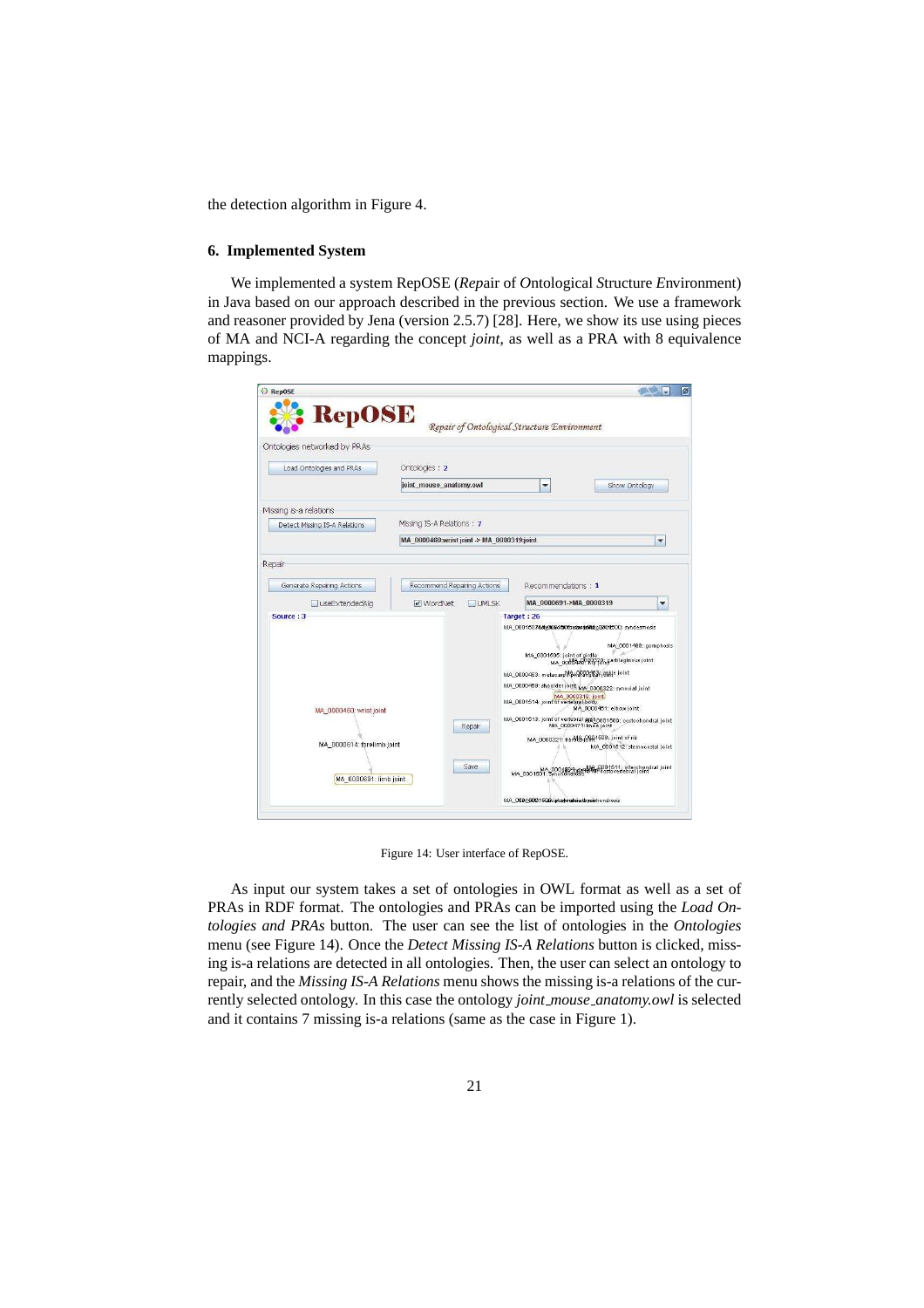Clicking on the *Generate Repairing Actions* button, results in the computation of repairing actions for the missing is-a relations of the ontology under repair, which is preceded by a two-stage preprocessing step. During the preprocessing, one stage is to identify and repair the missing is-a relations which are actually equivalence relations. This refers to cases where in the original ontology there is an is-a relation  $a \rightarrow b$ , and according to the network  $b \to a$  is missing, as well as cases where both  $a \to b$ and  $b \rightarrow a$  are missing according to the network. As the structure in the ontologies and the mappings are assumed to be correct, this means that  $a$  and  $b$  are equivalent. These missing is-a relations are therefore immediately repaired by adding them to the ontology and essentially introducing an equivalence between the concepts. The other stage is to identify and remove the redundant missing is-a relations which are derivable from the ontology extended with other missing is-a relations. After preprocessing, repairing actions for each missing is-a relation are computed and presented as Source and Target sets. The selection of the *useExtendedAlg* checkbox makes the computation use our extended algorithm, otherwise our basic algorithm is used.

Once the Source and Target sets are computed, the missing is-a relations are ranked with respect to the number of possible repairing actions. The first missing is-a relation in the list has the fewest possible repairing actions, and may therefore be a good starting point. When the user chooses a missing is-a relation, the Source and Target sets for the repairing actions are shown in the panels on the left and the right, respectively (as shown in Figure 14). Both these panels have zoom control and could be opened in a separate window by double clicking. The concepts in the missing is-a relation are highlighted in red. In this case, the repairing actions of the missing is-a relations are generated using the basic algorithm. The selection of the missing is-a relation "*wrist joint* is-a *joint*" displays its Source and Target sets in the panels. They contain 3 and 26 concepts respectively.

For the selected missing is-a relation, the user can also ask for recommended repairing actions by clicking the *Recommend Repairing Actions* button. For the query of domain knowledge, we currently implemented two methods. The first method is based on WordNet, making use of the WordNet senses and hypernym relations to verify the subsumption relation between concepts. The second one is based on UMLS Knowledge Source Server, checking whether one concept is defined as an ancestor of another in UMLS Metathesaurus. On the interface, the two checkboxes allow the user to specify the external domain knowledge used for generating recommendations. In our case, the system uses *WordNet* and recommends to add an is-a relation between *limb joint* and *joint*. In general, the system presents a list of recommendations. By selecting an element in the list, the concepts in the recommended repairing action are identified by round boxes in the panels. The user can repair the missing is-a relation by selecting a concept in the Source panel and a concept in the Target panel and clicking on the *Repair* button. The repairing action is then added to the ontology, and other missing is-a relations are updated, as well as the set of missing is-a relations of every ontology in the network.

At all times during the process the user can inspect the ontology under repair by clicking the *Show Ontology* button. The is-a structure of the repaired ontology will be shown in a separate window with newly added is-a relations being highlighted. The user can save the repaired ontology into an OWL file by clicking the *Save* button,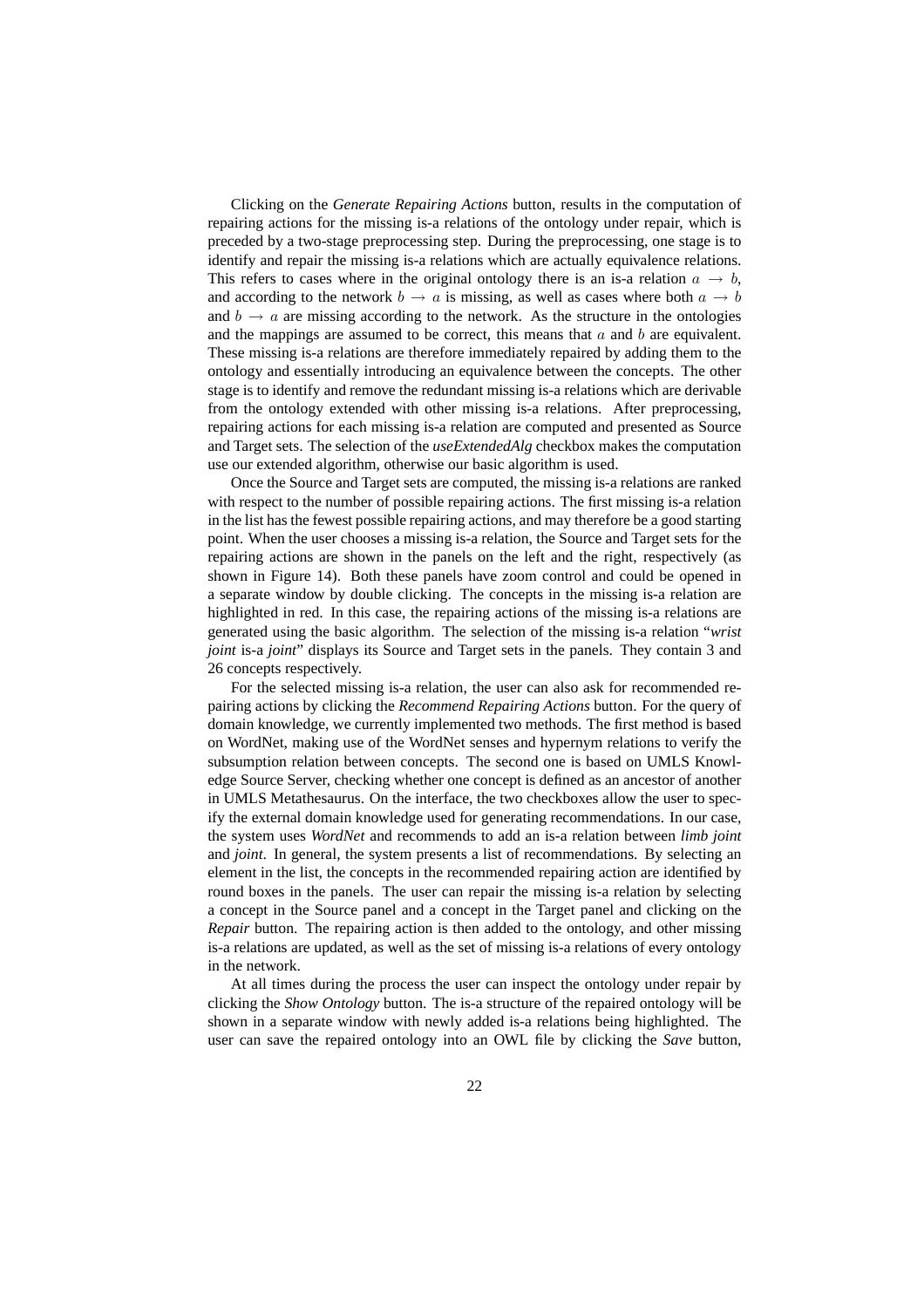or select another ontology to repair. At all times the user can also switch to another ontology in the network. The whole debugging process runs semi-automatically until no more missing is-a relations are found or unrepaired in the network.

# **7. Experiments**

In this section, we present experiments using our debugging approach. We use different cases for which we run complete debugging sessions. In the 'OAEI Anatomy' experiments we debug a network in the biomedical domain consisting of the two anatomy ontologies and a PRA in the OAEI Anatomy track. We use both the basic and extended algorithms for the generation of repairing actions. In the 'OAEI Bibliography' experiments we use 5 ontologies of the OAEI Benchmark track with four PRAs. We run debugging sessions on the full network of 5 ontologies and 4 PRAs, as well as on subnetworks consisting of 2 ontologies and 1 PRA. In the 'ONKI' experiment we debug two ontologies from the Finnish Ontology Library Service ONKI, a maritime ontology and an ontology which is an integrated ontology based on several core ontologies and domain extensions, and a PRA.

The experiments for OAEI Anatomy and OAEI Bibliography were performed on an AMD Dual Core Processor 2.90GHZ desktop machine with 4 GB DDR2 memory under Windows Vista Business operating system (SP2) and Java 1.6 compiler. The ONKI experiment was run on an Intel Xeon Processor 3.46Ghz server with 12 GB DDR3 memory under Debian 6.0.6 and Java 1.6 compiler.

# *7.1. OAEI Anatomy*

In the OAEI Anatomy experiments we debug a network consisting of the two ontologies and the PRA from the 2008 Anatomy track in OAEI. As described before, the two ontologies, MA and NCI-A, contain 2744 and 3304 concepts respectively, while the PRA between them contains 988 equivalence mappings (see Table 1). Our debugging leads to the detection of 205 missing is-a relations in MA and 177 in NCI-A. These were repaired by the addition of 101 is-a relations in MA and 87 in NCI-A.

|         |          |          | number of $\parallel$ PRA - total $\parallel$ PRA - equivalence | <b>PRA</b> - subsumption |
|---------|----------|----------|-----------------------------------------------------------------|--------------------------|
|         | concepts | mappings | mappings                                                        | mappings                 |
| MA      | 2744     |          |                                                                 |                          |
| $NCI-A$ | 3304     |          |                                                                 |                          |
|         |          | 988      | 988                                                             |                          |

#### Table 1: Anatomy ontologies network.

The test runs for this experiment were done by the authors. As we are not domain experts for this experiment, we have used [15] to decide on possible choices and used the recommendation algorithm.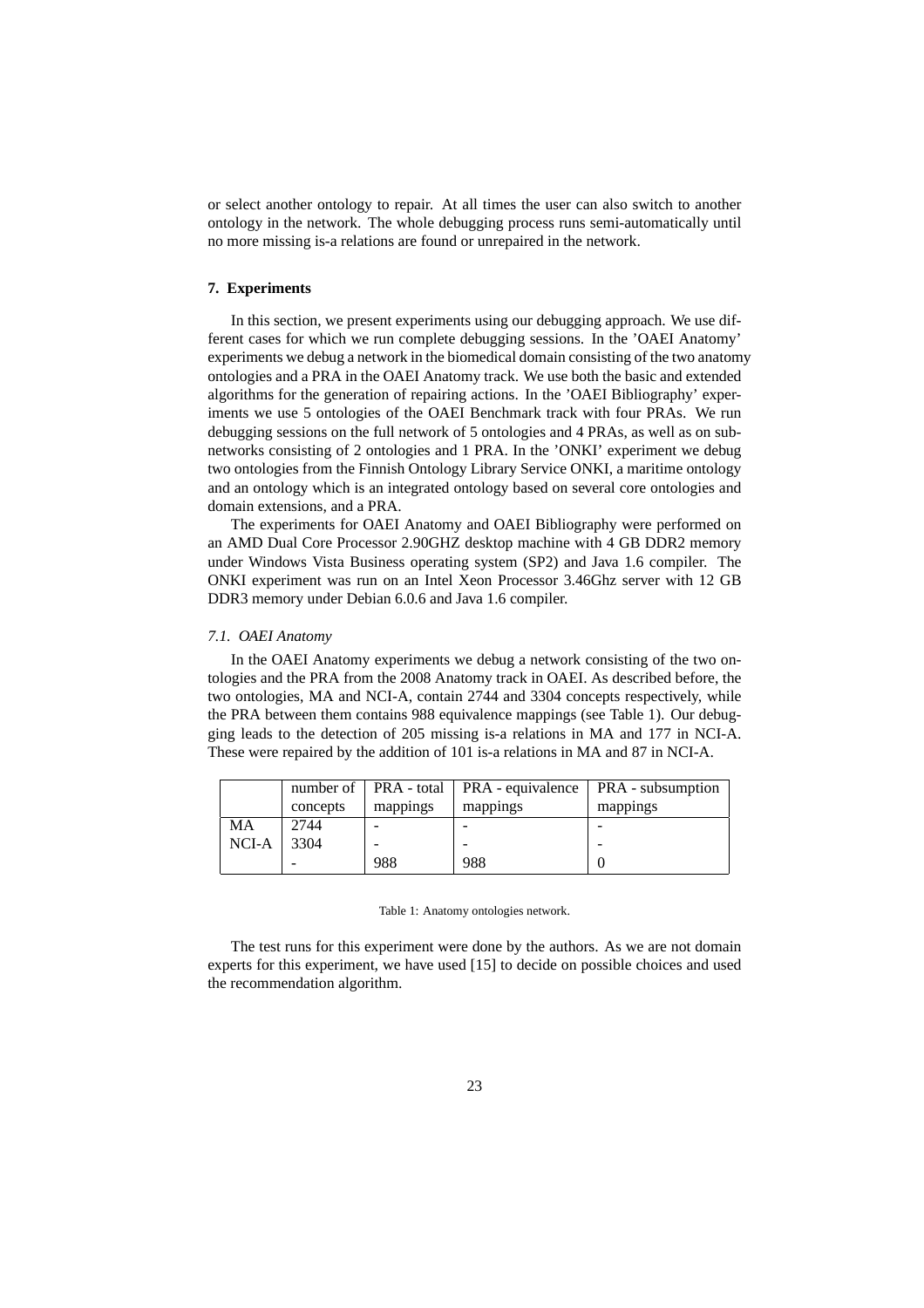# *7.1.1. Run with basic algorithm for generation of repairing actions*

The total debugging session took about 3 hours. This includes the computation by RepOSE, the user interaction with RepOSE as well as the looking up of domain knowledge by the user.

As a first step in the session the two ontologies and the PRA were loaded. Then the detection algorithm was run. This took about 2 minutes. As a result we found 199 missing is-a relations in MA and 167 in NCI-A. This is shown in Table 2 where the column 'total' shows the total number of detected missing is-a relations during the whole debugging session and in parentheses the number of initially detected missing is-a relations. As discussed before, all these missing is-a relations are between PRA concepts. A further check shows that some missing is-a relations are actually equivalence relations (column 'equivalence'), and some are redundant (column 'redundant). When all these missing is-a relations are preprocessed before generating repairing actions, we have 115 missing is-a relations in MA and 80 in NCI-A (column 'to repair').

|    | total               | equivalence | redundant to repair |          |
|----|---------------------|-------------|---------------------|----------|
| МA | 205 (199)           | 16(6)       | 79 (78)             | 120(115) |
|    | $NCI-A$   177 (167) | 3 (3)       | 87 (84)             | 87 (80)  |

Table 2: Anatomy - Missing is-a relations detected during the whole debugging session. In parentheses the missing is-a relations that are initially detected.

The next step is to generate repairing actions for the remaining missing is-a relations in all ontologies. For MA, our basic algorithm generates for 9 missing is-a relations only 1 repairing action (which is then the missing is-a relation itself). This means that these could be immediately repaired. For NCI-A this number is 5. Of the remaining missing is-a relations there are 61 missing is-a relations for MA that have only 1 element in the Source set and 2 missing is-relations that have 1 element in the Target set. For NCI-A these numbers are 20 and 3, respectively. These are likely to be good starting points for repairing. Tables 3 and 4 show for different ranges how many Source and Targets sets had a size in that range. For most of the missing is-a relations these sets are small and thus can be easily visualized in the panels of our system.

|                | total | 2-10 | 1-20 | 21-30 | $31 - 40$ | 41-50 | 51-100 |
|----------------|-------|------|------|-------|-----------|-------|--------|
| MA - Source    |       | 45   |      |       |           |       |        |
| MA - Target    |       | 50   |      | Q     |           |       |        |
| NCI-A - Source | 80    | 55   |      |       |           |       |        |
| NCI-A - Target | 80    | 52   |      |       |           |       |        |

Table 3: Anatomy - Sizes of Source and Target sets when generating repairing actions for the first time - part 1.

Table 5 shows the results of the repairing. Most of the missing is-a relations were repaired explicitly by the user through interaction with RepOSE (column 'explicitly repaired'), while some in MA were repaired as a result of the repairing of others (column 'repaired by others'). In some cases it was immediately clear which repairing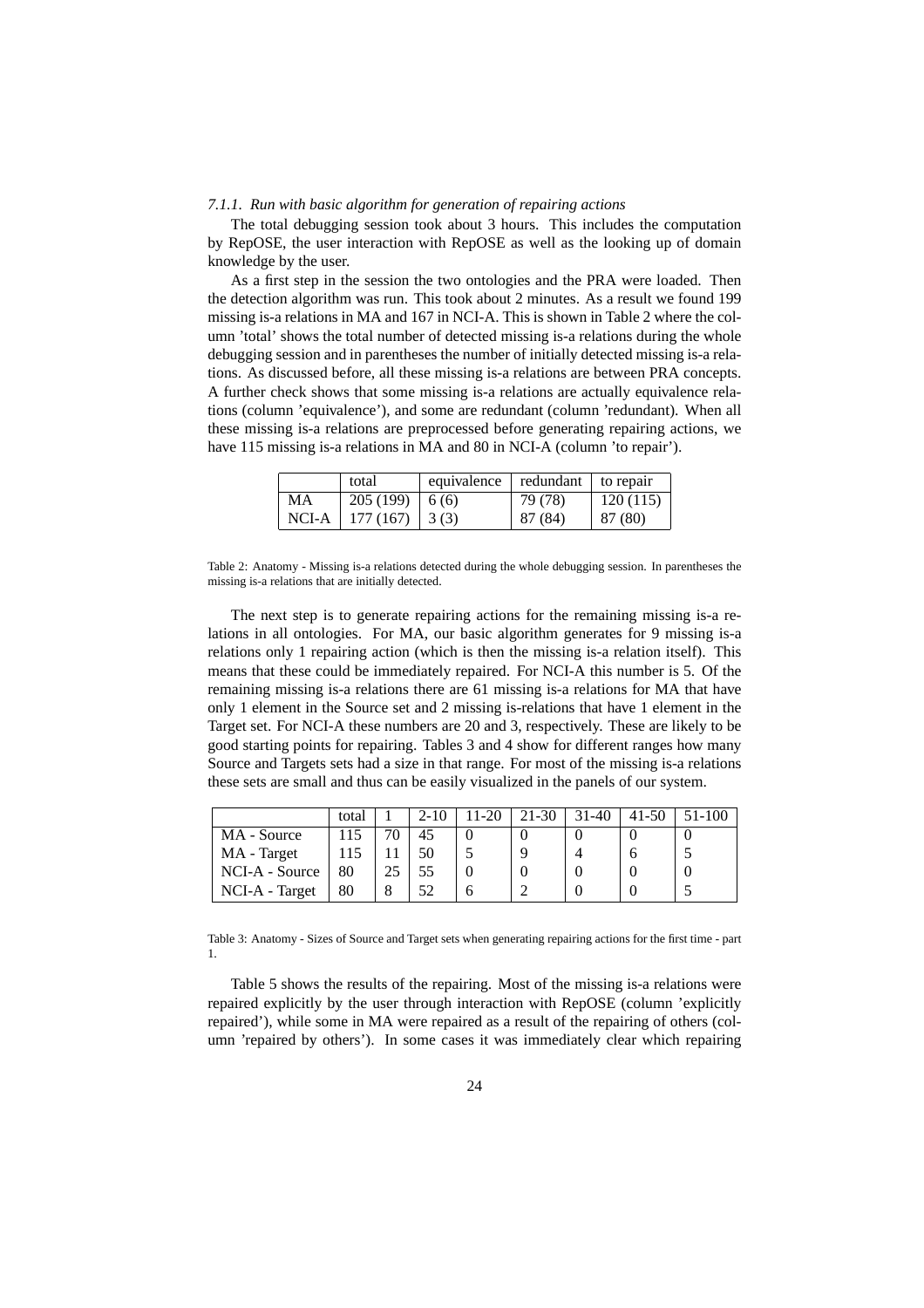|                | total | 101-200 | 201-300 | 301-400 | >400 |
|----------------|-------|---------|---------|---------|------|
| MA - Source    | 115   |         |         |         |      |
| MA - Target    | 115   |         |         |         |      |
| NCI-A - Source | 80    |         |         |         |      |
| NCI-A - Target | 80    |         |         |         |      |

Table 4: Anatomy - Sizes of Source and Target sets when generating repairing actions for the first time - part 2.

action to use. The chosen repairing action in this case was always the missing is-a relation itself (columns 'obvious choice self' and 'obvious choice more informative'). For the other cases the recommendation algorithm was used. RepOSE generated recommendations using WordNet. The running time was circa 4 minutes for MA and circa 2 minutes for NCI-A. The results are shown in Table 6. In most cases, there was only 1 recommendation for repairing a missing is-a relation. Sometimes, there were 2 or 3 recommendations. The recommendations can come from small sets of repairing actions or from large sets. For instance, for MA the system recommends for the missing is-a relation *(mandible, bone)* the following three repairing actions *(oral region cartilage/bone, bone)*, *(viscerocranium bone, bone)*, and *(mandible, lower jaw)*. The repairing actions are recommended from a Source set of 177 concepts and a Target set of 3 concepts. In almost all cases the recommendation by RepOSE was used (columns with 'use recommended' in Table 6) and in some cases the recommendation was ignored (columns with 'ignore recommended'). In many cases the missing is-a relation itself was used as repairing action (columns with 'self') but for 18 missing is-a relations in MA and 7 in NCI-A a more informative repairing action was used (columns with 'more informative')<sup>10</sup> thereby adding new knowledge to the network.

|       | total | explicitly | repaired  | obvious | obvious          | ask            |
|-------|-------|------------|-----------|---------|------------------|----------------|
|       |       | repaired   | by others | choice  | choice           | recommendation |
|       |       |            |           | self    | more informative |                |
| MA    | .20   | 101        | 19        | 28      |                  | 72             |
| NCI-A | 87    | 87         |           |         |                  | 80             |

Table 5: Anatomy - Repaired missing is-a relations.

After repairing the initially detected missing is-a relations we started a new round of detection. We found 6 new missing is-a relations (of which 5 needed to be repaired) in MA and 10 (of which 7 needed to be repaired) in NCI-A. Every newly derived missing is-a relation was caused by the repairing of a missing is-a relation in the other ontology for which the repairing action was more informative than the missing is-a relation itself. Among these new missing is-a relations, 4 in MA and 4 in NCI-A appear separately

 $10$ An expert in the anatomy domain might have been able to find additional more informative repairing actions.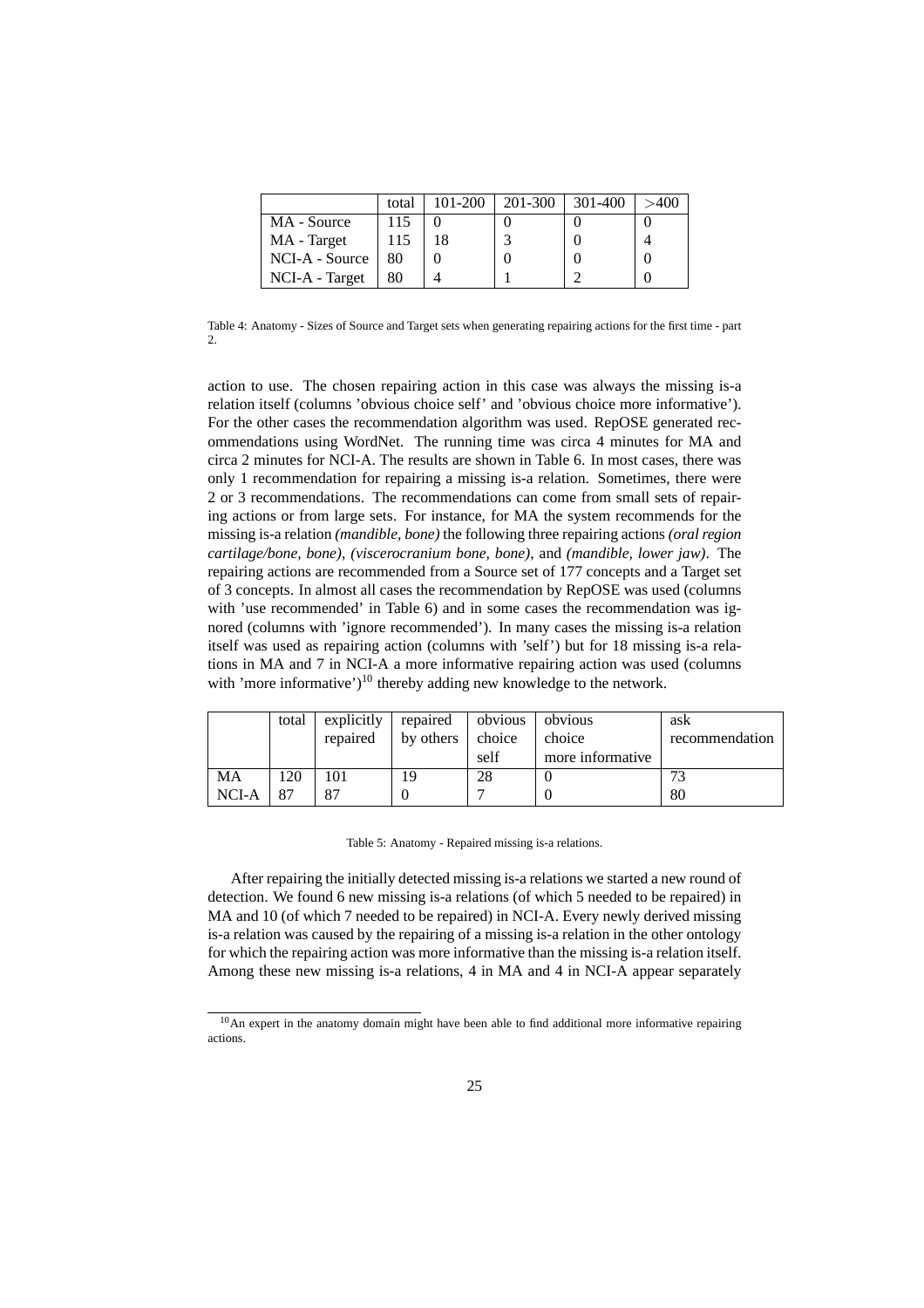|       | total | use         | use              | 1gnore      | 1gnore           |
|-------|-------|-------------|------------------|-------------|------------------|
|       |       | recommended | recommended      | recommended | recommended      |
|       |       | self        | more informative | self        | more informative |
| MA    | 73    | 52          | Ιb               |             |                  |
| NCI-A | 80    | 72          |                  |             |                  |

#### Table 6: Anatomy - Recommendations.

after the execution of the relevant repairing action. Common to these new missing is-a relations is that each concept in the new missing is-a relation in one ontology is equivalent to a concept in the executed repairing action in the other ontology. For instance, the new missing is-a relation *(Thoracic Aorta, Artery)* in NCI-A was caused by the execution of repairing action *(thoracic aorta, artery)* in MA, and the new missing is-a relation *(venule endothelium, vein endothelium)* in MA was caused by the execution of *(Venule Endothelium, Vein Endothelium)* in NCI-A. Other new missing is-a relations appeared together in the respective ontology, of which 1 and 3 were redundant in MA and NCI-A, respectively. For example, in NCI-A, after the missing is-a relation *(Myocardium, Muscle)* in MA was repaired by *(Striated Muscle Tissue, Muscle)*, the new missing is-a relations *(skeletal muscle tissue, muscle)* and *(striated muscle tissue, muscle)* appeared together, in which the former was redundant with respect to the latter.

After these missing is-a relations were repaired, no more were detected and the debugging session was concluded.

#### *7.1.2. Using the extended algorithm for generation of repairing actions*

We have also experimented with the extended algorithm for generating repairing actions. Table 7 shows the influences between different missing is-a relations that can be computed using our extended algorithm. The last column (ST) shows the number of missing is-a relations where x's and y's of other missing is-a relations occur in both Source and Target sets. For the other columns the x's and y's only occur in Source or Target, but not in both. For instance, for MA there are 22 missing isa relations whose Source or Target set contain x and y from one other missing is-a relation. We see that for a majority of the missing is-a relations detected initially (94/115 for MA and 67/80 for NCI-A) there are influences. An interesting observation is that in several cases missing is-a relations that have the same number of influences from other missing is-a relations, actually influence each other. For instance, in NCI-A we find missing is-a relations between each of *Bronchus Basement Membrane*, *Bronchus Cartilage*, *Bronchus Lamina Propria*, *Bronchus Submucosa*, and the concept *Bronchus Connective Tissue*. Repairing one of these missing is-a relations influences the repairing actions of all the others. We found several such clusters, among others for instance, in MA concerning *body cavity/lining*, *lymphoid tissue*, and *brain nucleus* with 7, 4 and 6 missing is-a relations, respectively.

#### *7.2. OAEI Bibliography*

The OAEI Bibliography experiments deal with ontologies from the 2010 Benchmark track in OAEI. We use the ontologies in the bibliography domain called 101, 301,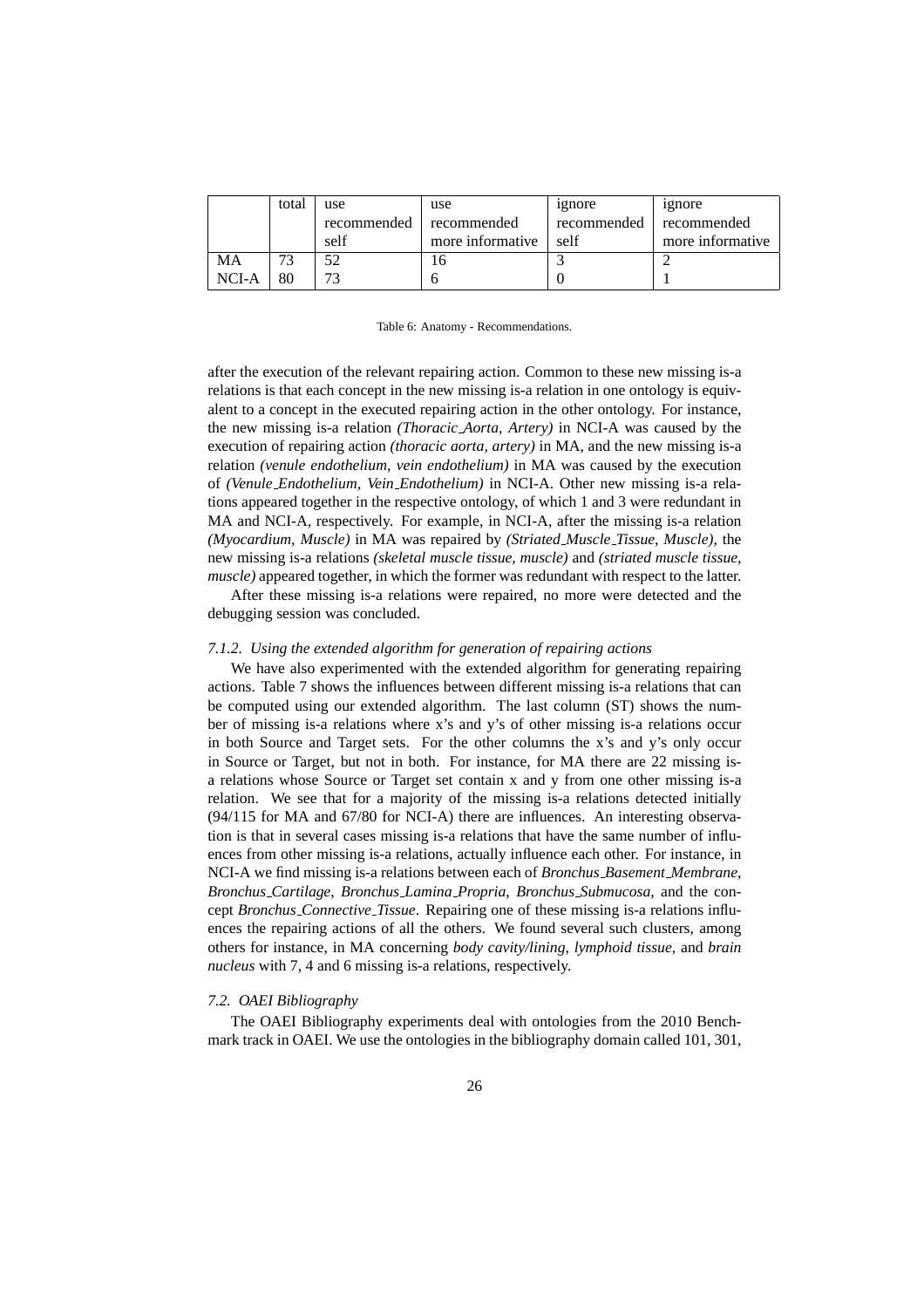|       | total |    |    | ້      |   |    |    | -       | O | Q | ΙV | $11 - 13$ | $16 - 35$ |   |
|-------|-------|----|----|--------|---|----|----|---------|---|---|----|-----------|-----------|---|
| - MA  | 94    | 44 |    | ⌒<br>້ | ັ | 19 | 10 | $\circ$ | 0 | 4 |    | 14        | U         |   |
| NCI-A | 67    | 14 | ZZ | ້      |   | ∼  |    | v       | U | U | ິ  | O         | O         | ⊥ |

Table 7: Influence between repairing actions of different missing is-a relations - in Source or Target.

302, 303 and 304 and retain from these ontologies only the taxonomic part $11$ . There are mappings (equivalence and subsumption) between 101 and the other ontologies. The number of concepts and mappings is shown in Table 8.

|     |          | number of   PRA - total | PRA - equivalence | PRA - subsumption |
|-----|----------|-------------------------|-------------------|-------------------|
|     | concepts | mappings with 101       | mappings with 101 | mappings with 101 |
| 101 | 33       |                         |                   |                   |
| 301 | 15       | 22                      | 14                |                   |
| 302 | 13       | 23                      | 12                | 11                |
| 303 | 54       | 18                      | 16                |                   |
| 304 | 39       | 30                      | 28                |                   |

# Table 8: Bibliography ontologies network.

We consider 2 cases. In the first case we debug 4 small networks, each consisting of 101 and one other ontology and their PRA. This led to the detection of 2, 18, 1 and 9 missing is-a relations for the respective networks and these were repaired by the addition of 2, 7, 1 and 7 is-a relations, respectively. In the second case we consider the five ontologies and the four PRAs as one network. This lead to the detection of 48 missing is-a relations in the ontologies and these were repaired by the addition of 16 is-a relations.

The test runs for this experiment were done by the second author. As he is familiar with the domain, we considered him as a domain expert. As it was obvious which repairing actions to choose, the recommendation algorithm was not used. The largest session for this case took less than 5 minutes.

# *7.2.1. Case 1 - four small networks*

For the first case, the running time for the detection algorithm was around 10 seconds per network. The results for this case are given in Table 9. Information about the sizes of the Source and Target sets for the missing is-a relations to repair is given in Table 10. Many of the Source and Target sets only contain one element. For 4 of the missing is-a relations there is only 1 repairing action. Table 11 shows the results of the repairing. All missing is-a relations except one in 101 were repaired explicitly. More informative repairing actions were used for 101 in network 101-302 and for 101 and

<sup>&</sup>lt;sup>11</sup>This means we only keep internal concepts and the subClassOf statements. Further, we only retain mappings between concepts (but not between relations).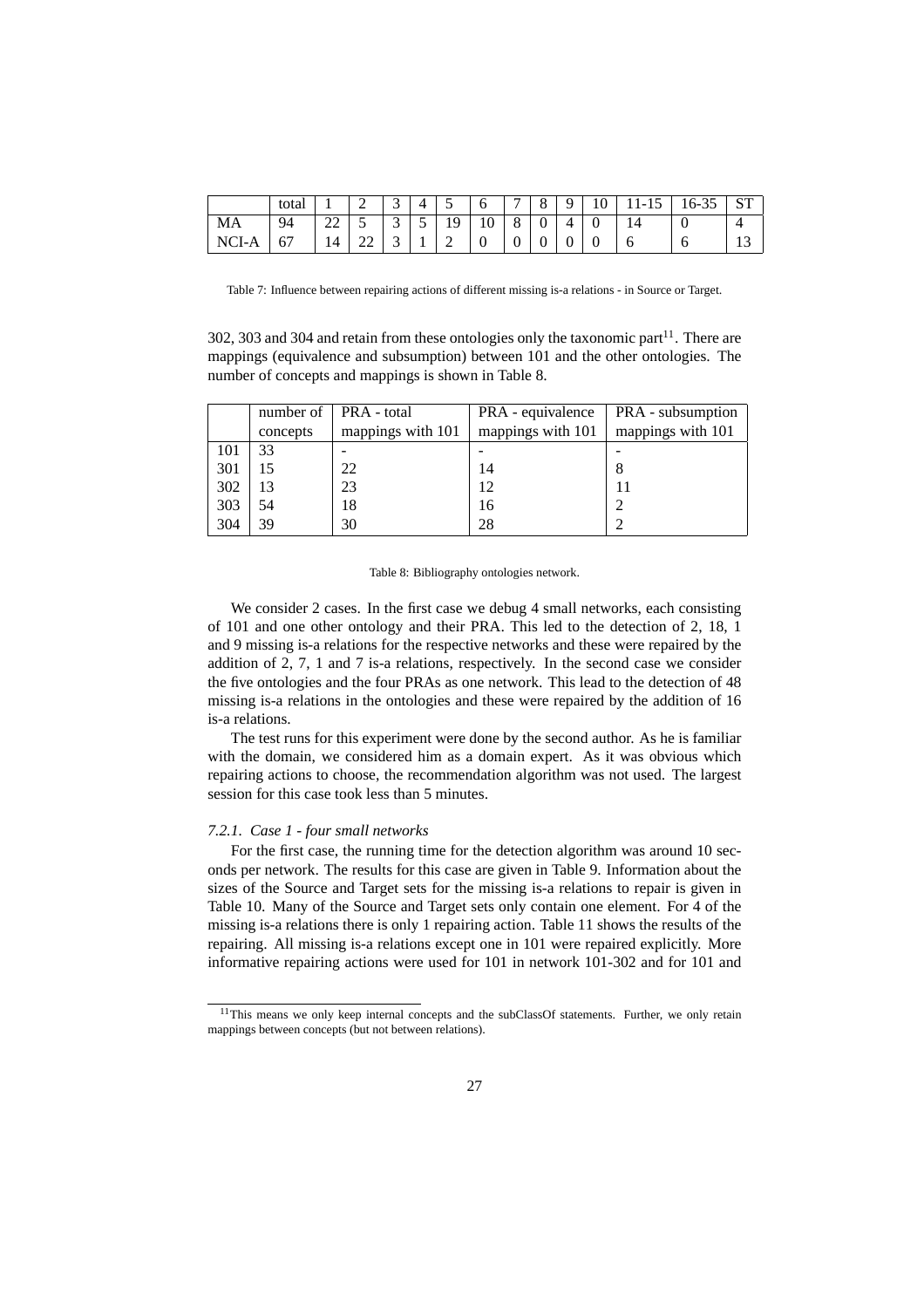|     |     | total  | equivalence | redundant | to repair |
|-----|-----|--------|-------------|-----------|-----------|
| 101 |     | 1(1)   | 0(0)        | 0(0)      | 1(1)      |
| 301 |     | 1(1)   | 0(0)        | 0(0)      | 1(1)      |
| 101 |     | 17(17) | 0(0)        | 11(11)    | 6(6)      |
|     | 302 | 1(1)   | 0(0)        | 0(0)      | 1(1)      |
| 101 |     | 0(0)   | 0(0)        | 0(0)      | 0(0)      |
| 303 |     | 1(1)   | 0(0)        | 0(0)      | 1(1)      |
| 101 |     | 4(4)   | 0(0)        | 0(0)      | 4(4)      |
|     | 304 | 5(5)   | 0(0)        | 1(1)      | 4(4)      |

304 in network 101-304. After having repaired these missing is-a relations, no more were detected and the debugging session was concluded.

Table 9: Bibliography case 1 - Missing is-a relations detected during the whole debugging session. In parentheses the missing is-a relations that are initially detected.

|                | total | 1 | $2 - 10$ | $11 - 20$ | >20 |
|----------------|-------|---|----------|-----------|-----|
| 101 - Source   | 1     | 1 | 0        | 0         | 0   |
| 101 - Target   | 1     | 1 | 0        | 0         | 0   |
| 301 - Source   | 1     | 1 | 0        | 0         | 0   |
| 301 - Target   | 1     | 1 | 0        | 0         | 0   |
| 101 - Source   | 6     | 6 | 0        | 0         | 0   |
| $101$ - Target | 6     | 1 | 0        | 5         | 0   |
| 302 - Source   | 1     | 1 | 0        | 0         | 0   |
| 302 - Target   | 1     | 1 | 0        | 0         | 0   |
| $101 - Source$ | 0     | 0 | 0        | 0         | 0   |
| $101$ - Target | 0     | 0 | 0        | 0         | 0   |
| 303 - Source   | 1     | 1 | 0        | 0         | 0   |
| 303 - Target   | 1     | 1 | 0        | 0         | 0   |
| 101 - Source   | 4     | 1 | 3        | 0         | 0   |
| 101 - Target   | 4     | 0 | 4        | 0         | 0   |
| 304 - Source   | 4     | 3 | 1        | 0         | 0   |
| 304 - Target   | 4     | 0 | 4        | 0         | 0   |

Table 10: Bibliography case 1 - Sizes of Source and Target sets when generating repairing actions for the first time.

# *7.2.2. Case 2 - one network*

The running time for the detection algorithm for case 2 was around 40 seconds. For this case (Table 12) for 101 we find 22 missing is-a relations of which 12 are redundant. Of the remaining 10 we have 2 that according to the network are equivalence relations (*(Chapter:BookPart, InBook:InBook)* and *(InBook:InBook, Chapter:BookPart)*). For 301, 302 and 303 we find 1 missing is-a relation each. For 304 we find 23 missing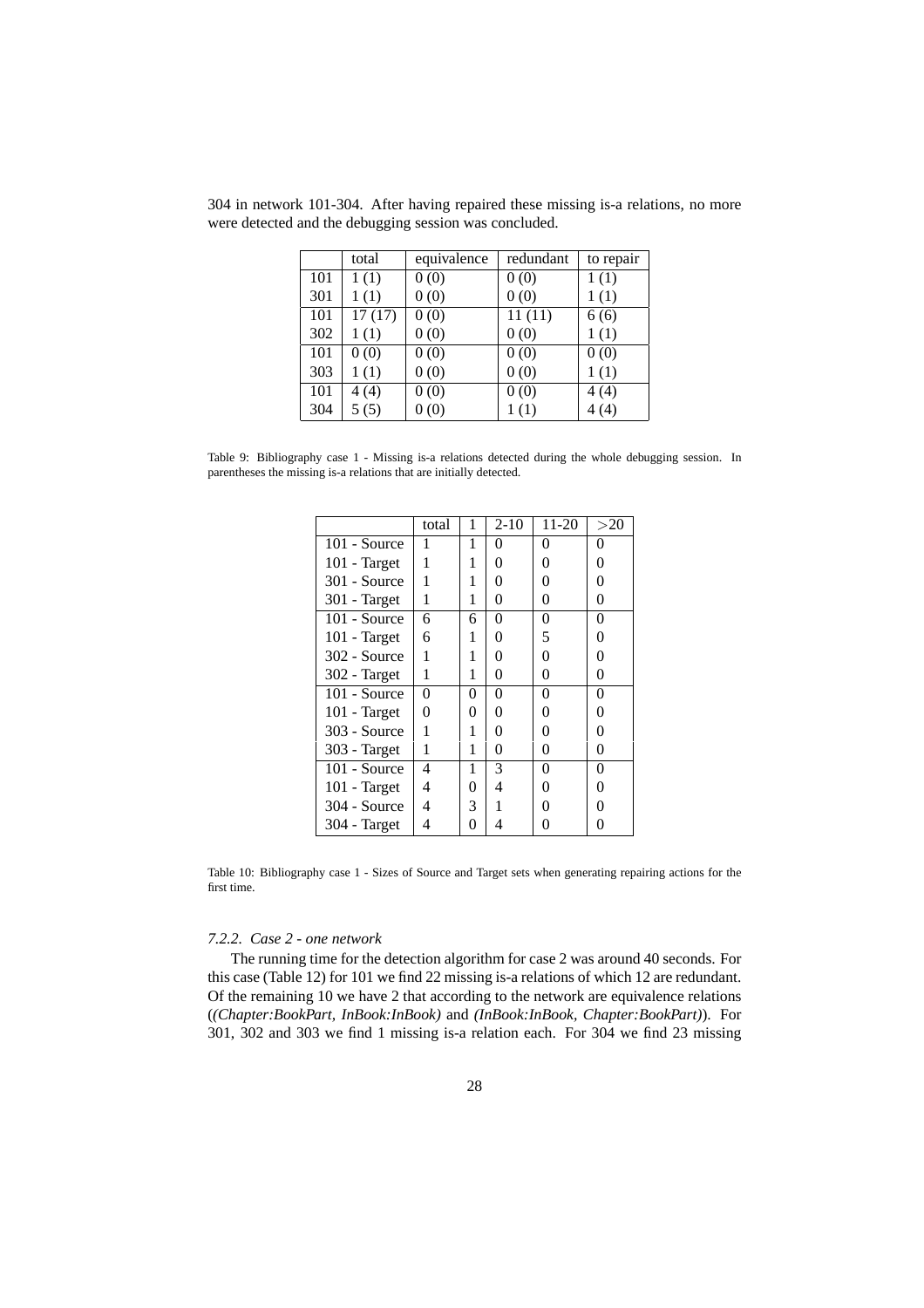|     | total | explicitly | repaired  | obvious       | obvious          |
|-----|-------|------------|-----------|---------------|------------------|
|     |       | repaired   | by others | choice        | choice           |
|     |       |            |           | self          | more informative |
| 101 |       |            |           |               |                  |
| 301 |       |            |           |               |                  |
| 101 | 6     | 6          |           | 3             | 3                |
| 302 |       |            |           |               |                  |
| 101 | 0     | $\Omega$   |           |               | $\cup$           |
| 303 |       |            |           |               |                  |
| 101 | 4     | 3          |           | $\mathcal{D}$ |                  |
| 304 |       |            |           | 3             |                  |

Table 11: Bibliography case 1 - Repaired missing is-a relations.

is-a relations of which 13 are redundant<sup>12</sup>. Information about the sizes of the Source and Target sets for the missing is-a relations to repair is given in Table 13. For each of 301, 302 and 303 there is a missing is-a relation with only 1 repairing action. Table 14 shows the results of the repairing. All missing is-a relations except two in 101 were repaired explicitly. More informative repairing actions appear in 101 and 304. After having repaired these missing is-a relations, we found 3 new missing is-a relations of which 1 needed to be repaired.

|     | total  | equivalence | redundant | to repair |
|-----|--------|-------------|-----------|-----------|
| 101 | 22(22) | 2(2)        | 12(12)    | 8(8)      |
| 301 | 1(1)   | 0(0)        | 0(0)      | 1(1)      |
| 302 | 1(1)   | 0(0)        | 0(0)      | 1(1)      |
| 303 | 1 (1)  | 0(0)        | 0(0)      | 1(1)      |
| 304 | 23(20) |             | 15 (13)   | $(7(*)$   |

Table 12: Bibliography case 2 - Missing is-a relations detected during the whole debugging session. In parentheses the missing is-a relations that are initially detected.

# *7.3. ONKI*

In the ONKI experiment we debug a network consisting of two ontologies and their PRA as available in the Finnish Ontology Library Service ONKI [48, 25]. The maritime ontology MERO contains ca 1400 concepts and is maintained by the Finnish Transport Agency. KOKO is Finnish national resource created by aligning an upper ontology and several domain ontologies. It contains ca 32,000 concepts. The PRA between KOKO and MERO contains 266 equivalence mappings. (See Table 15.)

<sup>12</sup>The (\*) in Table 12 marks the fact that of the 7 missing is-a relations to repair initially, one will become redundant later on in the debugging process. Further, an additional missing is-a relation will be found later on in the debugging process.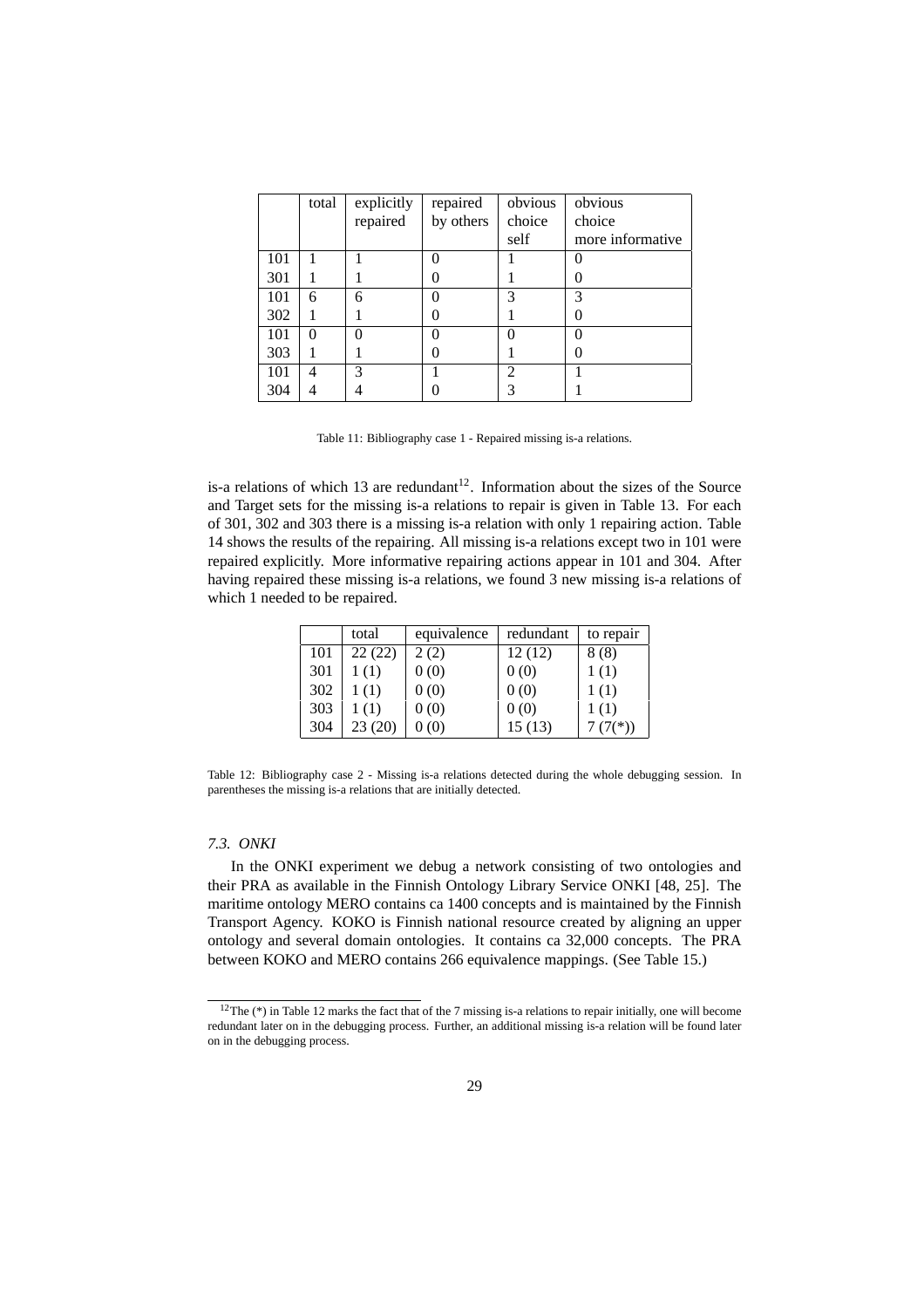|                | total |    | $2-10$ | $11 - 20$ | >20 |
|----------------|-------|----|--------|-----------|-----|
| 101 - Source   | 8     | 5. | 3      |           |     |
| $101$ - Target | 8     | 0  |        |           |     |
| 301 - Source   |       |    | 0      |           |     |
| 301 - Target   |       |    | 0      |           |     |
| $302$ - Source |       |    | 0      |           |     |
| 302 - Target   |       |    | 0      |           |     |
| 303 - Source   |       |    | 0      |           |     |
| 303 - Target   |       |    | 0      |           |     |
| 304 - Source   |       | 5  | 2      |           |     |
| $304$ - Target |       |    |        | 3         |     |

Table 13: Bibliography case 2 - Sizes of Source and Target sets when generating repairing actions for the first time.

|     | total | explicitly | repaired  | obvious | obvious          |
|-----|-------|------------|-----------|---------|------------------|
|     |       | repaired   | by others | choice  | choice           |
|     |       |            |           | self    | more informative |
| 101 | 8     |            |           |         |                  |
| 301 |       |            |           |         |                  |
| 302 |       |            |           |         |                  |
| 303 |       |            |           |         |                  |
| 304 |       |            |           | 6       |                  |

Table 14: Bibliography case 2 - Repaired missing is-a relations.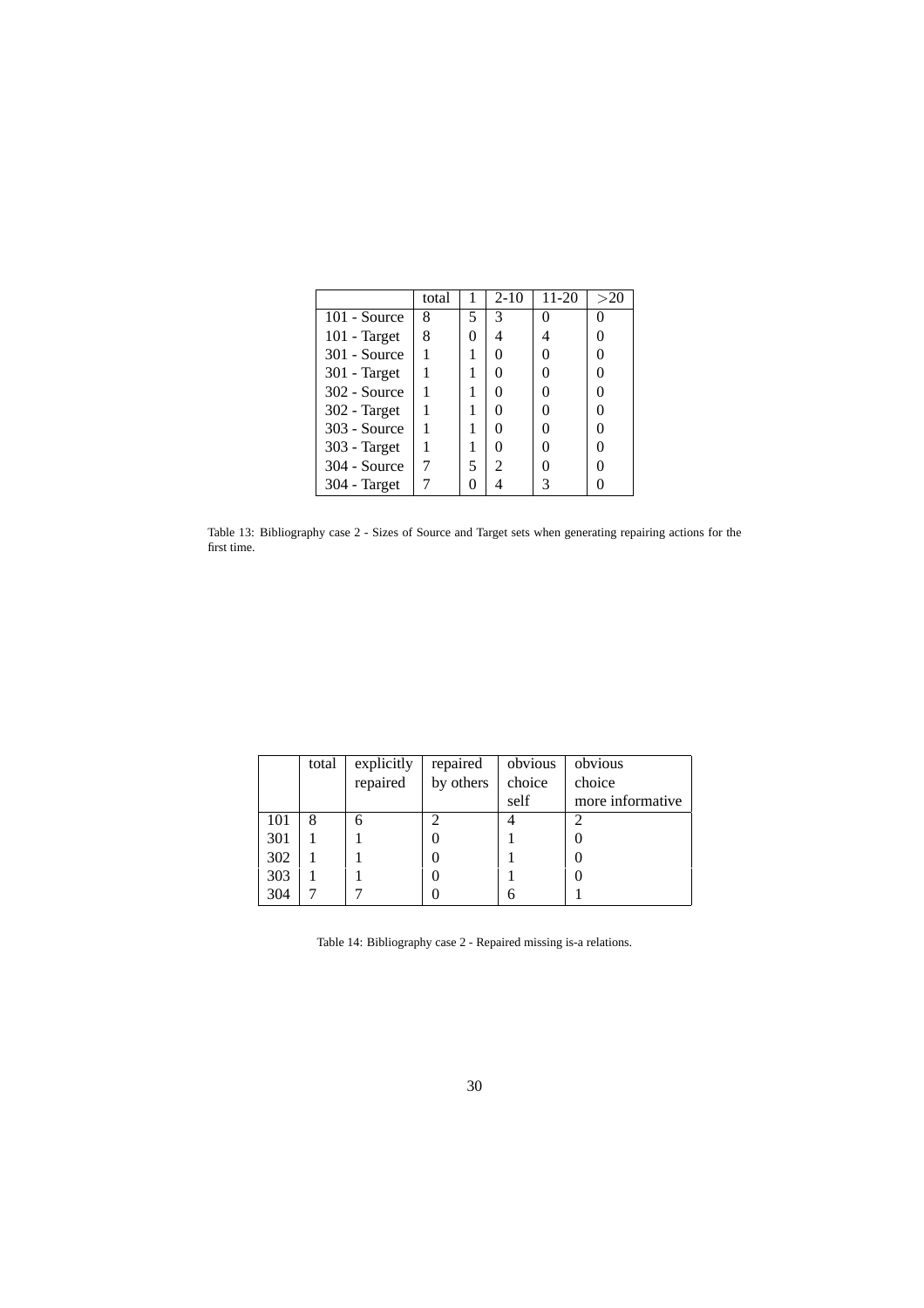Our debugging leads to the detection of 25 missing is-a relations in KOKO and 37 in MERO . These were repaired by the addition of 23 is-a relations in KOKO and 34 in MERO.

|             |          |          |          | number of   PRA - total   PRA - equivalence   PRA - subsumption |
|-------------|----------|----------|----------|-----------------------------------------------------------------|
|             | concepts | mappings | mappings | mappings                                                        |
| <b>KOKO</b> | 32044    |          |          |                                                                 |
| <b>MERO</b> | 1448     |          |          |                                                                 |
|             |          | 266.     | 266      |                                                                 |

Table 15: ONKI ontologies network.

The loading of the ontologies and PRA took ca 12 minutes. The running time for the detection algorithm was 140 seconds. Initially, we find 24 missing is-a relations for KOKO and MERO each (Table 16). The running time for the generation of repairing actions was ca 100 seconds for KOKO and 1 second for MERO. Table 18 shows the results of the repairing. Most missing is-a relations were repaired by using the missing is-a relation itself, 5 were repaired by a more informative repairing action and 2 were repaired by repairing of others. After having repaired these missing is-a relations, we found 1 new missing is-a relation for KOKO and 13 for MERO. All new missing is-a relations for MERO were between a sub-concept of *ship* and *ship* itself. Most were repaired by using the missing is-a relation itself and 2 were repaired by a more informative repairing action. The 2 more information repairing actions *(cargo-ship, ship)* and *(special-purpose ship, ship)* led to the repairing of 3 other missing is-a relations. No more new missing is-a relations were detected after this.

Information about the sizes of the Source and Target sets for the missing is-a relations to repair is given in Table 17. Many of the larger Source and Target sets were related to is-a relations between a sub-concept of *ship* and *ship* itself. For 10 missing is-a relations in MERO and 1 in KOKO there was only 1 repairing action. We used the recommendation for all missing is-a relations. In 2 cases a more informative repairing action was recommended and these were accepted.

|             | total                  | equivalence | redundant to repair |         |
|-------------|------------------------|-------------|---------------------|---------|
|             | KOKO   25 (24)   0 (0) |             | 0(0)                | 25(24)  |
| <b>MERO</b> | 37(24) 0(0)            |             | 0(0)                | 37 (24) |

Table 16: ONKI - Missing is-a relations detected during the whole debugging session. In parentheses the missing is-a relations that are initially detected.

### **8. Discussion**

#### *8.1. Detecting missing is-a relations*

In general, detecting defects in ontologies without the support of a dedicated system is cumbersome and unreliable. In the experiments outlined in this paper RepOSE clearly provided a necessary support.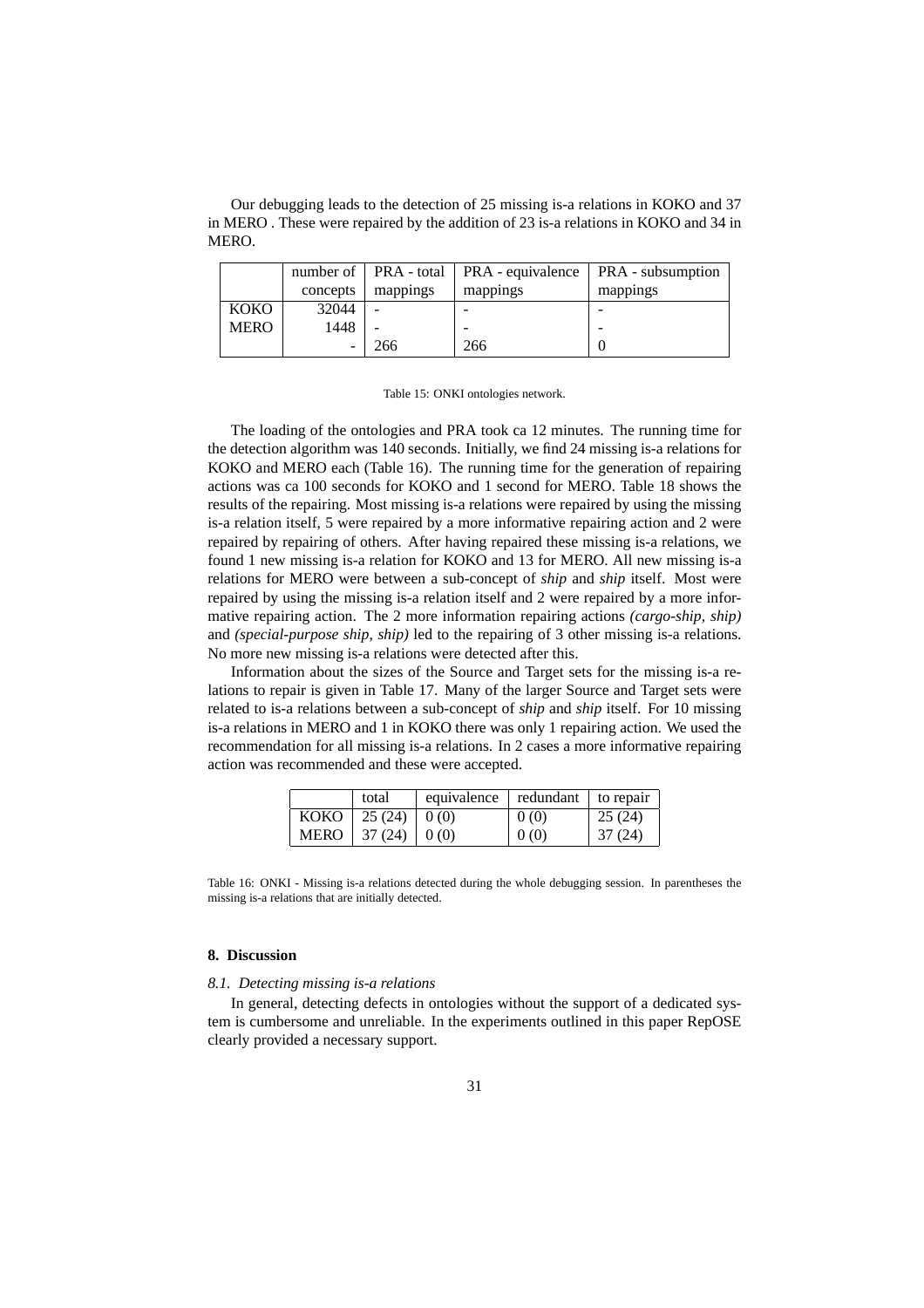|                      | total |    | $2 - 10$ | 11-20 | >20 |
|----------------------|-------|----|----------|-------|-----|
| KOKO - Source        | 23    |    | 19       |       |     |
| KOKO - Target        | 23    |    | 14       |       |     |
| <b>MERO</b> - Source | 34    | 26 |          |       |     |
| <b>MERO</b> - Target | 34    |    |          |       | 10  |

Table 17: ONKI - Sizes of Source and Target sets

|             | total | explicitly | repaired  | self | more        |
|-------------|-------|------------|-----------|------|-------------|
|             |       | repaired   | by others |      | informative |
| <b>KOKO</b> | 25    | 23         |           |      |             |
| <b>MERO</b> |       | 34         | 3         |      |             |

Table 18: ONKI - Repaired missing is-a relations.

The detection of missing is-a relations as proposed in this paper is based on the knowledge inherent in the network. This is both an advantage and a limitation. It is advantageous that no external knowledge is needed. However, there are also other methods that may identify missing is-a relations. As we note in Section 9, these approaches are complementary to our approach and could be integrated in a future version of RepOSE.

Another advantage of our logic-based approach is, that it is guaranteed that all missing is-a relations derivable from the network are found. Further, the detection algorithm is fast, with a running time of only 2 minutes for the Anatomy case.

A limitation of the approach described in this paper in practice is the assumption that the existing structure in the ontologies and the mappings are correct. In general, this assumption may not be satisfied. In this case missing is-a relations may be derived based on wrong information in the ontologies. For instance, in the Anatomy and ONKI experiments we found several missing is-a relations that may not be correct. A solution to this limitation is to consider the computed missing is-a relations as *candidate* missing is-a relations and introduce a validation step where a domain expert classifies these as missing or wrong. The missing is-a relations are then treated in the same way as in our approach, while the wrong is-a relations would lead to a debugging opportunity for removing wrong information from the ontologies or alignments.

# *8.2. Generating repairing actions*

As generating all possible structural repairs in general is infeasible, our algorithms support a number of heuristics. In Section 5.1 we have shown how our algorithms for generating repairing actions support  $\ll_{A}$ ,  $\ll_{SH}$  and the single relation heuristic. Further, by showing the is-a relations between the concepts in the Source and Target sets, we have implicitly ordered the solutions for a missing is-a relation with respect to  $\ll_I$ .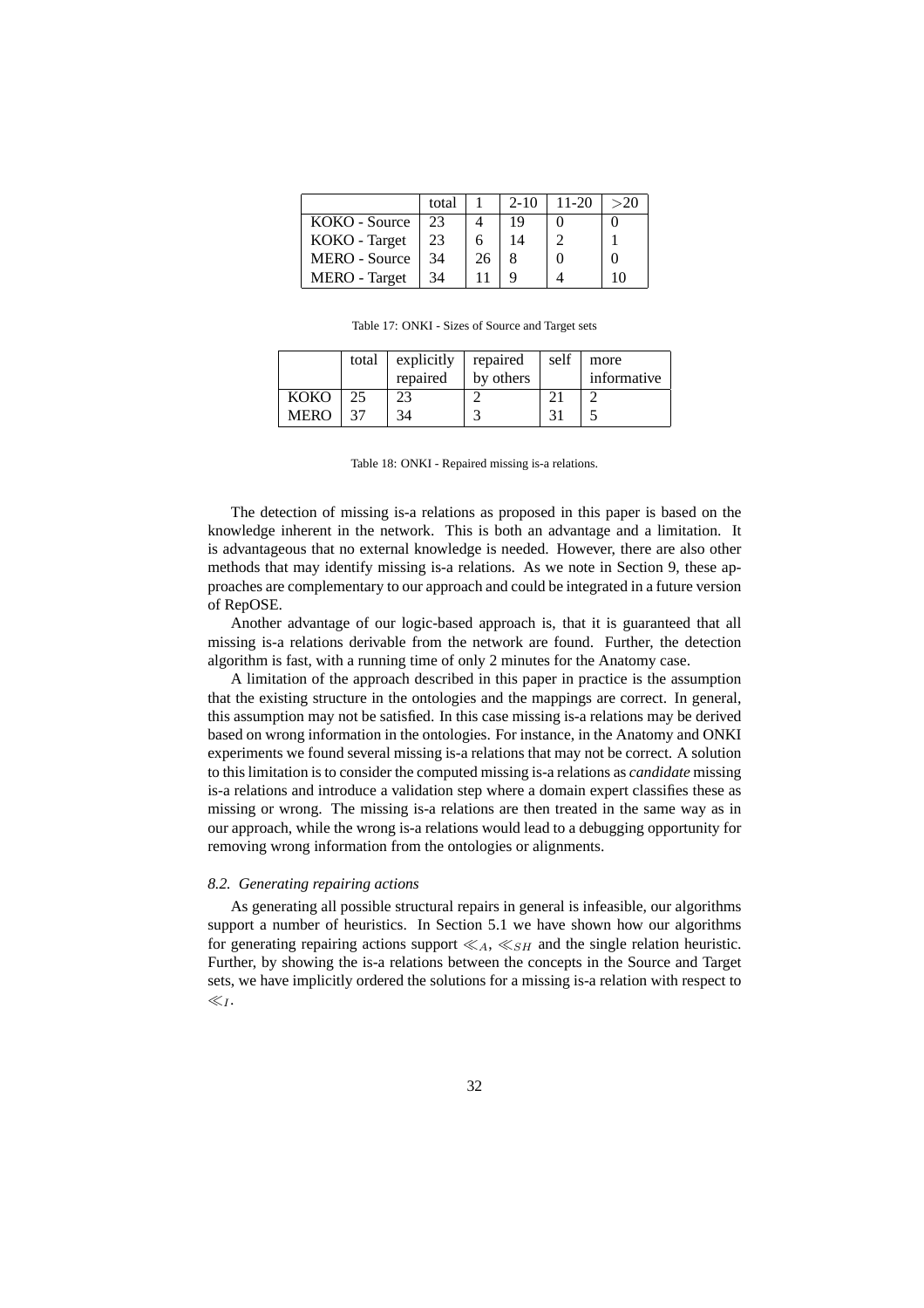### *8.3. Executing repairing actions*

RepOSE stores information about all changes made, and computes and stores the consequences. Again, without the support of a dedicated system this is cumbersome and unreliable.

Repairing influenced the number of repairing actions for other missing is-a relations. For Anatomy, during the repairing process, for 25 missing is-a relations in MA and 11 in NCI-A the number of repairing actions changed. For each of these missing is-a relations the size of the Target sets increased while the Source sets remained the same. The increase of the number of possible repairing actions ranged from 1 to 35 with average 8 in MA, and from 4 to 24 with average 12 in NCI-A. For Bibliography case 1, there were no changes in the number of repairing actions for missing is-a relations. For Bibliography case 2, in 101, for 1 missing is-a relation the Target set decreased. For 304, for 1 missing is-a relation the Target set decreased and for 1 missing is-a relation the Target set increased. The Source sets remained the same.

Repairing also influenced the set of missing is-a relations. In Anatomy for MA 19 missing is-a relations were repaired due to the repairing of other missing is-a relations, in Bibliography case 2, there were 2 such is-a relations in 101, and in ONKI there were 2 such relations for KOKO and 3 for MERO. For Bibliography case 1, there were no changes in this respect.

Further, repairing leads to the further detection of missing is-a relations. Regarding Anatomy, we found 6 new missing is-a relations (of which 5 needed to be repaired) in MA and 10 (of which 7 needed to be repaired) in NCI-A. In Bibliography case 2 we found 3 new missing is-a relations of which 1 needed to be repaired. In ONKI we found 1 new missing is-a relation for KOKO and 13 for ONKI. No new missing is-a relations were found in Bibliography case 1. New missing is-a relations may be derived when more informative repairing actions are used and thus new information is added to the network. If the missing is-a relation itself is used for repairing, the induced ontology for the ontology network does not change and thus no new missing is-a relations would be derived from the ontology network. A new round of detection therefore only needs to be started when more informative repairing actions are used.

# *8.4. Recommending repairing actions*

The recommendation algorithm computes the most informative repairing actions that are supported by domain knowledge. We used the recommendation in the Anatomy and ONKI experiments. In almost all cases the recommendation was used.

### *8.5. User interface*

For the experiments described in this paper, RepOSE was very responsive and interaction with the user was easy.

The Source and Target set panels seem to be a convenient way to show all possible computed choices for repairing a missing is-a relations with implicit ordering with respect to  $\ll_l$ . For small ontologies all Source and Target sets are small enough to have a good visualization in the tool (e.g Bibliography experiment). However, for larger ontologies there will likely be some missing is-a relations for which these sets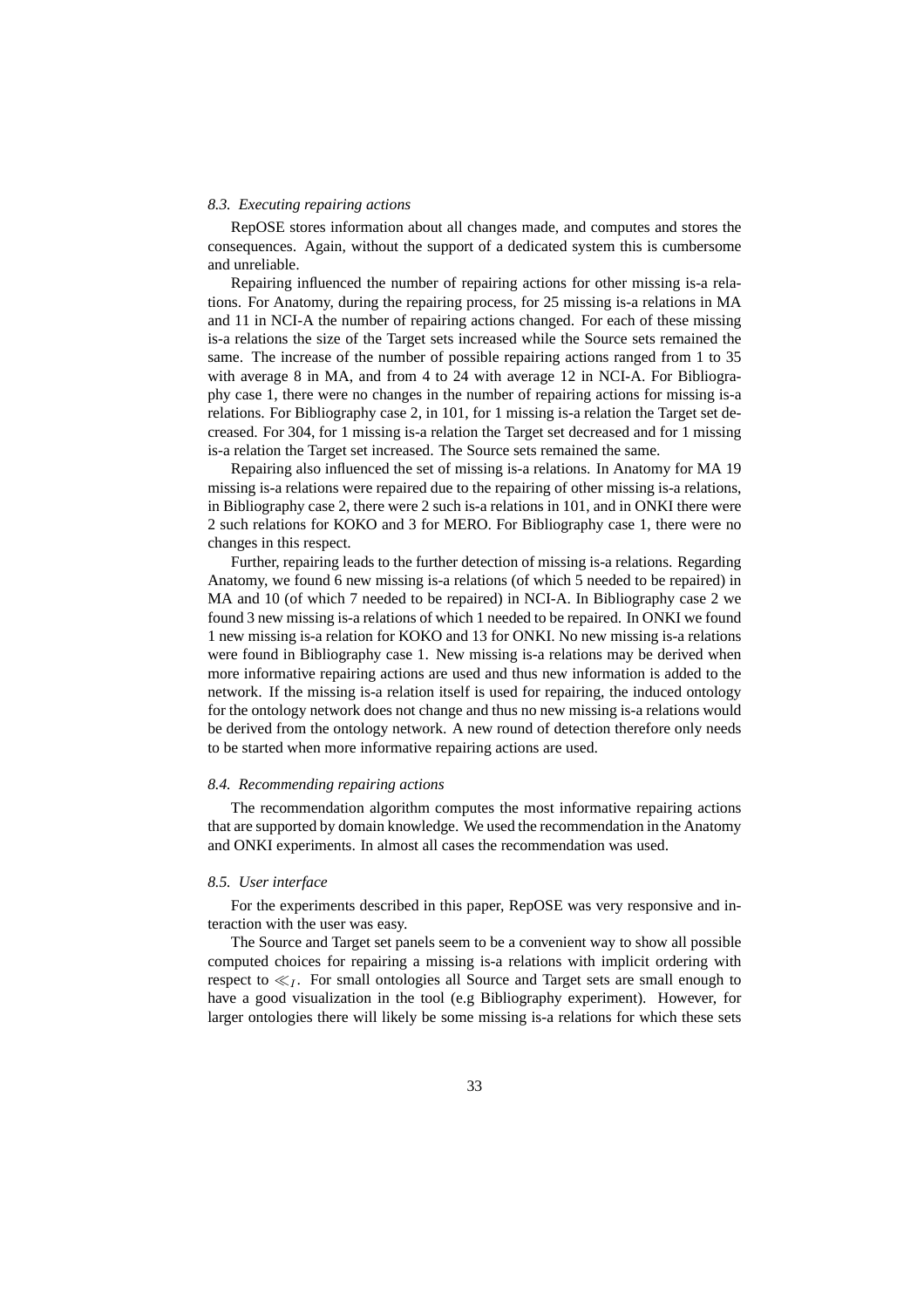are too large for a good visualization. For instance, in the Anatomy experiment, this happened for 27 missing is-a relations in MA and 10 in NCI-A.

Further, the visualization of the results of the recommendation algorithm is integrated in the Source and Targets panels.

Visualization of the justifications (derivation paths) of possible defects would be helpful to have at hand as well as a graphical display of the possible defects within their contexts in the ontologies addressed. This has been added to a later version of RepOSE and the usefulness was confirmed in work for the Swedish National Food Agency [26] in which we debugged a toxicology ontology created by the Swedish National Food Agency based on an alignment to MeSH [45].

An identified constraint of RepOSE is the fact that adding is-a relations not appearing in the computations in RepOSE can be a demanding undertaking. This could happen, for instance, when a domain expert has identified a missing is-a relation manually. Currently, these changes need to be conducted in the ontology files, but it would be useful to allow a user to do this via the system.

# *8.6. Influence of additional ontologies and PRAs in the network*

The Bibliography experiment allows us to investigate the influence of additional ontologies and PRAs in the network. Indeed, the small networks in Bibliography case 1 are sub-networks of the network in Bibliography case 2.

When we compare the results of Bibliography cases 1 and 2, we notice that for 301, 302 and 303 the same missing is-a relations are found. The additional information given by the connections to the other ontologies than 101, had no influence in this case. For 304, however, we find 3 additional missing is-a relations in case 2. For 101, we find for the four networks in case 1 together, 11 missing is-a relations that need to be repaired. For case 2 we have 2 equivalence relations and 8 missing is-a relations that need to be repaired. Of the 11 missing is-a relations in case 1, there are 2 corresponding equivalence relations in case 2. Of the remaining 9, 8 also appear in case 2. The last missing is-a relation in case 1 (that was found in 101-302) is redundant in case 2 as it can be derived by combining knowledge from 304 with knowledge from 101 and 302. The experiment shows thus that debugging a network (e.g. the five ontologies in the experiment) gives better results than debugging only part of the network (e.g. two of the ontologies).

### **9. Related Work**

#### *9.1. Debugging missing is-a relations*

There is not much work on debugging is-a relations in networked ontologies.

### *9.1.1. Detecting missing is-a relations*

The work closest to our own is [4], in which the authors deal with the missing isa relations as ontology nonalignments in the context of ontology enrichment. Given two pairs of terms between two ontologies which are linked by the same kind of relationship, if the two terms in one ontology are linked by an is-a relation while the corresponding terms in the other are not, it is deemed as a nonalignment. However,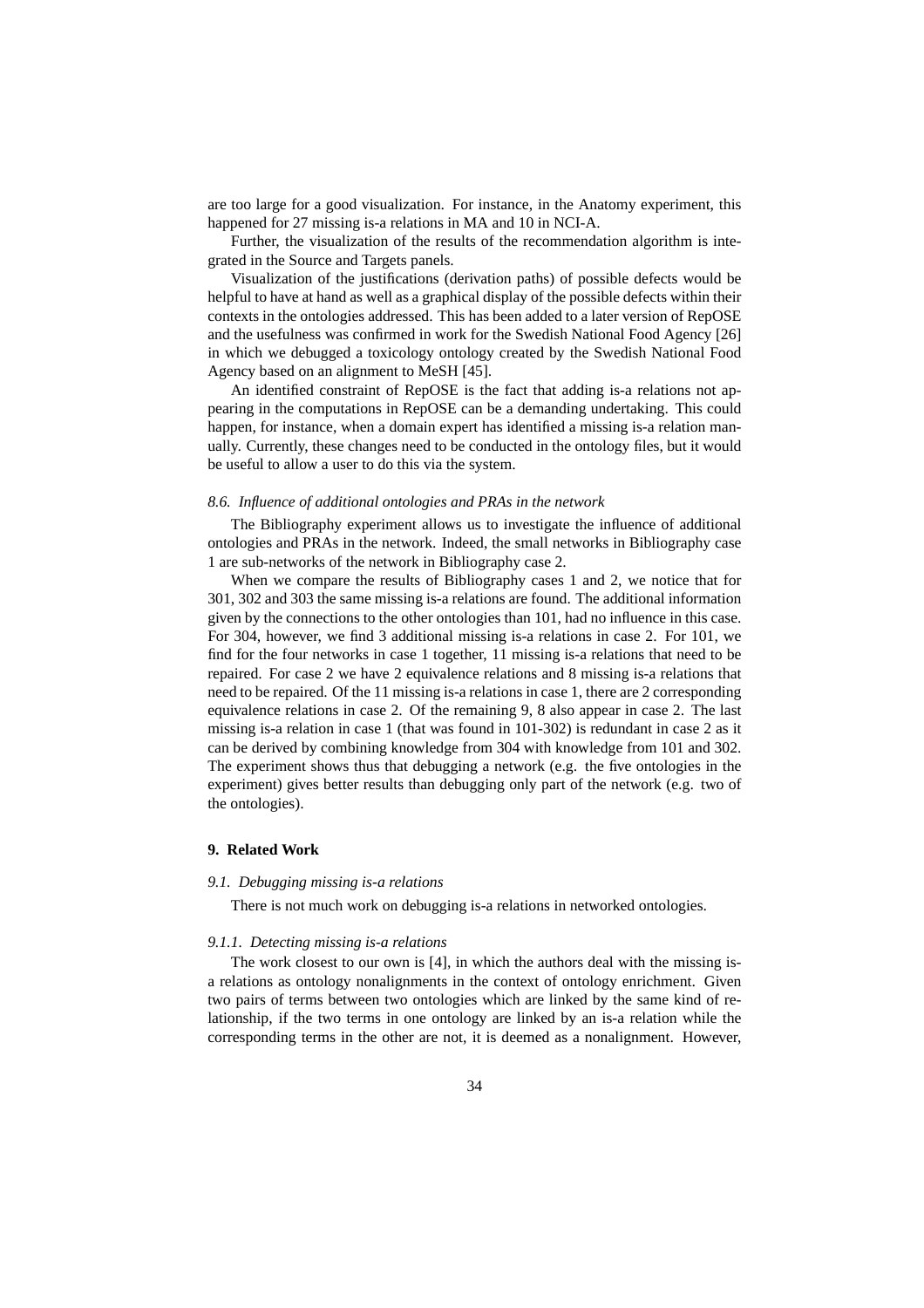the authors note that, depending on the specific relationship, not all nonalignments are defects and there is no conclusive solution for repairing. Further, in [38] the use of a PRA in the setting of ontology alignment is discussed. One of the approaches includes detecting missing is-a relations by using the structure of the ontologies and the PRA. Missing is-a relations are found by looking at pairs of equivalence mappings. If there is an is-a relation between the terms in the mappings belonging to one ontology, but there is no is-a relation between the corresponding terms in the other ontology, then it is concluded that an is-a relation is missing in the second ontology. The detected missing is-a relations are then added to the ontologies before starting the actual alignment process.

Detecting missing is-a relations may be seen as a special case of detecting relations. There is much work on finding relationships between terms in the ontology learning area [7]. In this setting, new ontology elements are derived from text using knowledge acquisition techniques. There is, however, also work specifically focused on the discovery of is-a relations. One paradigm is based on linguistics using lexico-syntactic patterns. The pioneering research conducted in this line is in [23], which defines a set of patterns indicating is-a relationships between words in the text. However, depending on the chosen corpora, these patterns may occur rarely. Thus, though the approach has a reasonable precision, its recall is very low. To overcome this, an approach proposed in [9] collects a corpus from the World Wide Web using Google and identifies patterns from this collective knowledge. An evaluation and extension of this work is in [62]. In [12] the authors propose an approach for detecting defects within an ontology based on patterns and antipatterns. Another paradigm is based on machine learning and statistical methods, such as k-nearest neighbors approach [42], association rules [43], bottom-up hierarchical clustering techniques [64], supervised classification [60] and formal concept analysis [8]. In contrast to the approach described in this paper, these detection approaches using knowledge external to the network, while our detection method uses the ontology network itself as the domain knowledge for the detection of is-a relations. Our approach is also able to deal with multiple ontologies at the same time rather than a single ontology. However, these detection approaches are complementary to ours, and results from them, after validation, could be used as supplement to the domain knowledge or for repairing.

# *9.1.2. Repairing missing is-a relations*

Most approaches just add the detected missing is-a relations to the ontologies. This is, in our context, the simplest kind of structural repair. It essentially means that after removing redundancy the least information-preferred ( $\ll_I$ ) solution is chosen.

The work in [39] focused on repairing a given set of missing is-a relations in a *single* ontology. The work contains algorithms for generating, recommending and executing repairing actions. However, there is no investigation on how to detect missing is-a relations using networked ontologies and no attempt to find new missing is-a relations during the repairing. The work in this paper can be seen as an extension of the work in [39] in two ways. A first extension is that we deal with a network of ontologies. The second extension is that the algorithms for generating, recommending and executing repairing actions described in this paper are extensions of the algorithms in [39] that can be used for single ontologies when a set of missing is-a relations is given.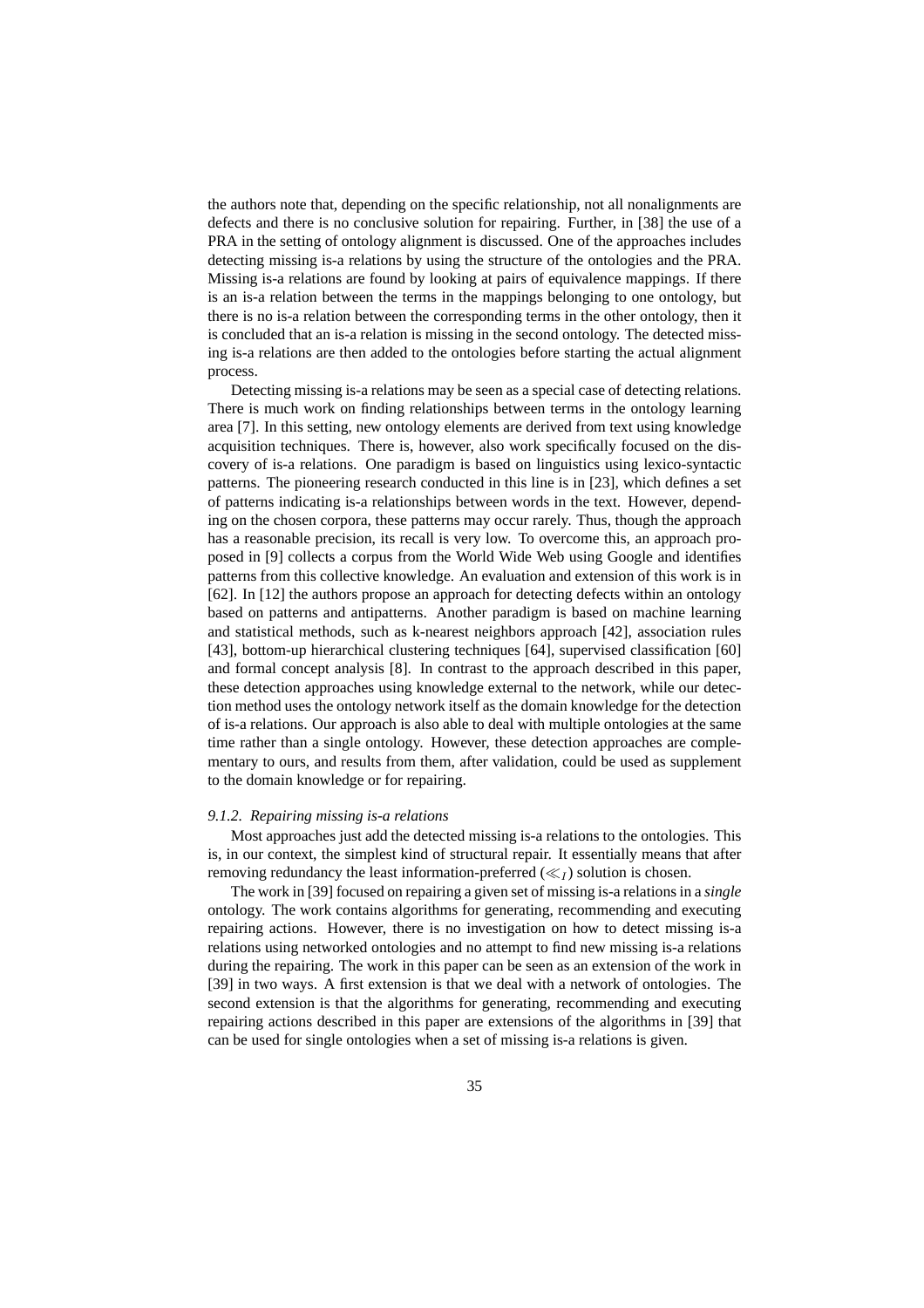In [37] algorithms are proposed to generate different ways to repair the missing isa structure in single ontologies that can be represented as ALC acyclic terminologies. The algorithms are based on a tableau-based algorithm for satisfiability checking with unfolding on demand as well as our Source and Target sets approach. The current implementation is, however, only feasible for small ontologies.

#### *9.2. Other relevant topics*

In this subsection we describe work that addresses related topics, although not the actual problem described in this paper.

#### *9.2.1. Debugging semantic defects*

Most of the work in ontology debugging has addressed semantic defects and aims at identifying and removing logical contradictions, i.e. inconsistencies and incoherencies, from an ontology. Standard reasoners are used to identify the existence of a contradiction, and provide support for resolving and eliminating it [16]. Most work focuses on single and isolated ontologies, and there is little support for ontologies connected by mappings [20].

In [54] minimal sets of axioms are identified which need to be removed to render an ontology coherent. In [35, 34, 33] strategies are described for repairing unsatisfiable concepts detected by reasoners, explanation of errors, ranking erroneous axioms, and generating repair plans. Strategies for reducing the set of possible solutions are given in [47, 5]. In [21] the focus is on maintaining the consistency as the ontology evolves. It formalized the semantics of change for the OWL ontologies and proposed methods for detecting and resolving inconsistency at three different levels. An interactive approach for ontology debugging is presented in [56]. Complexity issues are discussed in [50].

In [44] and [29] the setting is extended to repairing ontologies connected by mappings. In this case, semantic defects may be introduced by integrating ontologies. Both works assume that ontologies are more reliable than the mappings and try to remove some of the mappings to restore consistency. The solutions are often based on the computation of minimal unsatisfiability-preserving sets or minimal conflict sets. The work in [52] further characterizes the problem as mapping revision. Another approach for debugging mappings is proposed in [63] where the authors focus on the detection of certain kinds of defects and redundancy. Using the theory of belief revision [22], it gives a rationality analysis for the logical properties of the revision algorithms. The approach in [30] deals with the inconsistencies introduced by the integration of ontologies, and unintended entailments validated by the user. Further, the work in [27] addresses the detection and repair of missing and wrong is-a relations and mappings. The repairing of missing is-a relations in that system is based on the basic algorithm in this paper. The approach was used for the alignment and debugging of ontologies for the Swedish National Food Agency [26].

There has been some work in the area of modular ontologies, that is relevant for the problem discussed in this paper. Modular ontologies can be seen as a set of local ontologies that are connected by directional mappings, which are called bridge rules, and where the intuition is that an ontology can import knowledge from another ontology. The mappings are often equivalence and subsumption relations. The main difference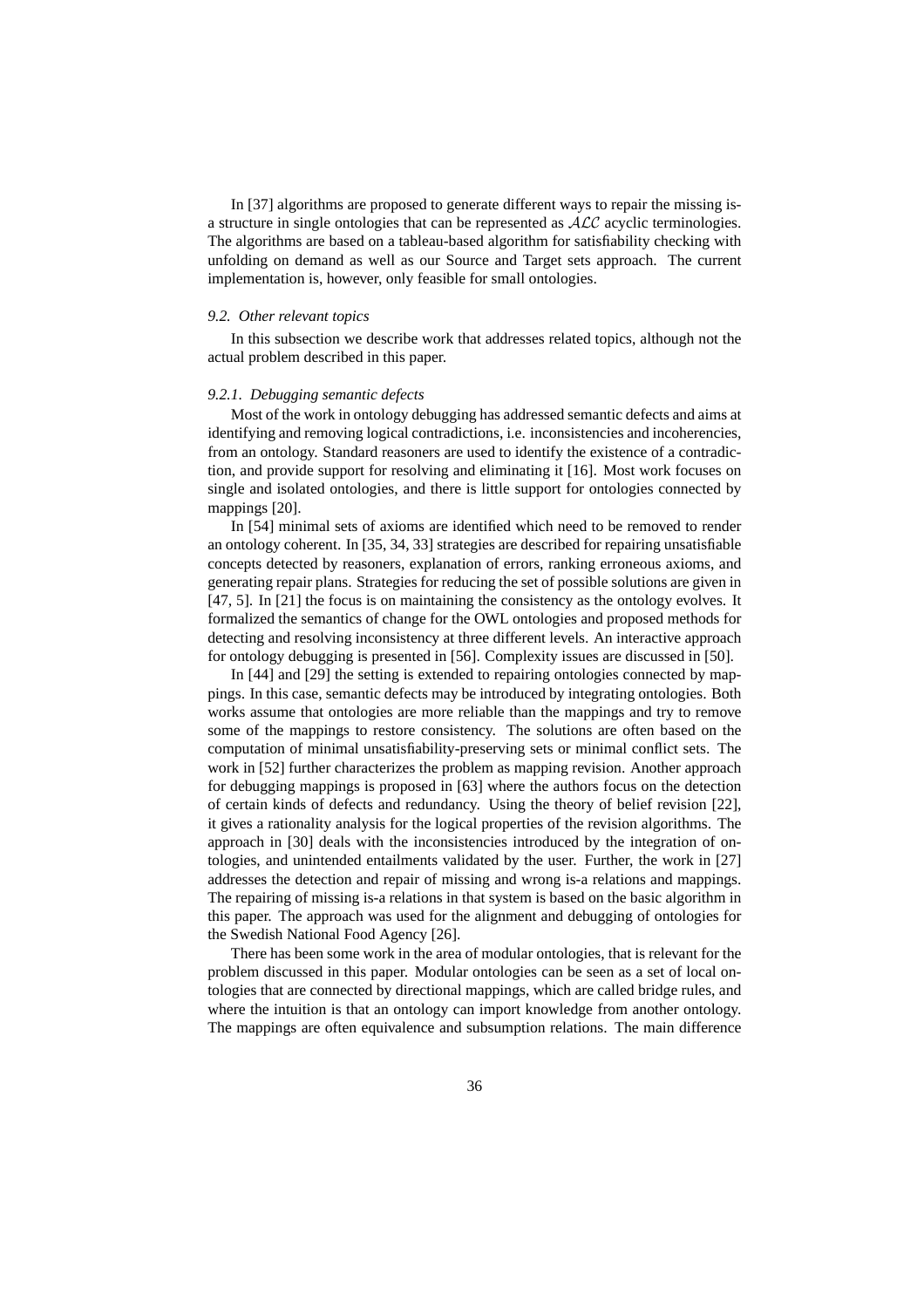with the mappings in our ontology networks is that these bridge rules are directional. This means that knowledge propagation only occurs in one direction. Regarding the detection of semantic defects, within a framework based on distributed description logics, it is possible to restrict the propagation of local inconsistency to the whole set of ontologies (e.g. [55]).

### *9.2.2. Debugging modeling defects*

The properties of is-a can be used for detecting modeling defects. For instance, as mentioned in the introduction, based on the notions of identity, rigidity and dependence, not all is-a relations in existing ontologies make sense [19]. These is-a relations can be detected by checking these properties. In [59] shallow semantic representations are constructed for the concepts in the ontologies and four hypotheses regarding the semantic representations and the is-a relation are proposed and tested. Three of the hypotheses were confirmed in the tests. The authors claim that the proposed hypotheses can be used for detection of inappropriate is-a relations.

In [36] two reasoning services are proposed for detecting flaws in OWL property expressions. The defects relate to the property is-a hierarchy, domain and range axioms and property chains.

#### *9.2.3. Logic-based approaches*

**Logic-based abduction.** The generation of repairing actions in this paper can be seen as an abductive problem. A general description of the problem of logic-based abduction is the following [13]. Given a logical theory T formalizing a domain, a set M of atomic formula describing manifestations and a set H of formulae containing possible hypotheses, find an explanation S for M such that  $S \subseteq H$  and  $T \cup S$  is consistent and logically entails M. In our case, the domain theory T would be represented by the union of the ontologies. The manifestations in M are the missing is-a relations. The set H contains all is-a relations between concepts within the same ontology that are not derivable from the ontology network. Further, preference  $\ll_A$  is essentially the subset or irredundancy criterion that is often used in logic-based abduction.

In general, finding all or multiple solutions is a hard problem [14]. In our setting, for generating repairing actions, we compute multiple solutions that satisfy the constraint that for every element in M, this element occurs in S or there is a more informative element in S (single relation heuristic in Section 2.3). This constraint disallows solutions for which a missing is-a relation  $(a, b)$  would be repaired by the combination of new is-a relations  $(a, x_1)$ ,  $(x_1, x_2)$ , ...,  $(x_k, b)$ ; and thus reduces the search space drastically. For our application, this is, however, a reasonable assumption. Further, we do not require minimality according to  $\ll_A$  and  $\ll_{SH}$  during the generation, but do an additional check when it is needed. A consequence of these choices is that our algorithms perform well in practice and response times in RepOSE are low.

Recently, for single ontologies it has been shown in [37] that the problem of finding possible ways to repair the missing is-a structure in an ontology in general can be formalized as a generalized version of the TBox abduction problem as follows. Given a knowledge base KB in language  $\mathcal{L}$ , concepts  $\mathrm{C}_i, \mathrm{D}_i$  for  $1 \leq i \leq m$ , that are satisfiable w.r.t. KB, and such that KB  $\cup \{ C_i \rightarrow D_i \mid 1 \leq i \leq m \}$  is coherent. Then a solution to the generalized TBox abduction problem for (KB,  $\{(C_i, D_i) | 1 \le i \le m\}$ ) is any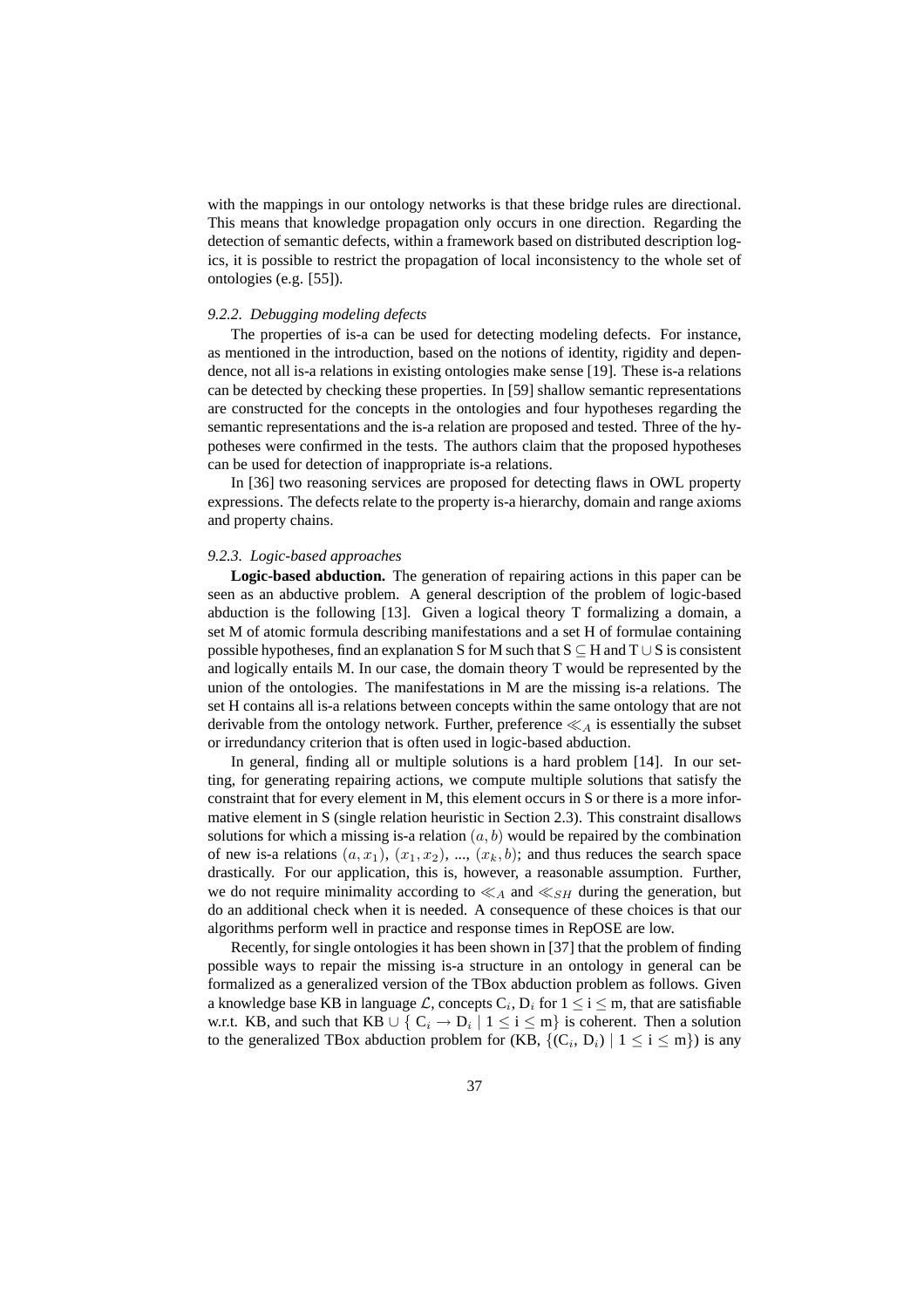finite set  $S_{GT} = \{G_j \to H_j \mid j \leq n\}$  of TBox assertions in  $\mathcal{L}'$  such that  $\forall$  i: KB  $\cup$   $S_{GT}$  $\models C_i \rightarrow D_i$ . In our setting the languages L and L' only allow *named* concepts and we only consider is-a relations between those concepts. The  $(C_i, D_i)$  are the missing is-a relations within the ontology. A solution  $S<sub>GT</sub>$  is a structural repair.

There is very few work related to TBox abduction. The work in [24] proposes an automata-based approach to TBox abduction using abduciles representing axioms that can appear in solutions. It is based on a reduction to the axiom pinpointing problem which is then solved with automata-based methods. A PTIME algorithm is proposed for the language  $\mathcal{EL}$ .

**Belief revision.** From the perspective of belief revision [2, 17], our repairing approach could be deemed as an instantiation of belief expansion. It accommodates the structural repair as a new piece of information, and adds it to the ontology without checking consistency. Since in our setting the ontologies contain only named concepts and subsumption axioms, our repairing approach does not introduce logical contradictions.

# *9.2.4. Ontology engineering*

Ontology engineering deals with the ontology development process, the ontology life cycle, and the methodologies, tools and languages for building ontologies  $[18]^{13}$ . There are several ontology engineering methodologies and several of these are reviewed in, for instance, [32, 11, 57]. The methodologies have been developed based on experiences in different areas. There are also methods for modular ontology development (e.g. [49]).

According to [18] a methodology should define the activities management (which includes a feasibility study - pre-development), development (which includes domain analysis, conceptualization and implementation) and support (which includes maintenance and use of the ontology - post-development). Several of the methodologies are developed with a particular application in mind [32, 11] and the feasibility study would, for instance, answer the question whether the application would benefit from using an ontology. Most of the methodologies cover the development process, although the actual instantiation of the different steps may differ. Domain analysis may cover such things as developing scenarios and competency questions. In the conceptualization step domain terms are identified and possibly definitions from other ontologies can be integrated. The implementation phase can include a formalization. The post-development activities include adaptation of the ontology according to new requirements and using the ontology in applications. Unfortunately, although there has been work on methodologies for several years, the existing methodologies are not yet mature from a software engineering point of view [11]. They lack some project management processes, ontology development-oriented processes or integral processes.

As discussed in [32], many of the existing methodologies have separate stages in which first an informal description of the ontology is developed and then the ontology is represented in a formal knowledge representation language. The debugging that we propose in this paper would take place after the representation of the ontology in a

<sup>&</sup>lt;sup>13</sup>In this book the term 'ontological engineering' is used.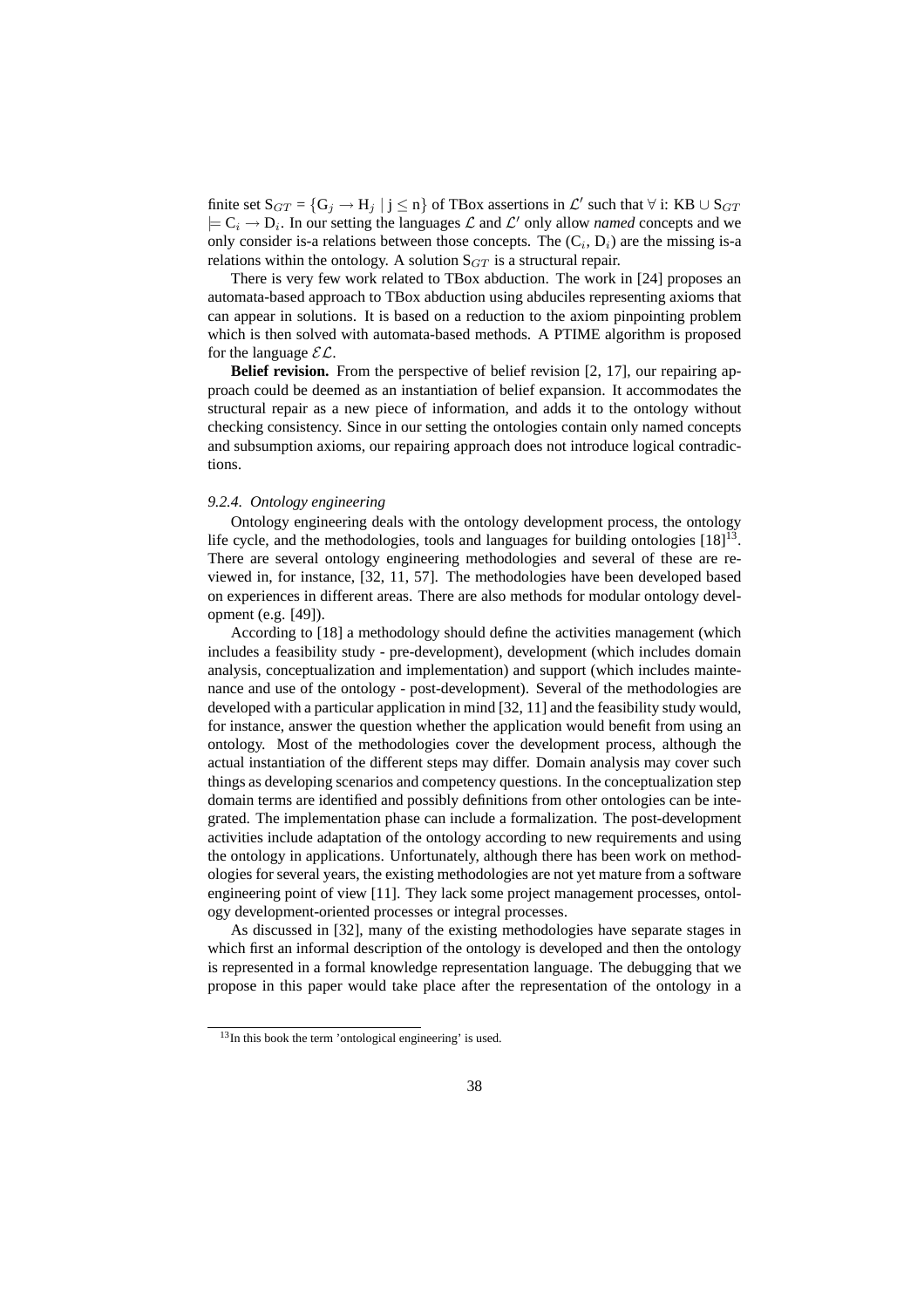formal knowledge representation language. We would argue that debugging should be an iterative and integrated part of the implementation step of the development phase.

The study in [57] collected data using interviews and questionnaires from 148 ontology engineering projects from industry and academia in different areas such as information systems, commerce, multimedia and tourism. They found that the larger projects used a methodology and among those METHONTOLOGY was most popular. Two of the major findings in the study were that there is not yet much tool support and tool support for the different steps in the methodologies was deemed necessary both for the development of ontologies as well as for gaining more acceptance for the methodologies. Further, quality of the developed ontologies is a major concern. Most projects did minor testing but tools for aiding in ontology evaluation may result in major efficiency gains. The work in this paper addresses these concerns at their core.

# **10. Conclusion**

Semantically-enabled applications require high-quality ontologies and a key step towards this is the debugging of the ontologies. In this paper we have focused on one of the important kinds of defects in ontologies, namely the modeling defects, and in particular, defects in the is-a structure of ontologies. In Section 1 we have shown the influence of missing is-a relations on the quality of the results of semanticallyenabled applications. We have also shown that missing is-a relations are a common problem (e.g. our experiments) even in small ontologies, although this has not received much attention yet. It is clear that tool support for debugging is needed and this paper presents a first step towards this. Later, ontology debugging may become an integrated part of ontology engineering and become a natural part of steps in ontology engineering methodologies.

In this paper we have proposed an approach for debugging the missing is-a structure of ontologies that are networked by a set of PRAs. We defined important notions and developed algorithms for detection and repair of missing is-a structure of ontologies. We also implemented a system and described and discussed experiments using ontologies from the OAEI and ONKI. We have shown that system support for detection and repairing of missing is-a relations is needed. Our approach is logic-based using knowledge that is inherent in the ontology network. The approach guarantees to find all logically derivable missing is-a relations. Further, as generating all possible structural repairs is infeasible and not very useful, our approach finds structural repairs that satisfy reasonable heuristics ( $\ll_A$ ,  $\ll_{SH}$  and the single relation heuristic). The extended algorithm also shows influences between the missing is-a relations and their solutions. Further, the solutions for a missing is-a relation are ordered with respect to  $\ll$ <sub>I</sub> and our recommendation algorithm recommends among these the most informative that are supported by domain knowledge. Our approach is the first that allows to add new knowledge to the ontologies in the repairing phase by using more informative repairing actions. The visualization of the possible repairing actions, their ranking and the recommendation was very useful.

The approach and system have, however, some limitations which require further work. Our detection algorithm is based on the knowledge inherent in the network, but,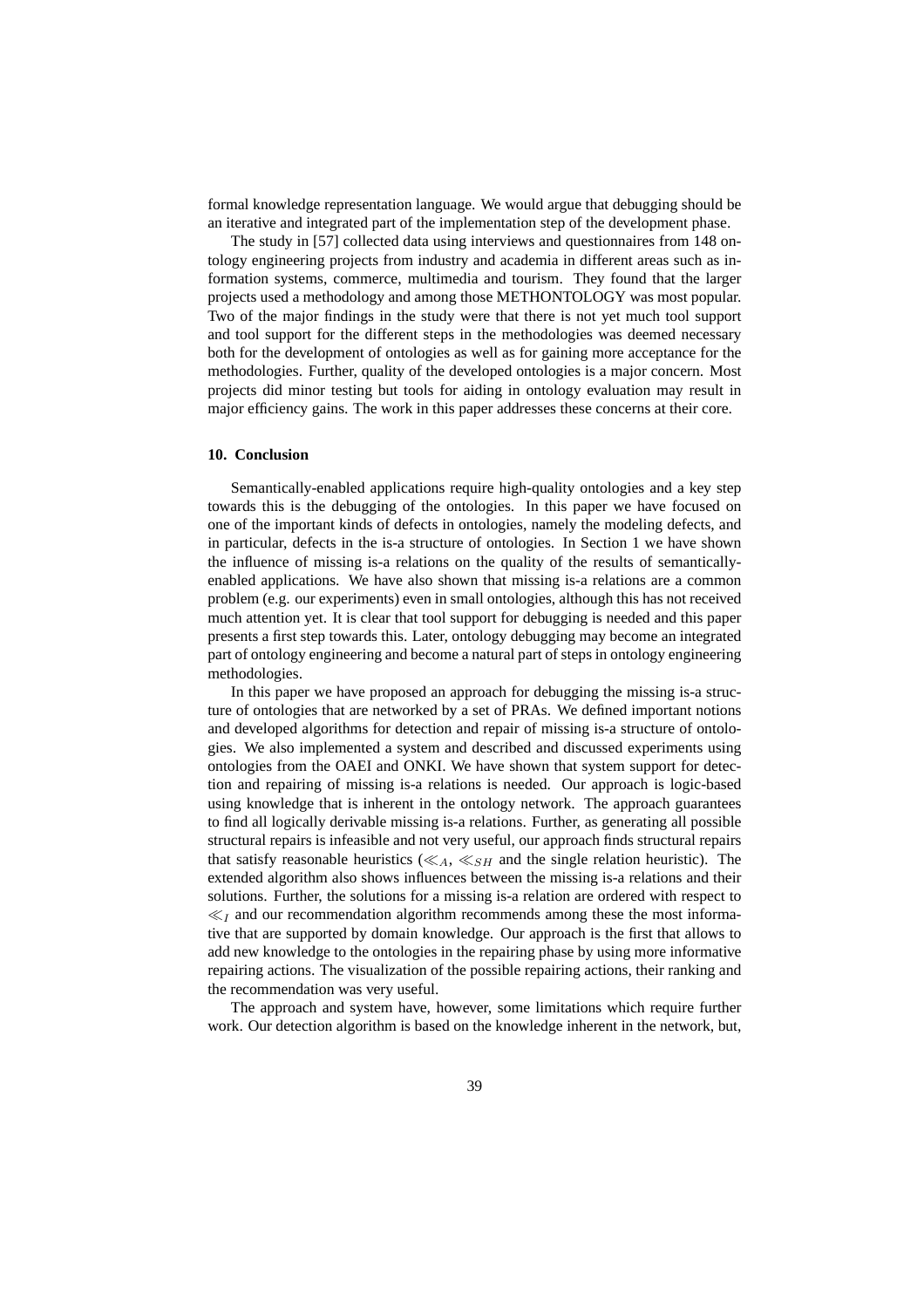there are methods that use external knowledge. As these approaches are complementary to our approach, they could be integrated in a future version of RepOSE. Further, we assume that the existing structure and mappings are correct. In the case where this does not hold, we need to deal with semantic defects both in the structure and in the mappings. As discussed before, the detection algorithm would generate candidate missing is-a relations which need to be validated by a domain expert. A candidate missing is-a relation validated to be correct would be treated in the same way as in this paper. A candidate missing is-a relation validated to be wrong would be based on wrong information in the ontologies or PRAs and lead to the detection and repairing of semantic defects. We would also need to investigate possible influences between semantic defects and modeling effects. Regarding visualization we want to add justifications of missing is-a relations as well as the possibility for users to add their manually detected missing is-a relations.

Further, we are interested in investigating the following issues. One issue is to deal with ontologies represented in more expressive representation languages. The techniques described in this paper may be partly used for these ontologies, but a number of side conditions (such as the consequences of negation and disjointness) will need to be taken into account. Further, with the availability of more and more Linked Open Data (LOD), it is interesting to investigate how this can be used in the debugging process. It would be possible to use the LOD as instances of concepts in the ontologies for detection of missing is-a relations. The detection could be based on set inclusion or based on similarities between concepts that take into account the instances (e.g. [61]). The LOD could also be used for validation. We also want to find ways to optimize the generation of results. For instance, for large ontologies the generation of structural repairs may take a lot of time, and we want to investigate ways to partition the set of missing is-a relations into subsets that can be processed independently. We also want to study the influence between repairing actions. For instance, it may be more important to repair the top level in the ontology first and in this case, the ranking approach should reflect this.

### **Acknowledgements**

We thank the reviewers for their insightful comments and suggestions and Rajaram Kaliyaperumal for help with the ONKI experiment. Further, we acknowledge financial support from the Swedish National Graduate School in Computer Science (CUGS), the Swedish Research Council (VR) and the Swedish e-Science Research Centre (SeRC).

### **Availability**

The system described in this paper is available for download at http://www.ida.liu.se/∼patla/research/RepOSE/.

# **References**

[1] Preliminary results of the OAEI 2009. http://oaei.ontologymatching.org/2009/results.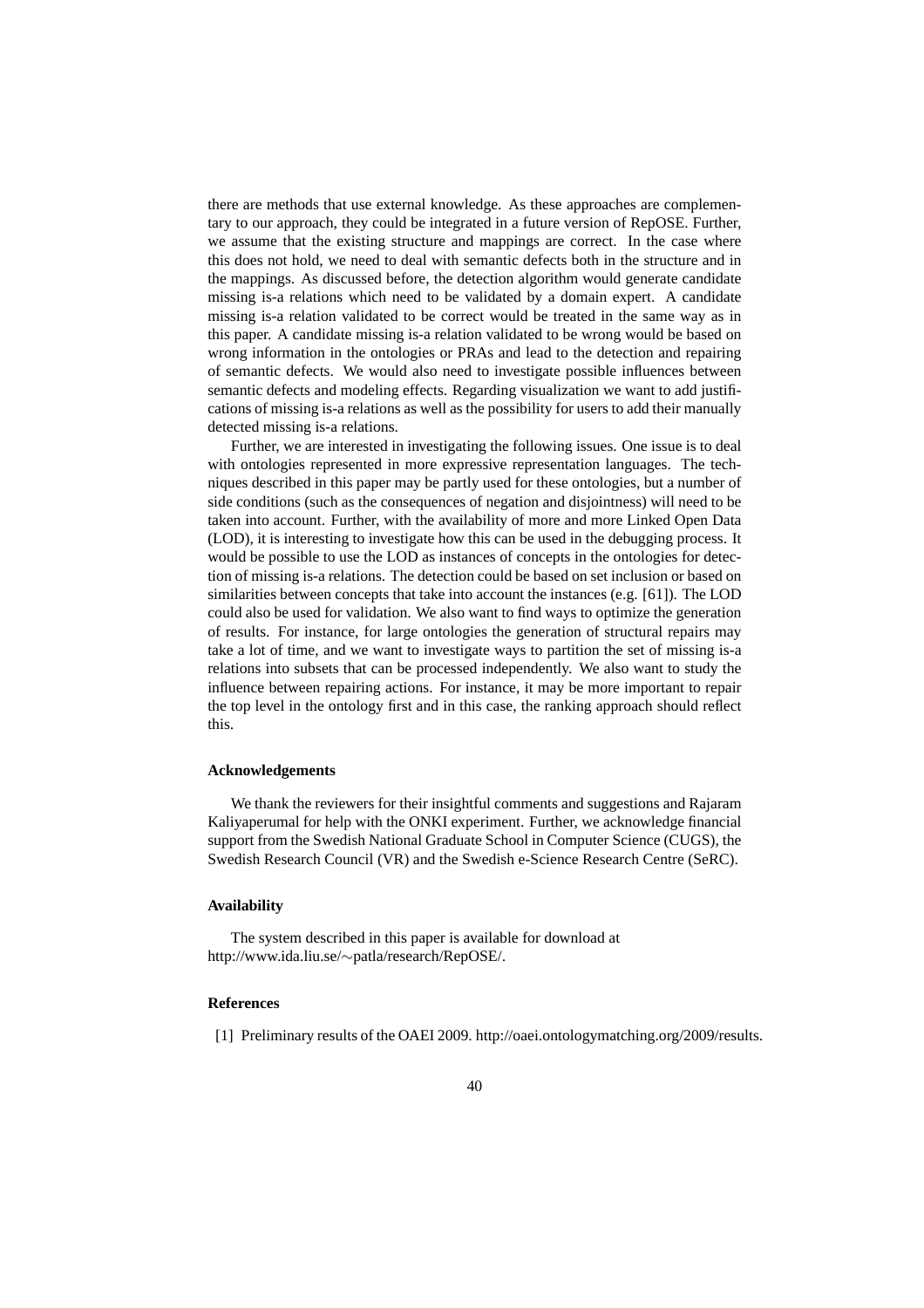- [2]  $\,$  C E Alchourrón, P Gärdenfors, and D Makinson. On the logic of theory change: Partial meet contraction and revision functions. *The Journal of Symbolic Logic*, 50(2):510–530, 1985.
- [3] AMA. Adult mouse anatomical dictionary. http://www.informatics.jax.org/searches/AMA form.shtml.
- [4] M Bada and L Hunter. Identification of OBO nonalignments and its implications for OBO enrichment. *Bioinformatics*, 24(12):1448–1455, 2008.
- [5] S Bail, B Parsia, and U Sattler. Declutter your justifications: Determining similarity between OWL explanations. In *1st International Workshop on Debugging Ontologies and Ontology Mappings*, pages 13–24, 2012.
- [6] RJ Brachman. What IS-A is and isn't: An analysis of taxonomic links in semantic networks. *IEEE Computer*, 16(10):30–36, 1983.
- [7] Ph Cimiano, P Buitelaar, and B Magnini. *Ontology Learning from Text: Methods, Evaluation and Applications*. IOS Press, 2005.
- [8] Ph Cimiano, A Hotho, and S Staab. Learning concept hierarchies from text corpora using formal concept analysis. *Journal of Artificial Intelligence Research*, 24:305–339, 2005.
- [9] Ph Cimiano and S Staab. Learning by googling. *ACM SIGKDD Explorations Newsletter*, 6(2):24–33, 2004.
- [10] C Conroy, R Brennan, D O'Sullivan, and D Lewis. User evaluation study of a tagging approach to semantic mapping. In *6th European Semantic Web Conference*, pages 623–637, 2009.
- [11] O Corcho, M Fernandez-Lopez, and A Gomez-Perez. Methodologies, tools and languages for building ontologies. Where is their meeting point? *Data & Knowledge Engineering*, 46:41–64, 2003.
- [12] O Corcho, C Roussey, L M Vilches, and I Pérez. Pattern-based OWL ontology debugging guidelines. In *Workshop on Ontology Patterns*, pages 68–82, 2009.
- [13] T Eiter and G Gottlob. The complexity of logic-based abduction. *Journal of the Association for Computing Machinery*, 42(1):3–42, 1995.
- [14] T Eiter and K Makino. On computing all abductive explanations from a propositional Horn theory. *Journal of the Association for Computing Machinery*, 54(5):Article 24, 2007.
- [15] F Feneis and W Dauber. *Pocket Atlas of Human Anatomy, 4th ed.* Thieme Verlag, 2000.
- [16] G Flouris, D Manakanatas, H Kondylakis, D Plexousakis, and G Antoniou. Ontology change: classification and survey. *Knowledge Engineering Review*, 23(2):117–152, 2008.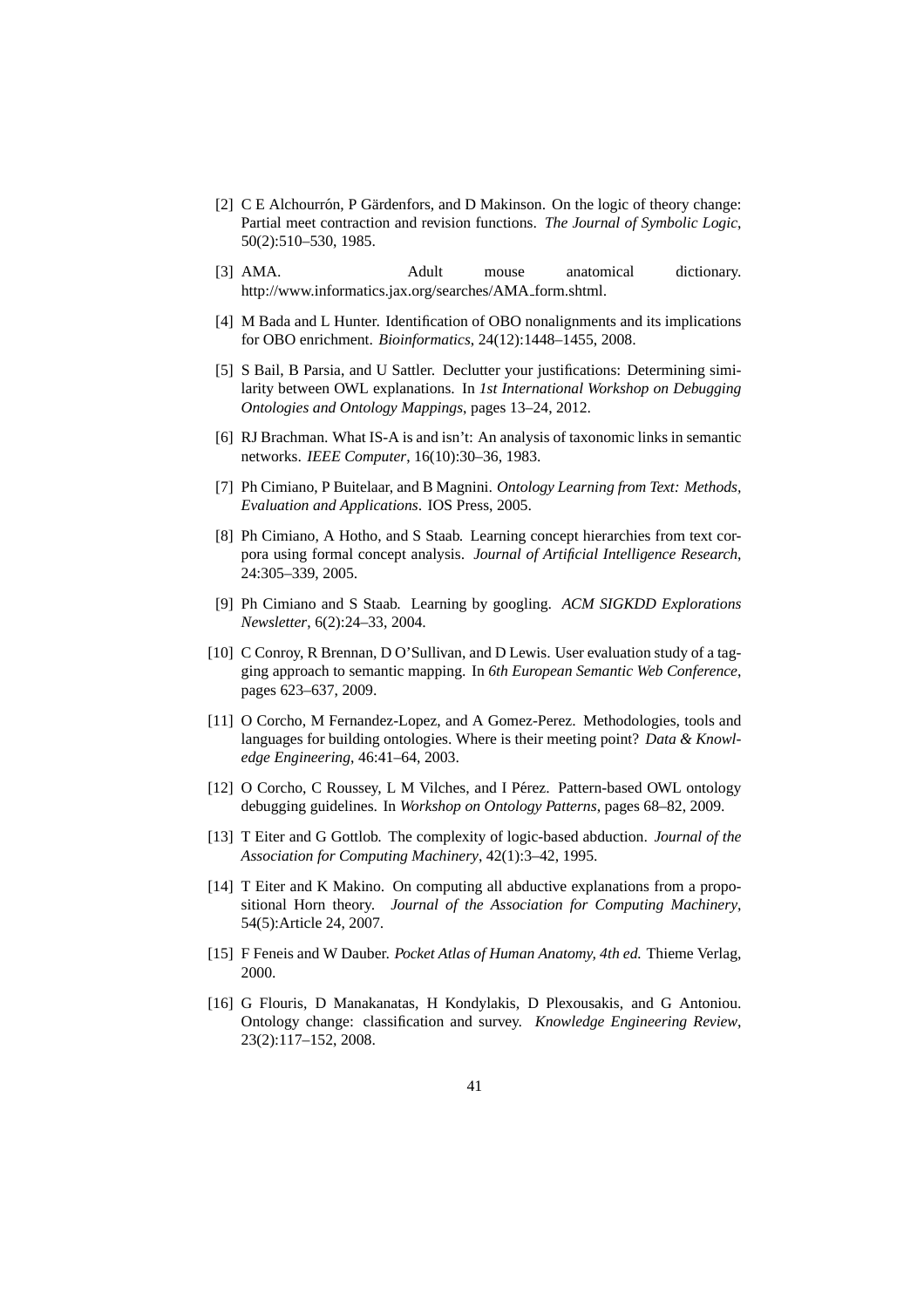- [17] P Gärdenfors. *Knowledge in Flux: Modeling the Dynamics of Epistemic States*. MIT Press, 1988.
- [18] A Gomez-Perez, M Fernandez-Lopez, and O Corcho. *Ontological Engineering: With Examples from the Areas of Knowledge Management, E-Commerce and the Semantic Web*. Springer, 2003.
- [19] N Guarino. Some ontological principles for designing upper level lexical resources. In *1st International Conference on Language Resources and Evaluation*, 1998.
- [20] P Haase and G Qi. An analysis of approaches to resolving inconsistencies in dl-based ontologies. In *International Workshop on Ontology Dynamics*, pages 188–202, 2007.
- [21] P Haase and L Stojanovic. Consistent evolution of OWL ontologies. In *2nd European Semantic Web Conference*, pages 182–197, 2005.
- [22] S O Hansson. *A Textbook of Belief Dynamics Theory: Theory Change and Database Updating*. Kluwer Academic Publishers, 1999.
- [23] M Hearst. Automatic acquisition of hyponyms from large text corpora. In *14th International Conference on Computational Linguistics*, pages 539–545, 1992.
- [24] T Hubauer, S Lamparter, and M Pirker. Automata-based abduction for tractable diagnosis. In *International Workshop on Description Logics*, pages 360–371, 2010.
- $[25]$  E Hyvönen, K Viljanen, J Tuominen, and K Seppälä. Building a national semantic web ontology and ontology service infrastructure - the FinnONTO approach. In *5th European Semantic Web Conference*, pages 95–109, 2008.
- [26] V Ivanova, J Laurila Bergman, U Hammerling, and P Lambrix. Debugging taxonomies and their alignments: the ToxOntology - MeSH use case. In *1st International Workshop on Debugging Ontologies and Ontology Mappings*, pages 25–36, 2012.
- [27] V Ivanova and P Lambrix. A unified approach for aligning taxonomies and debugging taxonomies and their alignments. In *10th Extended Semantic Web Conference*, 2013.
- [28] Jena. http://jena.sourceforge.net/.
- [29] Q Ji, P Haase, G Qi, P Hitzler, and S Stadtmuller. RaDON repair and diagnosis in ontology networks. In *6th European Semantic Web Conference*, pages 863– 867, 2009.
- [30] E Jimenez-Ruiz, B Cuenca Grau, I Horrocks, and R Berlanga. Ontology integration using mappings: Towards getting the right logical consequences. In *6th European Semantic Web Conference*, pages 173–187, 2009.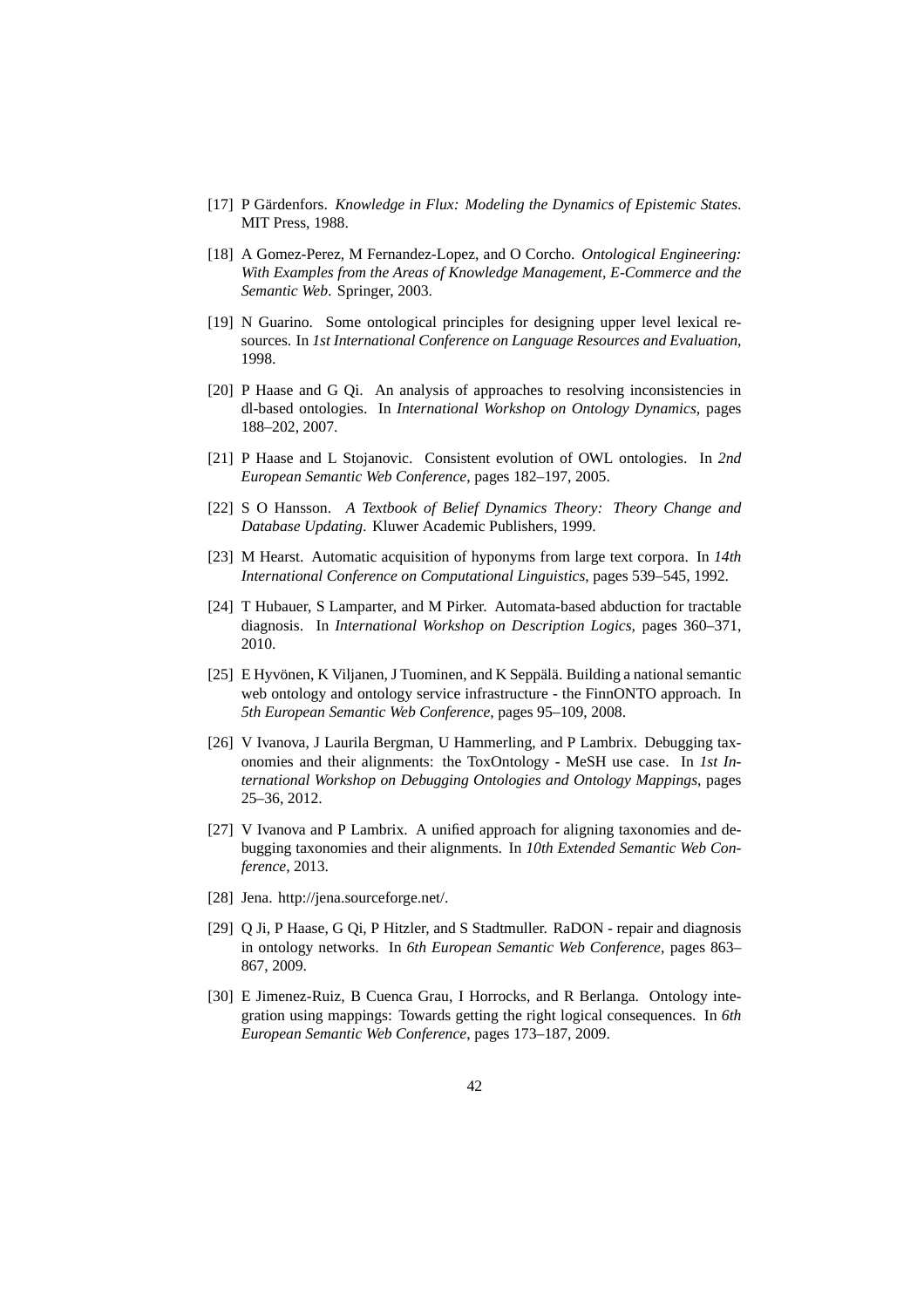- [31] I Johansson and B Klein. Four kinds of "is-a" relations: genus-subsumption, determinable subsumption, specification, and specialization. In *3rd International Workshop on Philosopy and Informatics*, 2006.
- [32] D Jones, T Bench-Capon, and P Visser. Methodologies for ontology development. In *IT and KNOWS Conference of the 15th IFIP World Computer Congress*, pages 62–75, 1998.
- [33] A Kalyanpur. *Debugging and Repair of OWL Ontologies*. PhD thesis, University of Maryland, College Park, 2006.
- [34] A Kalyanpur, B Parsia, E Sirin, and B Cuenca-Gray. Repairing unsatisfiable concepts in OWL ontologies. In *3rd European Semantic Web Conference*, pages 170–184, 2006.
- [35] A Kalyanpur, B Parsia, E Sirin, and J Hendler. Debugging unsatisfiable classes in OWL ontologies. *Journal of Web Semantics*, 3(4):268–293, 2006.
- [36] M Keet. Detecting and revising flaws in OWL object property expressions. In *18th International Conference on Knowledge Engineering and Knowledge Management*, pages 252–266, 2012.
- [37] P Lambrix, Z Dragisic, and V Ivanova. Get my pizza right: Repairing missing is-a relations in ALC ontologies. In *2nd Joint International Semantic Technology Conference*, pages 17–32, 2012.
- [38] P Lambrix and Q Liu. Using partial reference alignments to align ontologies. In *6th European Semantic Web Conference*, pages 188–202, 2009.
- [39] P Lambrix, Q Liu, and H Tan. Repairing the missing is-a structure of ontologies. In *4th Asian Semantic Web Conference*, pages 371–386, 2009.
- [40] P Lambrix, G Qi, and M Horridge. *Proceedings of the 1st International Workshop on Debugging Ontologies and Ontology Mappings. Linkoping University* Electronic Press, 2012.
- [41] P Lambrix, L Strömbäck, and H Tan. Information integration in bioinformatics with ontologies and standards. In Bry and Maluszynski, editors, *Semantic Techniques for the Web: The REWERSE perspective*, pages 343–376. Springer, 2009.
- [42] A Maedche, V Pekar, and S Staab. Ontology learning part one on discovering taxonomic relations from the web. In Zhong, Liu, and Yao, editors, *Web Intelligence*, pages 301–320. Springer, 2003.
- [43] A Maedche and S Staab. Discovering conceptual relations from text. In *14th European Conference on Artificial Intelligence*, pages 321–325, 2000.
- [44] C Meilicke, H Stuckenschmidt, and A Tamilin. Repairing ontology mappings. In *20th National Conference on Artificial Intelligence*, pages 1408–1413, 2007.
- [45] MeSH. Medical subject headings. http://www.nlm.nih.gov/mesh/.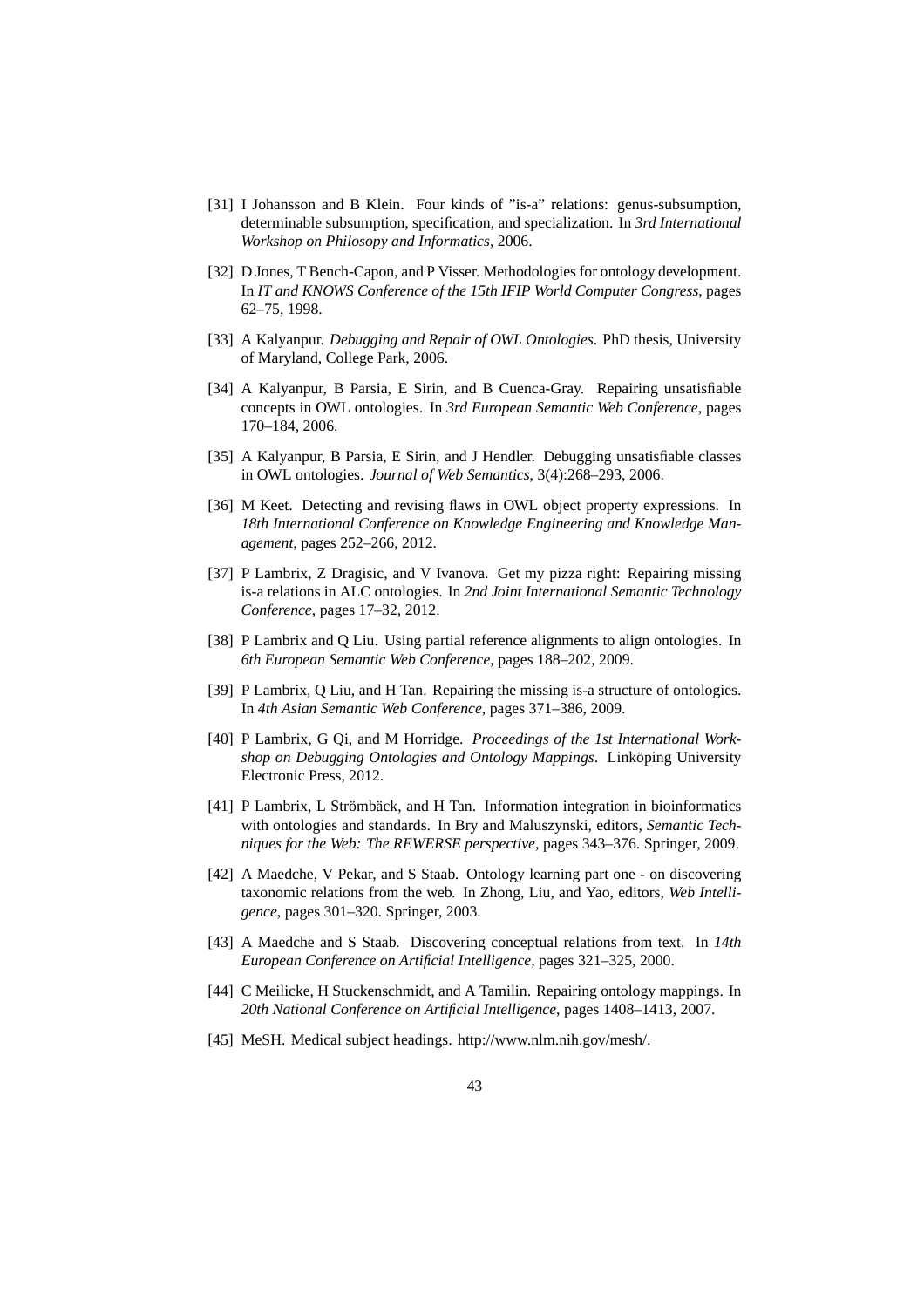- [46] NCI-A. National cancer institute anatomy. http://www.cancer.gov/cancerinfo/terminologyresources/.
- [47] T Nguyen, R Power, P Piwek, and S Williams. Measuring the understandability of deduction rules for OWL. In *1st International Workshop on Debugging Ontologies and Ontology Mappings*, pages 1–12, 2012.
- [48] ONKI. http://onki.fi/en/.
- $[49]$  T Özacar, Ö Öztürk, and MO Ünalir. ANEMONE: An environment for modular ontology development. *Data & Knowledge Engineering*, 70:504–526, 2011.
- [50] R Penaloza and B Sertkaya. On the complexity of axiom pinpointing in the EL family of description logics. In *12th International Conference on Principles of Knowledge Representation and Reasoning*, pages 280–289, 2010.
- [51] PubMed. http://www.ncbi.nlm.nih.gov/pubmed/.
- [52] G Qi, Q Ji, and P Haase. A conflict-based operator for mapping revision. In *8th International Semantic Web Conference*, pages 521–536, 2009.
- [53] OBO RO. http://code.google.com/p/obo-relations/.
- [54] S Schlobach. Debugging and semantic clarification by pinpointing. In *2nd European Semantic Web Conference*, pages 226–240, 2005.
- [55] L Serafini, A Borgida, and A Tamilin. Aspects of distributed and modular ontology reasoning. In *19th International Joint Conference on Artificial Intelligence*, pages 570–575, 2005.
- [56] K Shchekotykhin, G Friedrich, Ph Fleiss, and P Rodler. Interactive ontology debugging: Two query strategies for efficient fault localization. *Journal of Web Semantics*, 12-13:88–103, 2012.
- [57] E Simperl, M Mochol, and T Bürger. Achieving maturity: the state of practice in ontology engineering in 2009. *International Journal of Computer Science and Applications*, 7:45–65, 2010.
- [58] B Smith, W Ceusters, B Klagges, J Köhler, A Kumar, J Lomax, C Mugall, F Neuhaus, AL Rector, and C Rosse. Relations in biomedical ontologies. *Genome Biology*, 6:R46, 2005.
- [59] G Solskinnsbakk, JA Gulla, V Haderlein, P Myrseth, and O Cerrato. Quality of hierarchies in ontologies and folksonomies. *Data & Knowledge Engineering*, 74:13–25, 2012.
- [60] V Spiliopoulos, G Vouros, and V Karkaletsis. On the discovery of subsumption relations for the alignment of ontologies. *Journal of Web Semantics*, 8:69–88, 2010.